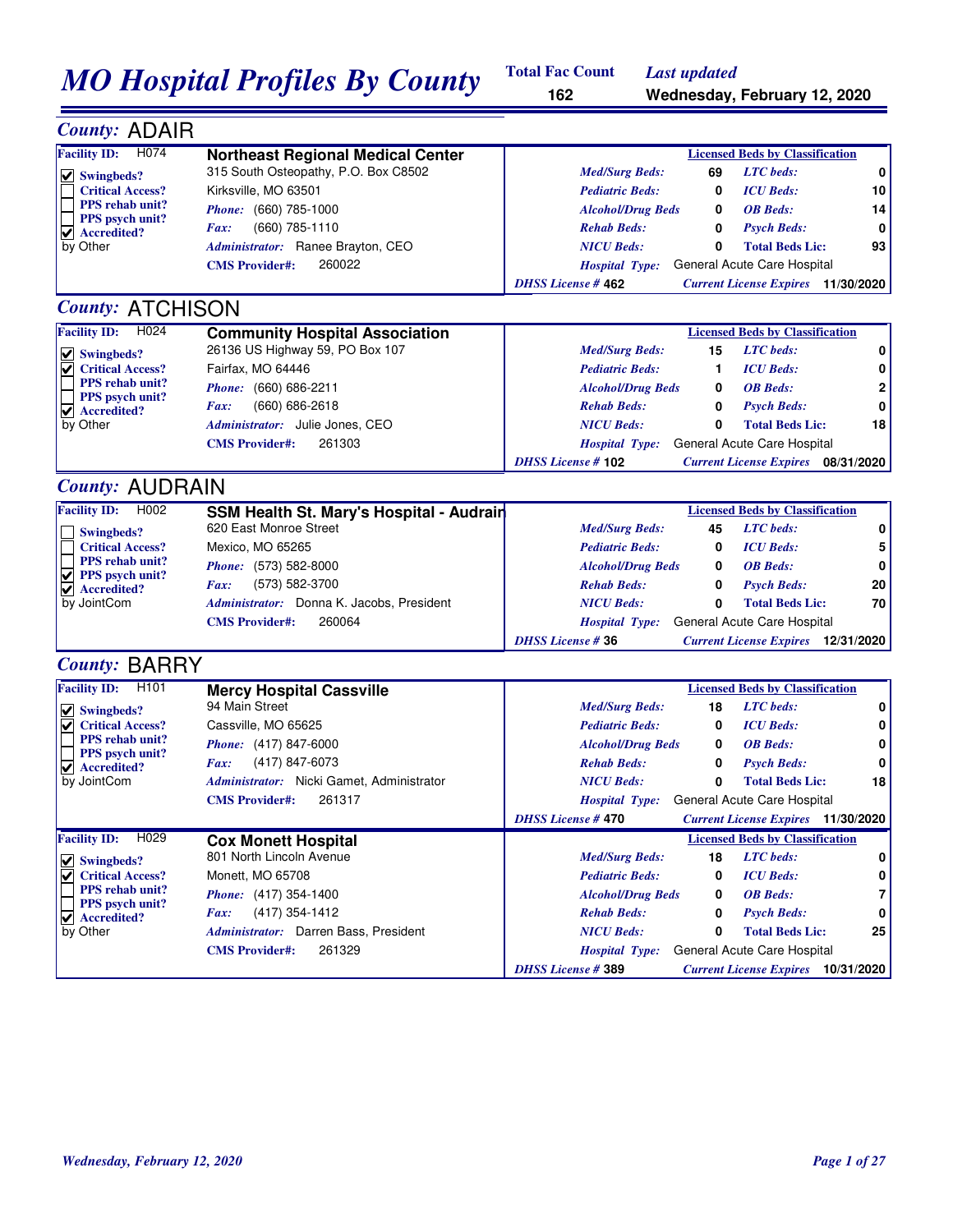| <b>County: BARTON</b>                                |                                                                      |                           |                             |                                              |     |
|------------------------------------------------------|----------------------------------------------------------------------|---------------------------|-----------------------------|----------------------------------------------|-----|
| <b>Facility ID:</b><br>H009                          | <b>Cox Barton County Hospital</b>                                    |                           |                             | <b>Licensed Beds by Classification</b>       |     |
| $\vee$ Swingbeds?                                    | 29 NW 1st Lane                                                       | <b>Med/Surg Beds:</b>     | 25                          | <b>LTC</b> beds:                             | 0   |
| <b>Critical Access?</b>                              | Lamar, MO 64759                                                      | <b>Pediatric Beds:</b>    | 0                           | <b>ICU</b> Beds:                             | 0   |
| <b>PPS</b> rehab unit?                               | Phone: (417) 681-5100                                                | <b>Alcohol/Drug Beds</b>  | 0                           | <b>OB</b> Beds:                              | 0   |
| PPS psych unit?<br><b>Accredited?</b>                | (417) 682-2138<br>Fax:                                               | <b>Rehab Beds:</b>        | 0                           | <b>Psych Beds:</b>                           | 0   |
|                                                      | Administrator: Chris Wyatt, CEO                                      | <b>NICU Beds:</b>         | 0                           | <b>Total Beds Lic:</b>                       | 25  |
|                                                      | <b>CMS Provider#:</b><br>261325                                      | <b>Hospital Type:</b>     |                             | General Acute Care Hospital                  |     |
|                                                      |                                                                      | <b>DHSS License #247</b>  |                             | <b>Current License Expires</b> 12/31/2020    |     |
| <b>County: BATES</b>                                 |                                                                      |                           |                             |                                              |     |
| <b>Facility ID:</b><br>H010                          | <b>Bates County Memorial Hospital</b>                                |                           |                             | <b>Licensed Beds by Classification</b>       |     |
| $  \vee  $ Swingbeds?                                | 615 West Nursery Street, P.O. Box 370                                | <b>Med/Surg Beds:</b>     | 54                          | <b>LTC</b> beds:                             | 0   |
| <b>Critical Access?</b>                              | Butler, MO 64730                                                     | <b>Pediatric Beds:</b>    | 0                           | <b>ICU</b> Beds:                             | 6   |
| <b>PPS</b> rehab unit?                               | Phone: (660) 200-7000                                                | <b>Alcohol/Drug Beds</b>  | 0                           | <b>OB</b> Beds:                              | 0   |
| PPS psych unit?<br>$\blacktriangleright$ Accredited? | (660) 679-4381<br>Fax:                                               | <b>Rehab Beds:</b>        | 0                           | <b>Psych Beds:</b>                           | 0   |
| by DNV                                               | Administrator: John P. Bustle, CEO                                   | <b>NICU Beds:</b>         | 0                           | <b>Total Beds Lic:</b>                       | 60  |
|                                                      | 260034<br><b>CMS Provider#:</b>                                      | <b>Hospital Type:</b>     |                             | General Acute Care Hospital                  |     |
|                                                      |                                                                      | <b>DHSS License #205</b>  |                             | <b>Current License Expires</b> 08/31/2020    |     |
| <b>County: BOONE</b>                                 |                                                                      |                           |                             |                                              |     |
| <b>Facility ID:</b><br>H011                          | <b>Boone Hospital Center</b>                                         |                           |                             | <b>Licensed Beds by Classification</b>       |     |
|                                                      | 1600 East Broadway                                                   | <b>Med/Surg Beds:</b>     | 262                         | <b>LTC</b> beds:                             | 0   |
| Swingbeds?<br><b>Critical Access?</b>                | Columbia, MO 65201                                                   | <b>Pediatric Beds:</b>    | 14                          | <b>ICU</b> Beds:                             | 32  |
| $\vee$ PPS rehab unit?                               | Phone: (573) 815-8000                                                | <b>Alcohol/Drug Beds</b>  | 0                           | <b>OB</b> Beds:                              | 48  |
| PPS psych unit?                                      | (573) 815-2638<br>Fax:                                               | <b>Rehab Beds:</b>        | 15                          |                                              | 0   |
| $\blacktriangleright$ Accredited?<br>by JointCom     | Administrator: Jim Sinek, President                                  | <b>NICU Beds:</b>         | 21                          | <b>Psych Beds:</b><br><b>Total Beds Lic:</b> | 392 |
|                                                      | 260068                                                               |                           |                             |                                              |     |
|                                                      | <b>CMS Provider#:</b>                                                | <b>Hospital Type:</b>     |                             | General Acute Care Hospital                  |     |
|                                                      |                                                                      | <b>DHSS License #361</b>  |                             | <b>Current License Expires</b> 08/31/2020    |     |
| H <sub>193</sub><br><b>Facility ID:</b>              | <b>CenterPointe Hospital of Columbia</b><br>1201 International Drive |                           |                             | <b>Licensed Beds by Classification</b>       |     |
| Swingbeds?                                           | Columbia, MO 65202                                                   | <b>Med/Surg Beds:</b>     | 0                           | <b>LTC</b> beds:                             | 0   |
| <b>Critical Access?</b><br><b>PPS</b> rehab unit?    |                                                                      | <b>Pediatric Beds:</b>    | 0                           | <b>ICU</b> Beds:                             | 0   |
| <b>PPS</b> psych unit?                               | Phone: (855) 623-7016                                                | <b>Alcohol/Drug Beds</b>  | 0                           | <b>OB</b> Beds:                              | 0   |
| $\blacktriangledown$ Accredited?                     | Fax:                                                                 | <b>Rehab Beds:</b>        | 0                           | <b>Psych Beds:</b>                           | 72  |
| by JointCom                                          | Administrator: Jim Gallagher, CEO                                    | <b>NICU Beds:</b>         | 0                           | <b>Total Beds Lic:</b>                       | 72  |
|                                                      | 264032<br><b>CMS</b> Provider#:                                      | <b>Hospital Type:</b>     | <b>Psychiatric Hospital</b> |                                              |     |
|                                                      |                                                                      | <b>DHSS License # 553</b> |                             | <b>Current License Expires</b> 09/30/2020    |     |
| <b>Facility ID:</b><br>H175                          | <b>Landmark Hospital of Columbia, LLC</b>                            |                           |                             | <b>Licensed Beds by Classification</b>       |     |
| Swingbeds?                                           | 604 Old Hwy 63 N                                                     | <b>Med/Surg Beds:</b>     | 23                          | <b>LTC</b> beds:                             | 0   |
| <b>Critical Access?</b><br><b>PPS</b> rehab unit?    | Columbia, MO 65201                                                   | <b>Pediatric Beds:</b>    | 0                           | <b>ICU</b> Beds:                             | 0   |
| PPS psych unit?                                      | <i>Phone:</i> (573) 499-6600                                         | <b>Alcohol/Drug Beds</b>  | 0                           | <b>OB</b> Beds:                              | 0   |
| Accredited?<br>✔                                     | (573) 499-6651<br><i>Fax:</i>                                        | <b>Rehab Beds:</b>        | 0                           | <b>Psych Beds:</b>                           | 0   |
| by CIHQ                                              | Administrator: Nickole Hunt, CEO                                     | <b>NICU Beds:</b>         | 0                           | <b>Total Beds Lic:</b>                       | 23  |
|                                                      | 262020<br><b>CMS Provider#:</b>                                      | <b>Hospital Type:</b>     |                             | General Acute Care Hospital                  |     |
|                                                      |                                                                      | <b>DHSS License # 517</b> |                             | <b>Current License Expires</b> 08/31/2020    |     |
| <b>Facility ID:</b><br>H <sub>190</sub>              | Landmark Rehabilitation Hospital of Columbia, L                      |                           |                             | <b>Licensed Beds by Classification</b>       |     |
| Swingbeds?                                           | 604 Old 63 N., Suite 101                                             | <b>Med/Surg Beds:</b>     | 0                           | <b>LTC</b> beds:                             | 0   |
| <b>Critical Access?</b><br><b>PPS</b> rehab unit?    | Columbia, MO 652016308                                               | <b>Pediatric Beds:</b>    | 0                           | <b>ICU</b> Beds:                             | 0   |
| PPS psych unit?                                      | <i>Phone:</i> (573) 499-6600                                         | <b>Alcohol/Drug Beds</b>  | 0                           | <b>OB</b> Beds:                              |     |
| $\blacktriangleright$ Accredited?                    | Fax:                                                                 | <b>Rehab Beds:</b>        | 16                          | <b>Psych Beds:</b>                           |     |
| by CIHQ                                              | Administrator: Nickole Hunt, CEO                                     | <b>NICU Beds:</b>         | 0                           | <b>Total Beds Lic:</b>                       | 16  |
|                                                      | 263033<br><b>CMS</b> Provider#:                                      | <b>Hospital Type:</b>     |                             | Rehabilitation Hospital                      |     |
|                                                      |                                                                      | <b>DHSS License # 548</b> |                             | <b>Current License Expires</b> 03/31/2020    |     |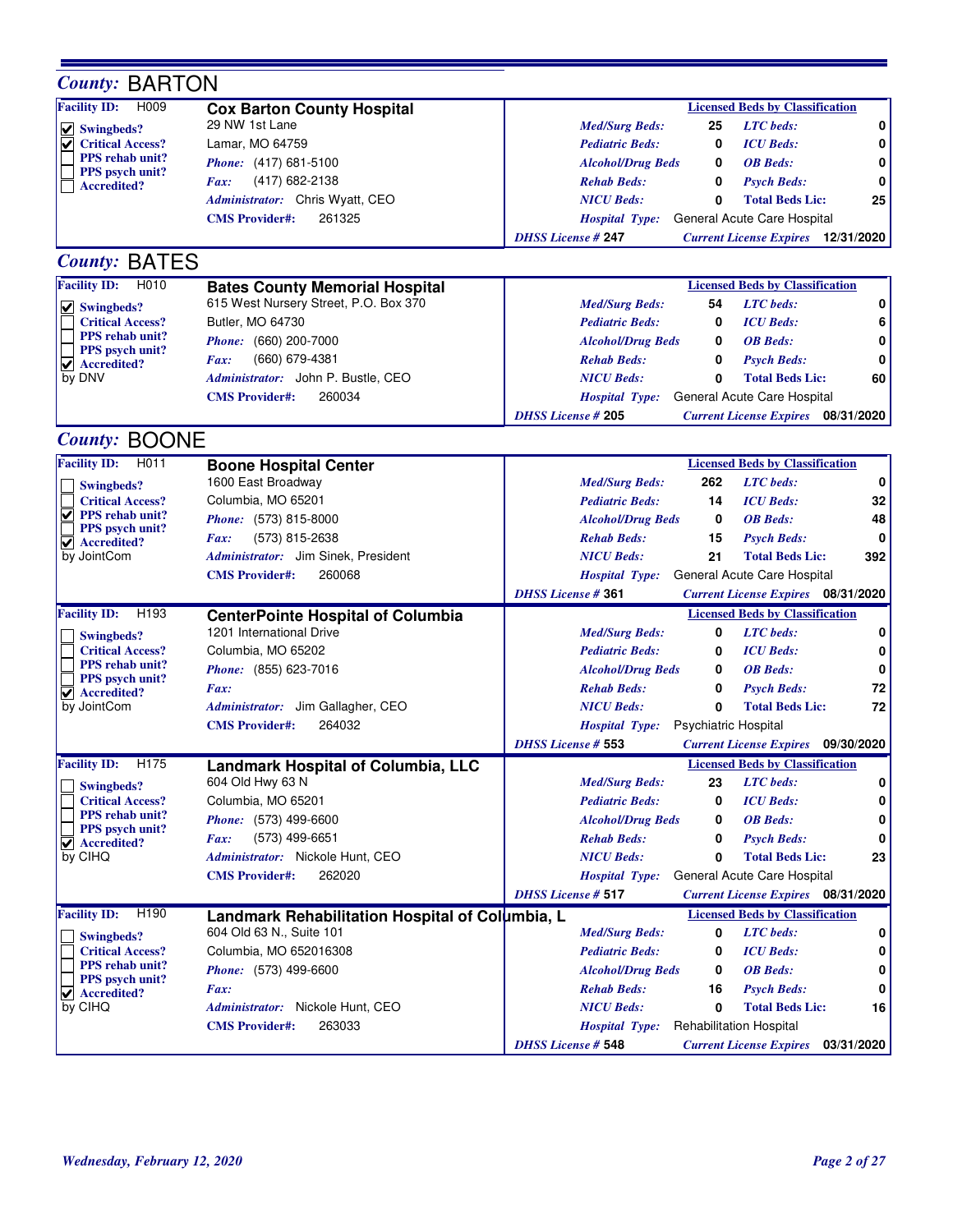| <b>Facility ID:</b><br>H094                          | Rusk Rehabilitation Hospital, an affiliation of Enc | <b>Licensed Beds by Classification</b>                                 |              |
|------------------------------------------------------|-----------------------------------------------------|------------------------------------------------------------------------|--------------|
| Swingbeds?                                           | 315 Business Loop 70 West                           | <b>Med/Surg Beds:</b><br>0<br><b>LTC</b> beds:                         | 0            |
| <b>Critical Access?</b>                              | Columbia, MO 65203                                  | 0<br><b>ICU</b> Beds:<br><b>Pediatric Beds:</b>                        | 0            |
| ✔<br><b>PPS</b> rehab unit?<br>PPS psych unit?       | Phone: (573) 817-2703                               | <b>Alcohol/Drug Beds</b><br>0<br><b>OB</b> Beds:                       | $\mathbf{0}$ |
| $\blacktriangledown$ Accredited?                     | (573) 817-4690<br>Fax:                              | <b>Psych Beds:</b><br><b>Rehab Beds:</b><br>60                         | 0            |
| by JointCom                                          | Administrator: John Dawes, CEO                      | <b>NICU Beds:</b><br>0<br><b>Total Beds Lic:</b>                       | 60           |
|                                                      | 263027<br><b>CMS</b> Provider#:                     | <b>Rehabilitation Hospital</b><br><b>Hospital Type:</b>                |              |
|                                                      |                                                     | <b>DHSS License #433</b><br><b>Current License Expires</b> 04/30/2020  |              |
| <b>Facility ID:</b><br>H <sub>151</sub>              | University of Missouri Health Care                  | <b>Licensed Beds by Classification</b>                                 |              |
| Swingbeds?                                           | One Hospital Drive, Room CE121, DC031.00            | <b>Med/Surg Beds:</b><br><b>LTC</b> beds:<br>0                         | 0            |
| <b>Critical Access?</b>                              | Columbia, MO 65212                                  | 0<br><b>ICU</b> Beds:<br><b>Pediatric Beds:</b>                        | 0            |
| PPS rehab unit?                                      | Phone: (573) 882-4141                               | <b>OB</b> Beds:<br><b>Alcohol/Drug Beds</b><br>0                       | 0            |
| $\vee$ PPS psych unit?<br>$\vee$ Accredited?         | (573) 884-4174<br>Fax:                              | <b>Rehab Beds:</b><br>0<br><b>Psych Beds:</b>                          | $\mathbf{0}$ |
| by DNV                                               | Administrator: Jonathan Curtright, CEO, COO         | <b>NICU</b> Beds:<br>0<br><b>Total Beds Lic:</b>                       | 0            |
|                                                      | 260141<br><b>CMS Provider#:</b>                     | Hospital Type: General Acute Care Hospital                             |              |
|                                                      |                                                     | <b>DHSS</b> License #<br><b>Current License Expires</b>                |              |
| H <sub>146</sub><br><b>Facility ID:</b>              | <b>Women's and Children's Hospital</b>              | <b>Licensed Beds by Classification</b>                                 |              |
| Swingbeds?                                           | 404 Keene Street                                    | <b>LTC</b> beds:<br>0<br><b>Med/Surg Beds:</b>                         | 0            |
| <b>Critical Access?</b>                              | Columbia, MO 65201                                  | <b>ICU</b> Beds:<br><b>Pediatric Beds:</b><br>0                        | 0            |
| PPS rehab unit?                                      | <i>Phone:</i> (573) 875-9200                        | <b>OB</b> Beds:<br><b>Alcohol/Drug Beds</b><br>0                       | 0            |
| PPS psych unit?<br>$\blacktriangleright$ Accredited? | (573) 875-9869<br>$\boldsymbol{F}$ <i>ax</i> :      | 0<br><b>Rehab Beds:</b><br><b>Psych Beds:</b>                          | 0            |
| by JointCom                                          | Administrator: Keri Simon                           | <b>NICU Beds:</b><br>0<br><b>Total Beds Lic:</b>                       | 0            |
|                                                      | 260141<br><b>CMS Provider#:</b>                     | <b>Hospital Type:</b> General Acute Care Hospital                      |              |
|                                                      |                                                     | <b>DHSS</b> License #<br><b>Current License Expires</b>                |              |
| <b>County: BUCHANAN</b>                              |                                                     |                                                                        |              |
| H <sub>173</sub><br><b>Facility ID:</b>              | Long-Term Acute Care Hospital, Mosaic Life Care     | <b>Licensed Beds by Classification</b>                                 |              |
| <b>Swingbeds?</b>                                    | 5325 Faraon Street                                  | <b>Med/Surg Beds:</b><br><b>LTC</b> beds:<br>41                        | 0            |
| <b>Critical Access?</b>                              | Saint Joseph, MO 64506                              | <b>Pediatric Beds:</b><br><b>ICU</b> Beds:<br>0                        | 0            |
| PPS rehab unit?                                      | <i>Phone:</i> (816) 271-5149                        | <b>OB</b> Beds:<br><b>Alcohol/Drug Beds</b><br>0                       | 0            |
| PPS psych unit?<br><b>Accredited?</b>                | $(816)$ 271-6656<br>$\boldsymbol{Fax:}$             | <b>Rehab Beds:</b><br>0<br><b>Psych Beds:</b>                          | $\mathbf{0}$ |
|                                                      | Administrator: Dana Anderson                        | <b>Total Beds Lic:</b><br><b>NICU Beds:</b><br>0                       | 41           |
|                                                      | <b>CMS</b> Provider#:<br>262019                     | Hospital Type: Other Hospital Type                                     |              |
|                                                      |                                                     | <b>DHSS License # 513</b><br><b>Current License Expires</b> 02/29/2020 |              |
| <b>Facility ID:</b><br>H <sub>047</sub>              | <b>Mosaic Life Care at St. Joseph</b>               | <b>Licensed Beds by Classification</b>                                 |              |
| <b>Swingbeds?</b>                                    | 5325 Faraon Street                                  | 274<br><b>LTC</b> beds:<br><b>Med/Surg Beds:</b>                       | $\mathbf 0$  |
| <b>Critical Access?</b>                              | St. Joseph, MO 64506                                | <b>ICU</b> Beds:<br><b>Pediatric Beds:</b><br>15                       | 21           |
| <b>PPS</b> rehab unit?                               | <i>Phone:</i> (816) 271-6000                        | <b>OB</b> Beds:<br><b>Alcohol/Drug Beds</b><br>0                       | 18           |
| PPS psych unit?<br>$\vee$ Accredited?                | (816) 271-6656<br>Fax:                              | <b>Rehab Beds:</b><br>0<br><b>Psych Beds:</b>                          | 24           |
| by JointCom                                          | Administrator: Mark Laney, MD                       | 0<br><b>NICU</b> Beds:<br><b>Total Beds Lic:</b>                       | 352          |
|                                                      | 260006<br><b>CMS Provider#:</b>                     | General Acute Care Hospital<br><b>Hospital Type:</b>                   |              |
|                                                      |                                                     | <b>DHSS License #426</b><br><b>Current License Expires</b> 11/30/2020  |              |

3505 Frederick Avenue *Med/Surg Beds:* **0** *LTC beds:* **0**

St. Joseph, MO 64506 *Pediatric Beds:* **0**

**Northwest MO Psychiatric Rehab Ctr**

*Administrator:* Mary Attebury

**CMS Provider#:** 264007

*Phone:* (816) 387-2300

*Fax:*

**Facility ID:** P004

**Swingbeds?**

by JointCom

Τ

**Critical Access? PPS rehab unit? PPS psych unit? Accredited?**

*ICU Beds:* **0**

**Licensed Beds by Classification**

*Alcohol/Drug Beds* **0** *OB Beds:* **0** *Rehab Beds:* **0** *Psych Beds:* **0** *NICU Beds:* **0 Total Beds Lic: 0**

*Hospital Type:* Psychiatric Hospital

*DHSS License # Current License Expires*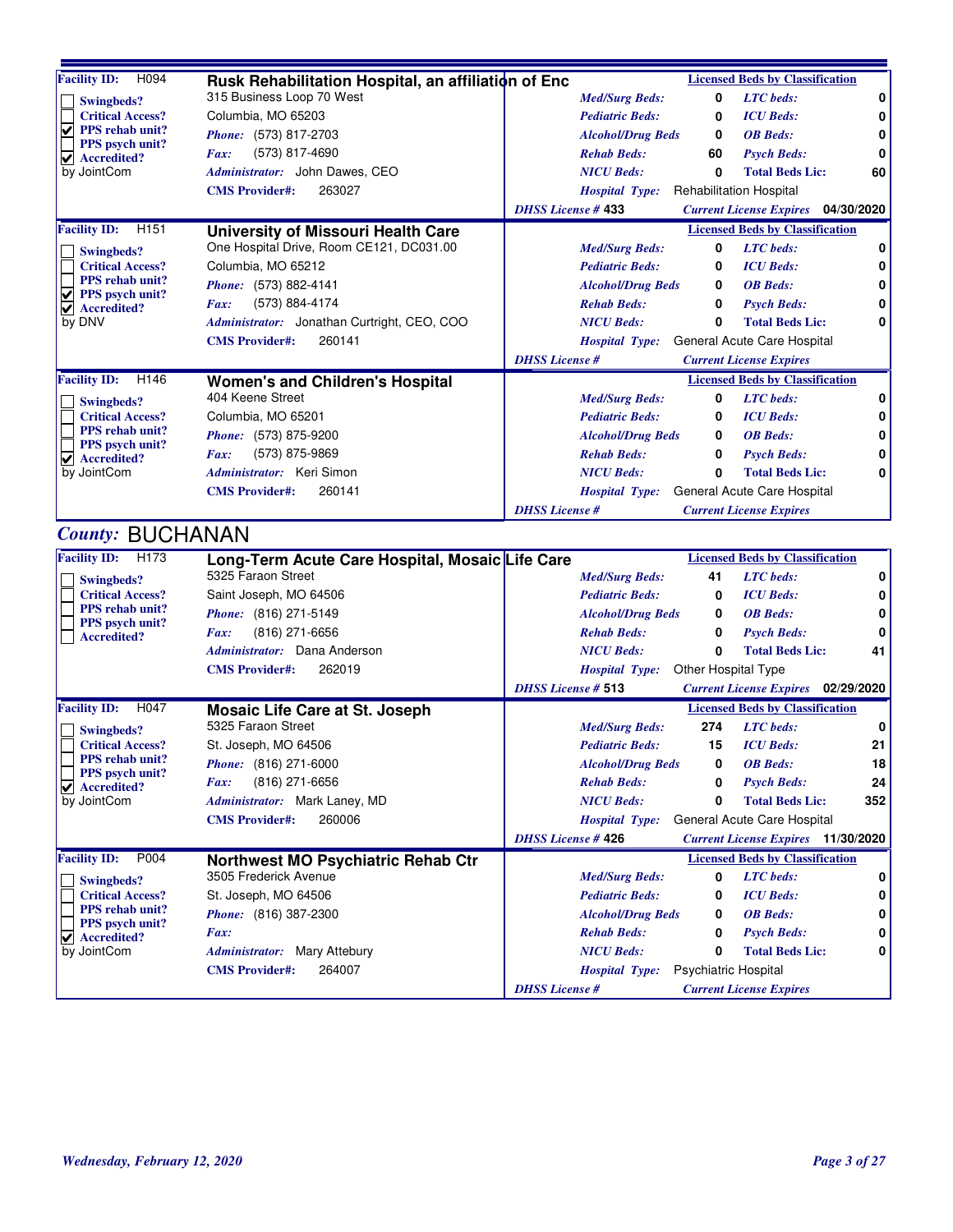| <b>County: BUTLER</b>                                      |                                                   |                                                                                                                                   |          |
|------------------------------------------------------------|---------------------------------------------------|-----------------------------------------------------------------------------------------------------------------------------------|----------|
| H <sub>180</sub><br><b>Facility ID:</b>                    | <b>Poplar Bluff Regional Medical Center</b>       | <b>Licensed Beds by Classification</b>                                                                                            |          |
| <b>Swingbeds?</b>                                          | 3100 Oak Grove Road                               | <b>LTC</b> beds:<br><b>Med/Surg Beds:</b><br>152                                                                                  | 0        |
| <b>Critical Access?</b>                                    | Poplar Bluff, MO 63901                            | <b>Pediatric Beds:</b><br><b>ICU</b> Beds:<br>24                                                                                  | 28       |
| <b>PPS</b> rehab unit?<br><b>PPS</b> psych unit?           | Phone: (573) 785-7721                             | <b>Alcohol/Drug Beds</b><br><b>OB</b> Beds:<br>0                                                                                  | 38       |
| $\blacktriangledown$ Accredited?                           | Fax:                                              | <b>Rehab Beds:</b><br><b>Psych Beds:</b><br>0                                                                                     | 0        |
| by JointCom                                                | Administrator: Bryan Bateman, CEO                 | <b>NICU Beds:</b><br><b>Total Beds Lic:</b><br>0                                                                                  | 240      |
|                                                            | 260119<br><b>CMS Provider#:</b>                   | General Acute Care Hospital<br><b>Hospital Type:</b>                                                                              |          |
|                                                            |                                                   | <b>DHSS License # 527</b><br><b>Current License Expires</b> 12/31/2020                                                            |          |
| <b>Facility ID:</b><br>H134                                | <b>Poplar Bluff Regional Medical Center</b>       | <b>Licensed Beds by Classification</b>                                                                                            |          |
| Swingbeds?                                                 | 2620 North Westwood Boulevard                     | <b>LTC</b> beds:<br><b>Med/Surg Beds:</b><br>104                                                                                  | 0        |
| <b>Critical Access?</b>                                    | Poplar Bluff, MO 63901                            | <b>ICU</b> Beds:<br><b>Pediatric Beds:</b><br>0                                                                                   | 6        |
| $\sqrt{ }$ PPS rehab unit?<br>PPS psych unit?              | Phone: (573) 785-7721                             | <b>OB</b> Beds:<br><b>Alcohol/Drug Beds</b><br>0                                                                                  | 0        |
| $\blacktriangledown$ Accredited?                           | (573) 727-2498<br>Fax:                            | <b>Rehab Beds:</b><br>20<br><b>Psych Beds:</b>                                                                                    | 40       |
| by JointCom                                                | Administrator: Bryan Bateman, CEO                 | <b>NICU Beds:</b><br>0<br><b>Total Beds Lic:</b>                                                                                  | 170      |
|                                                            | <b>CMS</b> Provider#:<br>260119                   | General Acute Care Hospital<br><b>Hospital Type:</b>                                                                              |          |
|                                                            |                                                   | <b>DHSS License # 527</b><br><b>Current License Expires</b> 12/31/2020                                                            |          |
| <b>County: CALLAWAY</b>                                    |                                                   |                                                                                                                                   |          |
| <b>Facility ID:</b><br>H014                                | <b>Fulton Medical Center, LLC</b>                 | <b>Licensed Beds by Classification</b>                                                                                            |          |
| $  \vee  $ Swingbeds?                                      | 10 South Hospital Drive                           | <b>LTC</b> beds:<br><b>Med/Surg Beds:</b><br>12                                                                                   | 0        |
| <b>Critical Access?</b>                                    | Fulton, MO 65251                                  | <b>ICU</b> Beds:<br><b>Pediatric Beds:</b><br>0                                                                                   | 0        |
| PPS rehab unit?<br>$  \vee  $ PPS psych unit?              | Phone: (573) 642-3376                             | <b>OB</b> Beds:<br><b>Alcohol/Drug Beds</b><br>6                                                                                  | 0        |
| <b>Accredited?</b>                                         | (573) 642-9830<br>Fax:                            | 0<br><b>Rehab Beds:</b><br><b>Psych Beds:</b>                                                                                     | 19       |
|                                                            | Administrator: Michael Reece, CEO                 | 0<br><b>Total Beds Lic:</b><br><b>NICU Beds:</b>                                                                                  | 37       |
|                                                            | 260209<br><b>CMS Provider#:</b>                   | General Acute Care Hospital<br><b>Hospital Type:</b>                                                                              |          |
|                                                            |                                                   | <b>DHSS License # 535</b><br><b>Current License Expires</b> 12/31/2020                                                            |          |
| <b>Facility ID:</b><br>P007                                | <b>Fulton State Hospital</b>                      | <b>Licensed Beds by Classification</b>                                                                                            |          |
|                                                            |                                                   |                                                                                                                                   |          |
| Swingbeds?                                                 | 600 East 5th Street                               | <b>Med/Surg Beds:</b><br><b>LTC</b> beds:<br>0                                                                                    | 0        |
| <b>Critical Access?</b>                                    | Fulton, MO 65251                                  | <b>ICU</b> Beds:<br><b>Pediatric Beds:</b><br>0                                                                                   | 0        |
| PPS rehab unit?                                            | Phone: (573) 592-4100                             | <b>OB</b> Beds:<br><b>Alcohol/Drug Beds</b><br>0                                                                                  | 0        |
| <b>PPS</b> psych unit?<br>$\blacktriangledown$ Accredited? | Fax:                                              | <b>Rehab Beds:</b><br><b>Psych Beds:</b><br>0                                                                                     | 0        |
| by JointCom                                                | Administrator: Marty Martin-Forman                | <b>NICU Beds:</b><br>$\mathbf{0}$<br><b>Total Beds Lic:</b>                                                                       | 0        |
|                                                            | <b>CMS</b> Provider#:<br>264004                   | Psychiatric Hospital<br><b>Hospital Type:</b>                                                                                     |          |
|                                                            |                                                   | <b>DHSS</b> License #<br><b>Current License Expires</b>                                                                           |          |
| <b>County: CAMDEN</b>                                      |                                                   |                                                                                                                                   |          |
| H056<br><b>Facility ID:</b>                                | <b>Lake Regional Health System</b>                | <b>Licensed Beds by Classification</b>                                                                                            |          |
| Swingbeds?                                                 | 54 Hospital Drive                                 | <b>Med/Surg Beds:</b><br>64<br><b>LTC</b> beds:                                                                                   | 16       |
| <b>Critical Access?</b>                                    | Osage Beach, MO 65065                             | <b>ICU</b> Beds:<br><b>Pediatric Beds:</b><br>0                                                                                   |          |
| PPS rehab unit?                                            | Phone: (573) 348-8000                             | <b>OB</b> Beds:<br><b>Alcohol/Drug Beds</b><br>0                                                                                  | 18<br>18 |
| PPS psych unit?<br>$\vee$ Accredited?                      | (573) 348-8374<br>Fax:                            | <b>Rehab Beds:</b><br>0<br><b>Psych Beds:</b>                                                                                     | 0        |
| by JointCom                                                | Administrator: Dane W. Henry, CEO                 | <b>NICU Beds:</b><br>0<br><b>Total Beds Lic:</b>                                                                                  |          |
|                                                            | 260186<br><b>CMS</b> Provider#:                   | General Acute Care Hospital<br><b>Hospital Type:</b>                                                                              | 116      |
|                                                            |                                                   | <b>DHSS License #291</b><br><b>Current License Expires</b> 12/31/2020                                                             |          |
| <b>Facility ID:</b><br>H <sub>185</sub>                    | <b>Osage Beach Center for Cognitive Disorders</b> | <b>Licensed Beds by Classification</b>                                                                                            |          |
| <b>Swingbeds?</b>                                          | 840 Passover Road                                 | <b>Med/Surg Beds:</b><br><b>LTC</b> beds:<br>0                                                                                    | 0        |
| <b>Critical Access?</b>                                    | Osage Beach, MO 650652834                         | <b>Pediatric Beds:</b><br><b>ICU</b> Beds:<br>0                                                                                   | 0        |
| PPS rehab unit?<br>PPS psych unit?                         | <i>Phone:</i> (573) 302-0319                      | <b>Alcohol/Drug Beds</b><br><b>OB</b> Beds:<br>0                                                                                  | 0        |
| $\vee$ Accredited?                                         | Fax:                                              | <b>Rehab Beds:</b><br><b>Psych Beds:</b><br>0                                                                                     |          |
| by JointCom                                                | Administrator: Thomas Flanagan, CEO               | <b>NICU Beds:</b><br><b>Total Beds Lic:</b><br>0                                                                                  |          |
|                                                            | 264031<br><b>CMS Provider#:</b>                   | <b>Hospital Type:</b><br><b>Psychiatric Hospital</b><br><b>DHSS License # 534</b><br><b>Current License Expires</b><br>05/31/2020 | 14<br>14 |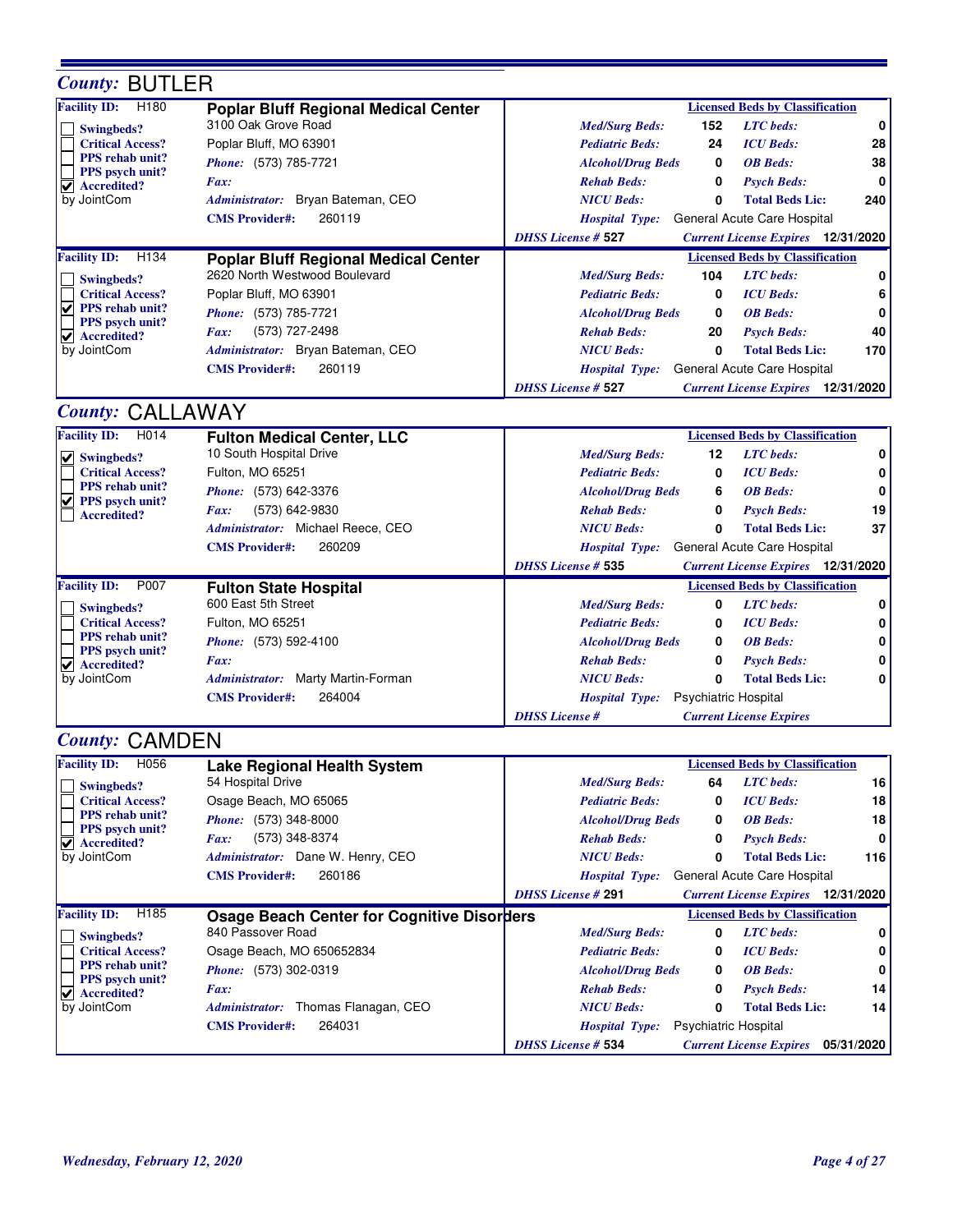## *County:* CAPE GIRARDEAU

| H <sub>158</sub><br><b>Facility ID:</b>    | Landmark Hospital of Cape Girardeau, LLC      | <b>Licensed Beds by Classification</b>                                |     |
|--------------------------------------------|-----------------------------------------------|-----------------------------------------------------------------------|-----|
| <b>Swingbeds?</b>                          | 3255 Independence Street                      | 30<br><b>LTC</b> beds:<br><b>Med/Surg Beds:</b>                       | 0   |
| <b>Critical Access?</b>                    | Cape Girardeau, MO 63701                      | <b>Pediatric Beds:</b><br><b>ICU</b> Beds:<br>0                       | 0   |
| PPS rehab unit?                            | Phone: (573) 335-1091                         | <b>OB</b> Beds:<br><b>Alcohol/Drug Beds</b><br>0                      | 0   |
| PPS psych unit?<br>$ $ Accredited?         | (573) 331-8453<br>Fax:                        | <b>Rehab Beds:</b><br><b>Psych Beds:</b><br>0                         | 0   |
| by CIHQ                                    | Administrator: Deborah Sabella, CEO           | <b>Total Beds Lic:</b><br><b>NICU Beds:</b><br>O                      | 30  |
|                                            | 262015<br><b>CMS</b> Provider#:               | General Acute Care Hospital<br><b>Hospital Type:</b>                  |     |
|                                            |                                               | <b>DHSS License #496</b><br><b>Current License Expires</b> 02/28/2021 |     |
| <b>Facility ID:</b><br>H <sub>111</sub>    | <b>Saint Francis Medical Center</b>           | <b>Licensed Beds by Classification</b>                                |     |
| <b>Swingbeds?</b>                          | 211 Saint Francis Drive                       | <b>LTC</b> beds:<br>190<br><b>Med/Surg Beds:</b>                      | n   |
| <b>Critical Access?</b>                    | Cape Girardeau, MO 63703                      | <b>Pediatric Beds:</b><br><b>ICU</b> Beds:<br>8                       | 30  |
| PPS rehab unit?<br>V                       | Phone: (573) 331-3000                         | <b>OB</b> Beds:<br><b>Alcohol/Drug Beds</b><br>0                      | 18  |
| PPS psych unit?<br>$  \vee  $ Accredited?  | (573) 331-5009<br>Fax:                        | <b>Rehab Beds:</b><br>24<br><b>Psych Beds:</b>                        | 0   |
| by JointCom                                | Administrator: Maryann Reese, Pres/CEO        | <b>NICU Beds:</b><br><b>Total Beds Lic:</b><br>36                     | 306 |
|                                            | <b>CMS</b> Provider#:<br>260183               | General Acute Care Hospital<br><b>Hospital Type:</b>                  |     |
|                                            |                                               | <b>DHSS License #284</b><br><b>Current License Expires</b> 09/30/2020 |     |
| <b>Facility ID:</b><br>H <sub>103</sub>    | <b>SoutheastHEALTH</b>                        | <b>Licensed Beds by Classification</b>                                |     |
| <b>Swingbeds?</b>                          | 1701 Lacey Street                             | <b>LTC</b> beds:<br>159<br><b>Med/Surg Beds:</b>                      | 0   |
| <b>Critical Access?</b>                    | Cape Girardeau, MO 63701                      | <b>Pediatric Beds:</b><br><b>ICU</b> Beds:<br>9                       | 26  |
| <b>PPS</b> rehab unit?                     | <i>Phone:</i> (573) 334-4822                  | <b>OB</b> Beds:<br><b>Alcohol/Drug Beds</b><br>0                      | 24  |
| PPS psych unit?<br>V<br><b>Accredited?</b> | (573) 651-5850<br>Fax:                        | <b>Rehab Beds:</b><br><b>Psych Beds:</b><br>11                        | 0   |
| by JointCom                                | Administrator: Kenneth Bateman, CEO           | <b>NICU Beds:</b><br>15<br><b>Total Beds Lic:</b>                     | 244 |
|                                            | <b>CMS</b> Provider#:<br>260110               | General Acute Care Hospital<br><b>Hospital Type:</b>                  |     |
|                                            |                                               | <b>DHSS License #80</b><br><b>Current License Expires</b> 07/31/2020  |     |
| <b>County: CARROLL</b>                     |                                               |                                                                       |     |
| H <sub>0</sub> 17<br><b>Facility ID:</b>   | <b>Carroll County Memorial Hospital</b>       | <b>Licensed Beds by Classification</b>                                |     |
|                                            | $1.500 \text{ N}$ $\omega$ k $1.44 \text{ m}$ | T/TT<br>$1.6 - 1.02$                                                  |     |

| гасшлу 110.<br>.                      | Carroll County Memorial Hospital |                          |    | Littlistu Dtus Dy Classification           |              |
|---------------------------------------|----------------------------------|--------------------------|----|--------------------------------------------|--------------|
| $\vee$ Swingbeds?                     | 1502 North Jefferson             | <b>Med/Surg Beds:</b>    | 25 | <b>LTC</b> beds:                           | 0            |
| $\triangledown$ Critical Access?      | Carrollton, MO 64633             | <b>Pediatric Beds:</b>   |    | <b>ICU</b> Beds:                           | 0            |
| <b>PPS</b> rehab unit?                | <i>Phone:</i> (660) 542-1695     | <b>Alcohol/Drug Beds</b> |    | <b>OB</b> Beds:                            | 0            |
| <b>PPS</b> psych unit?<br>Accredited? | (660) 542-0363<br><i>Fax:</i>    | <b>Rehab Beds:</b>       | 0  | <b>Psych Beds:</b>                         | $\mathbf{0}$ |
|                                       | Administrator: Jeff Tindle, CEO  | <b>NICU Beds:</b>        | n  | <b>Total Beds Lic:</b>                     | 25           |
|                                       | <b>CMS Provider#:</b><br>261332  |                          |    | Hospital Type: General Acute Care Hospital |              |
|                                       |                                  | <b>DHSS License #210</b> |    | <b>Current License Expires</b>             | 05/31/2020   |

## *County:* CASS

| <b>Facility ID:</b><br>H <sub>149</sub>                             | <b>Belton Regional Medical Center</b>   |                          |    | <b>Licensed Beds by Classification</b>    |    |
|---------------------------------------------------------------------|-----------------------------------------|--------------------------|----|-------------------------------------------|----|
| Swingbeds?                                                          | 17065 S. 71 Highway                     | <b>Med/Surg Beds:</b>    | 66 | <b>LTC</b> beds:                          | 0  |
| <b>Critical Access?</b>                                             | Belton, MO 64012                        | <b>Pediatric Beds:</b>   | 0  | <b>ICU</b> Beds:                          | 5  |
| <b>PPS</b> rehab unit?                                              | <i>Phone:</i> (816) 348-1200            | <b>Alcohol/Drug Beds</b> | 0  | <b>OB</b> Beds:                           | 0  |
| <b>PPS</b> psych unit?<br>$\overrightarrow{V}$ Accredited?          | (816) 348-1271<br><i>Fax:</i>           | <b>Rehab Beds:</b>       | 0  | <b>Psych Beds:</b>                        | 0  |
| by JointCom                                                         | Administrator: Todd Krass, CEO          | <b>NICU Beds:</b>        | 0  | <b>Total Beds Lic:</b>                    | 71 |
|                                                                     | 260214<br><b>CMS Provider#:</b>         | <b>Hospital Type:</b>    |    | General Acute Care Hospital               |    |
|                                                                     |                                         | <b>DHSS License #491</b> |    | <b>Current License Expires</b> 12/31/2020 |    |
|                                                                     |                                         |                          |    |                                           |    |
| H018                                                                | <b>Cass Regional Medical Center</b>     |                          |    | <b>Licensed Beds by Classification</b>    |    |
| <b>Facility ID:</b>                                                 | 2800 E Rock Haven Road                  | <b>Med/Surg Beds:</b>    | 21 | <b>LTC</b> beds:                          | 0  |
| $\vert \mathbf{v} \vert$ Swingbeds?<br>M<br><b>Critical Access?</b> | Harrisonville, MO 64701                 | <b>Pediatric Beds:</b>   | 0  | <b>ICU</b> Beds:                          | 4  |
| <b>PPS</b> rehab unit?                                              | Phone: (816) 380-3474                   | <b>Alcohol/Drug Beds</b> | 0  | <b>OB</b> Beds:                           | 0  |
| $\overrightarrow{V}$ PPS psych unit?                                | (816) 380-4639<br><i>Fax:</i>           | <b>Rehab Beds:</b>       | 0  | <b>Psych Beds:</b>                        | 10 |
| $\vert \mathbf{v} \vert$ Accredited?<br>by JointCom                 | Administrator: J. Christopher Lang, CEO | <b>NICU Beds:</b>        | 0  | <b>Total Beds Lic:</b>                    | 35 |
|                                                                     | 261324<br><b>CMS Provider#:</b>         | <b>Hospital Type:</b>    |    | General Acute Care Hospital               |    |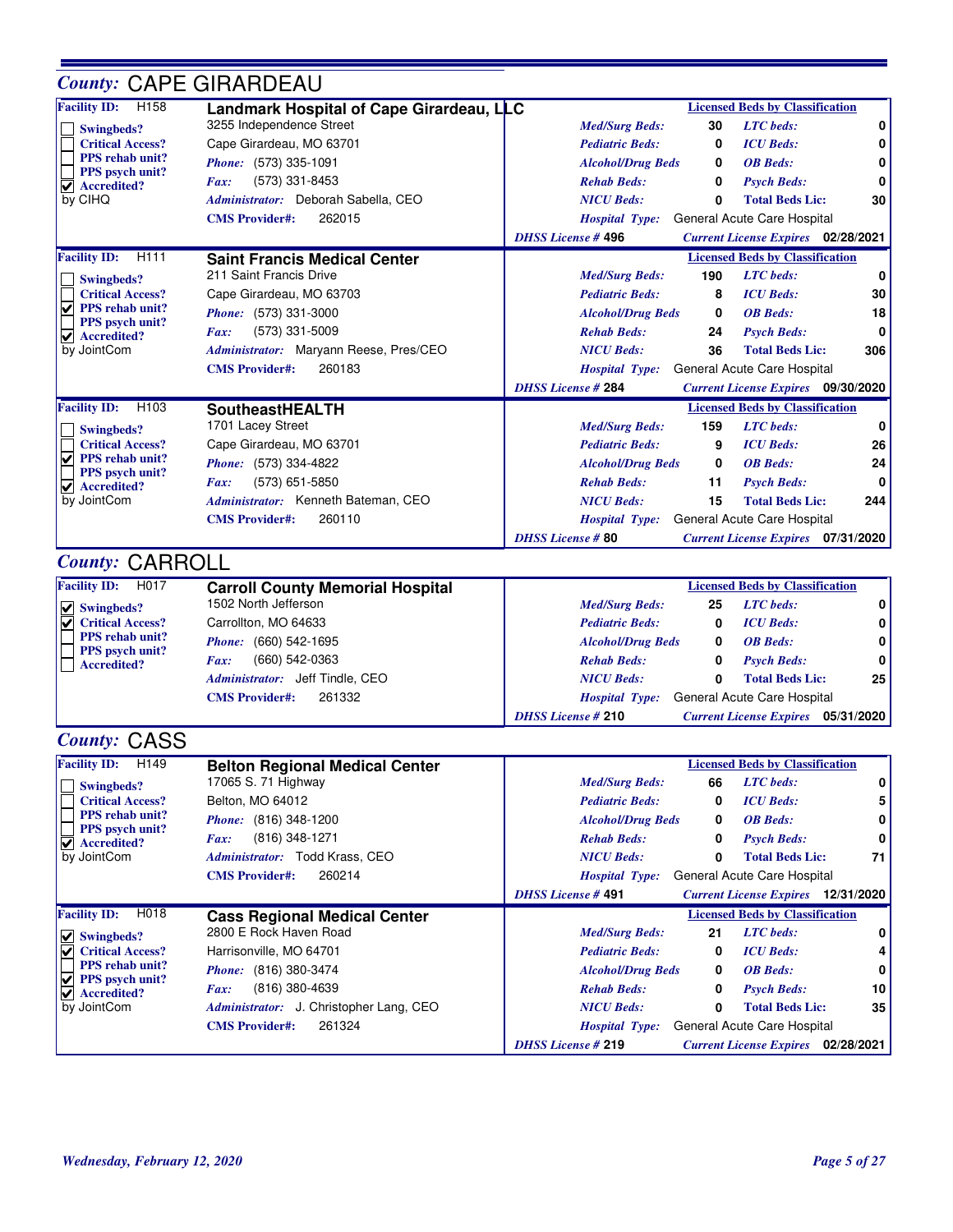| <b>County: CEDAR</b>                                 |                                                     |                                                                                                                                    |
|------------------------------------------------------|-----------------------------------------------------|------------------------------------------------------------------------------------------------------------------------------------|
| H019<br><b>Facility ID:</b>                          | <b>Cedar County Memorial Hospital</b>               | <b>Licensed Beds by Classification</b>                                                                                             |
| $\vee$ Swingbeds?                                    | 1401 South Park Street                              | 0<br><b>LTC</b> beds:<br><b>Med/Surg Beds:</b><br>25                                                                               |
| <b>Critical Access?</b>                              | El Dorado Springs, MO 64744                         | <b>ICU</b> Beds:<br><b>Pediatric Beds:</b><br>0<br>0                                                                               |
| <b>PPS</b> rehab unit?                               | Phone: (417) 876-2511                               | <b>OB</b> Beds:<br><b>Alcohol/Drug Beds</b><br>0<br>0                                                                              |
| PPS psych unit?<br><b>Accredited?</b>                | (417) 876-3812<br>Fax:                              | <b>Rehab Beds:</b><br>0<br><b>Psych Beds:</b><br>0                                                                                 |
|                                                      | Administrator: Jana Witt, CEO                       | <b>NICU Beds:</b><br><b>Total Beds Lic:</b><br>25<br>0                                                                             |
|                                                      | <b>CMS Provider#:</b><br>261323                     | General Acute Care Hospital<br><b>Hospital Type:</b>                                                                               |
|                                                      |                                                     | <b>DHSS License #208</b><br><b>Current License Expires</b> 10/31/2020                                                              |
| County: CLAY                                         |                                                     |                                                                                                                                    |
| <b>Facility ID:</b><br>H036                          | <b>Excelsior Springs Hospital</b>                   | <b>Licensed Beds by Classification</b>                                                                                             |
| $  \vee  $ Swingbeds?                                | 1700 Rainbow Boulevard                              | <b>LTC</b> beds:<br>0<br><b>Med/Surg Beds:</b><br>20                                                                               |
| <b>Critical Access?</b><br>✔                         | Excelsior Springs, MO 64024                         | <b>ICU</b> Beds:<br><b>Pediatric Beds:</b><br>0                                                                                    |
| <b>PPS</b> rehab unit?                               | Phone: (816) 630-6081                               | <b>OB</b> Beds:<br>0<br><b>Alcohol/Drug Beds</b><br>0                                                                              |
| PPS psych unit?<br><b>Accredited?</b>                | (816) 629-2701<br>Fax:                              | 0<br><b>Rehab Beds:</b><br>0<br><b>Psych Beds:</b>                                                                                 |
|                                                      | Administrator: Kristen DeHart, CEO                  | <b>NICU Beds:</b><br>0<br><b>Total Beds Lic:</b><br>20                                                                             |
|                                                      | 261322<br><b>CMS Provider#:</b>                     | General Acute Care Hospital<br><b>Hospital Type:</b>                                                                               |
|                                                      |                                                     | <b>DHSS License #286</b><br><b>Current License Expires</b> 12/31/2020                                                              |
| <b>Facility ID:</b><br>H <sub>174</sub>              | <b>Kindred Hospital Northland</b>                   | <b>Licensed Beds by Classification</b>                                                                                             |
|                                                      | 500 NW 68th Street                                  | <b>LTC</b> beds:<br>0<br><b>Med/Surg Beds:</b><br>50                                                                               |
| Swingbeds?<br><b>Critical Access?</b>                | Kansas City, MO 64118                               | <b>ICU</b> Beds:<br><b>Pediatric Beds:</b><br>0<br>0                                                                               |
| <b>PPS</b> rehab unit?                               | Phone: (816) 420-6300                               | <b>OB</b> Beds:<br>0<br><b>Alcohol/Drug Beds</b><br>0                                                                              |
| PPS psych unit?                                      | Fax:                                                | <b>Rehab Beds:</b><br>0<br>0<br><b>Psych Beds:</b>                                                                                 |
| $\blacktriangleright$ Accredited?<br>by JointCom     | Administrator: Laura Inge, CEO                      | $\bf{0}$<br><b>NICU Beds:</b><br><b>Total Beds Lic:</b><br>50                                                                      |
|                                                      | 262018<br><b>CMS Provider#:</b>                     | Other Hospital Type<br><b>Hospital Type:</b>                                                                                       |
|                                                      |                                                     | <b>DHSS License # 508</b><br><b>Current License Expires</b> 03/31/2020                                                             |
| <b>Facility ID:</b><br>H059                          |                                                     | <b>Licensed Beds by Classification</b>                                                                                             |
|                                                      | <b>Liberty Hospital</b><br>2525 Glenn Hendren Drive | 152<br><b>LTC</b> beds:<br>0                                                                                                       |
| Swingbeds?<br><b>Critical Access?</b>                | Liberty, MO 64068                                   | <b>Med/Surg Beds:</b><br>20<br><b>Pediatric Beds:</b><br>0<br><b>ICU</b> Beds:                                                     |
| <b>PPS</b> rehab unit?                               | Phone: (816) 781-7200                               | <b>OB</b> Beds:<br>36<br>0                                                                                                         |
| PPS psych unit?                                      | (816) 792-7117<br>Fax:                              | <b>Alcohol/Drug Beds</b><br><b>Rehab Beds:</b><br><b>Psych Beds:</b><br>0<br>0                                                     |
| $  \mathbf{v}  $ Accredited?                         |                                                     |                                                                                                                                    |
| by JointCom                                          | Administrator: David Feess, President/CEO<br>260177 | <b>NICU Beds:</b><br>4<br><b>Total Beds Lic:</b><br>212                                                                            |
|                                                      | <b>CMS</b> Provider#:                               | General Acute Care Hospital<br><b>Hospital Type:</b><br><b>DHSS License # 269</b>                                                  |
| <b>Facility ID:</b><br>H189                          | <b>Signature Psychiatric Hospital Liberty</b>       | <b>Current License Expires</b> 01/31/2020                                                                                          |
|                                                      |                                                     |                                                                                                                                    |
|                                                      |                                                     | <b>Licensed Beds by Classification</b>                                                                                             |
| Swingbeds?                                           | 2525 Glenn Hendren Dr.                              | <b>LTC</b> beds:<br>0<br><b>Med/Surg Beds:</b><br>0                                                                                |
| <b>Critical Access?</b><br>PPS rehab unit?           | Liberty, MO 64068                                   | <b>Pediatric Beds:</b><br><b>ICU Beds:</b><br>$\mathbf{0}$                                                                         |
| <b>PPS</b> psych unit?                               | Phone: (816) 691-5101                               | <b>Alcohol/Drug Beds</b><br><b>OB</b> Beds:<br>0<br>0                                                                              |
| $\vee$ Accredited?                                   | <i>Fax:</i>                                         | <b>Psych Beds:</b><br><b>Rehab Beds:</b><br>40<br>0                                                                                |
| by JointCom                                          | Administrator: Lisa St. Aubyn, CEO                  | <b>NICU Beds:</b><br>0<br><b>Total Beds Lic:</b><br>40                                                                             |
|                                                      | 264030<br><b>CMS</b> Provider#:                     | <b>Psychiatric Hospital</b><br><b>Hospital Type:</b>                                                                               |
|                                                      |                                                     | <b>DHSS License # 551</b><br><b>Current License Expires</b> 02/28/2021                                                             |
| H073<br><b>Facility ID:</b>                          | <b>North Kansas City Hospital</b>                   | <b>Licensed Beds by Classification</b>                                                                                             |
| Swingbeds?                                           | 2800 Clay Edwards Drive                             | <b>LTC</b> beds:<br>0<br>296<br><b>Med/Surg Beds:</b>                                                                              |
| <b>Critical Access?</b>                              | North Kansas City, MO 64116                         | <b>Pediatric Beds:</b><br><b>ICU</b> Beds:<br>10<br>40                                                                             |
| $\sqrt{ }$ PPS rehab unit?<br><b>PPS</b> psych unit? | Phone: (816) 691-2000                               | <b>OB</b> Beds:<br><b>Alcohol/Drug Beds</b><br>39<br>0                                                                             |
| $\blacktriangledown$ Accredited?                     | (816) 691-1097<br>Fax:                              | <b>Rehab Beds:</b><br><b>Psych Beds:</b><br>48<br>0                                                                                |
| by JointCom                                          | Administrator: Peggy Schmitt, President/CEO         | <b>NICU Beds:</b><br><b>Total Beds Lic:</b><br>18<br>451                                                                           |
|                                                      | <b>CMS Provider#:</b><br>260096                     | 0<br>General Acute Care Hospital<br><b>Hospital Type:</b><br><b>DHSS License #166</b><br><b>Current License Expires</b> 05/31/2020 |

÷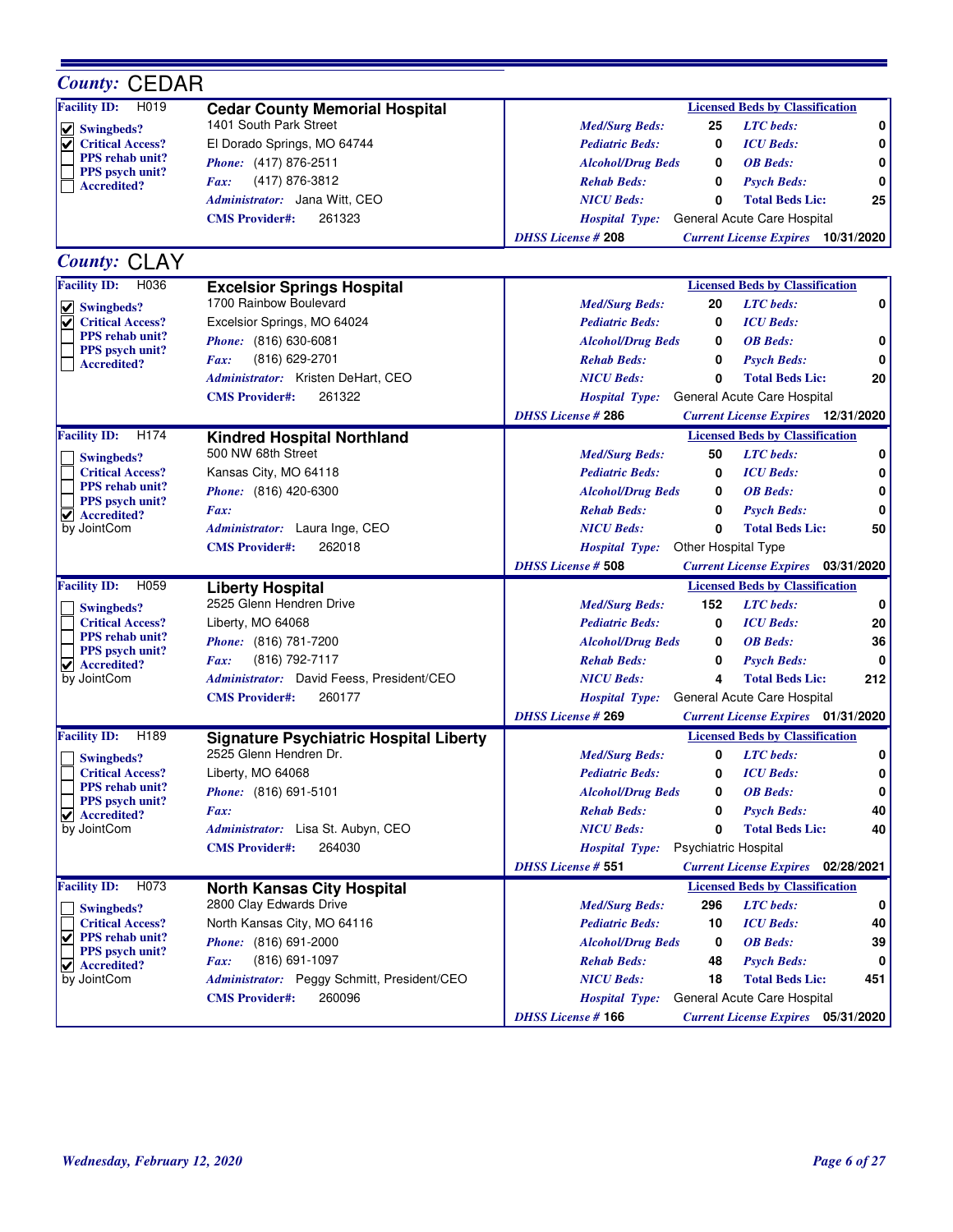| Facility ID: H183                                 | <b>Signature Psychiatric Hospital</b>           |                           |                             | <b>Licensed Beds by Classification</b>    |     |
|---------------------------------------------------|-------------------------------------------------|---------------------------|-----------------------------|-------------------------------------------|-----|
| Swingbeds?                                        | 2900 Clay Edwards Drive                         | <b>Med/Surg Beds:</b>     | 0                           | <b>LTC</b> beds:                          | 0   |
| <b>Critical Access?</b>                           | North Kansas City, MO 64116                     | <b>Pediatric Beds:</b>    | 0                           | <b>ICU</b> Beds:                          | 0   |
| <b>PPS</b> rehab unit?                            | Phone: (816) 691-5101                           | <b>Alcohol/Drug Beds</b>  | 0                           | <b>OB</b> Beds:                           | 0   |
| <b>PPS</b> psych unit?<br><b>Accredited?</b><br>✔ | Fax:                                            | <b>Rehab Beds:</b>        | 0                           | <b>Psych Beds:</b>                        | 36  |
| by JointCom                                       | Administrator: Lisa St. Aubyn, CEO              | <b>NICU Beds:</b>         | 0                           | <b>Total Beds Lic:</b>                    | 36  |
|                                                   | 264030<br><b>CMS Provider#:</b>                 | <b>Hospital Type:</b>     | <b>Psychiatric Hospital</b> |                                           |     |
|                                                   |                                                 | <b>DHSS License # 532</b> |                             | <b>Current License Expires</b> 10/31/2020 |     |
| <b>Facility ID:</b><br>H <sub>127</sub>           | <b>Saint Luke's North Hospital</b>              |                           |                             | <b>Licensed Beds by Classification</b>    |     |
| Swingbeds?                                        | 601 South 169 Highway                           | <b>Med/Surg Beds:</b>     | 0                           | <b>LTC</b> beds:                          | 0   |
| <b>Critical Access?</b>                           | Smithville, MO 64089                            | <b>Pediatric Beds:</b>    | 0                           | <b>ICU</b> Beds:                          | 0   |
| PPS rehab unit?<br>✔                              | Phone: (816) 532-7765                           | <b>Alcohol/Drug Beds</b>  | 0                           | <b>OB</b> Beds:                           | 0   |
| PPS psych unit?<br>$  \mathbf{v}  $ Accredited?   | (816) 532-7136<br>Fax:                          | <b>Rehab Beds:</b>        | 16                          | <b>Psych Beds:</b>                        | 48  |
| by JointCom                                       | Administrator: Adele Ducharme, CEO              | <b>NICU</b> Beds:         | 0                           | <b>Total Beds Lic:</b>                    | 64  |
|                                                   | 260062<br><b>CMS Provider#:</b>                 | <b>Hospital Type:</b>     |                             | General Acute Care Hospital               |     |
|                                                   |                                                 | <b>DHSS License #43</b>   |                             | <b>Current License Expires</b> 06/30/2020 |     |
| <b>County: CLINTON</b>                            |                                                 |                           |                             |                                           |     |
| <b>Facility ID:</b><br>H015                       | <b>Cameron Regional Medical Center, Inc.</b>    |                           |                             | <b>Licensed Beds by Classification</b>    |     |
| $  \vee  $ Swingbeds?                             | 1600 East Evergreen, P.O. Box 557               | <b>Med/Surg Beds:</b>     | 33                          | <b>LTC</b> beds:                          | 0   |
| <b>Critical Access?</b>                           | Cameron, MO 64429                               | <b>Pediatric Beds:</b>    | 0                           | <b>ICU</b> Beds:                          | 5   |
| ✔<br><b>PPS</b> rehab unit?                       | Phone: (816) 632-2101                           | <b>Alcohol/Drug Beds</b>  | 0                           | <b>OB</b> Beds:                           | 4   |
| PPS psych unit?<br><b>Accredited?</b>             | (816) 649-3362<br>Fax:                          | <b>Rehab Beds:</b>        | 6                           | <b>Psych Beds:</b>                        | 10  |
|                                                   | Administrator: Joseph F. Abrutz, Administrator  | <b>NICU</b> Beds:         | 0                           | <b>Total Beds Lic:</b>                    | 58  |
|                                                   | 260057<br><b>CMS</b> Provider#:                 | <b>Hospital Type:</b>     |                             | General Acute Care Hospital               |     |
|                                                   |                                                 | <b>DHSS License #473</b>  |                             | <b>Current License Expires</b> 07/31/2020 |     |
| <b>County: COLE</b>                               |                                                 |                           |                             |                                           |     |
| <b>Facility ID:</b><br>H016                       | <b>Capital Region Medical Center</b>            |                           |                             | <b>Licensed Beds by Classification</b>    |     |
| Swingbeds?                                        | 1125 Madison, P.O. Box 1128                     | <b>Med/Surg Beds:</b>     | 76                          | <b>LTC</b> beds:                          | 0   |
| <b>Critical Access?</b>                           | Jefferson City, MO 65101                        | <b>Pediatric Beds:</b>    | 0                           | <b>ICU</b> Beds:                          | 12  |
| PPS rehab unit?                                   | Phone: (573) 632-5000                           | <b>Alcohol/Drug Beds</b>  | 0                           | <b>OB</b> Beds:                           | 12  |
| <b>PPS</b> psych unit?<br>$\vee$ Accredited?      | (573) 632-5880<br>Fax:                          | <b>Rehab Beds:</b>        | 14                          | <b>Psych Beds:</b>                        | 0   |
| by JointCom                                       | Administrator: Gaspare Calvaruso, President     | <b>NICU</b> Beds:         | 0                           | <b>Total Beds Lic:</b>                    | 114 |
|                                                   | <b>CMS Provider#:</b><br>260047                 | <b>Hospital Type:</b>     |                             | General Acute Care Hospital               |     |
|                                                   |                                                 | <b>DHSS License #419</b>  |                             | <b>Current License Expires</b> 12/31/2020 |     |
| <b>Facility ID:</b><br>H128                       | SSM Health St. Mary's Hospital - Jefferson City |                           |                             | <b>Licensed Beds by Classification</b>    |     |
| <b>Swingbeds?</b>                                 | 2505 Mission Drive                              | <b>Med/Surg Beds:</b>     | 108                         | <b>LTC</b> beds:                          | 0   |
| <b>Critical Access?</b>                           | Jefferson City, MO 65109                        | <b>Pediatric Beds:</b>    | 0                           | <b>ICU</b> Beds:                          | 12  |
| <b>PPS</b> rehab unit?                            | Phone: (573) 681-3000                           | <b>Alcohol/Drug Beds</b>  | 0                           | <b>OB</b> Beds:                           | 14  |
| PPS psych unit?<br>$\vee$ Accredited?             | (573) 636-5733<br><i>Fax:</i>                   | <b>Rehab Beds:</b>        | 0                           | <b>Psych Beds:</b>                        | 20  |
| by JointCom                                       | Administrator: Mike Baumgartner, CEO            | <b>NICU Beds:</b>         | 0                           | <b>Total Beds Lic:</b>                    | 154 |
|                                                   | 260011<br><b>CMS Provider#:</b>                 | <b>Hospital Type:</b>     |                             | General Acute Care Hospital               |     |
|                                                   |                                                 | <b>DHSS License #455</b>  |                             | <b>Current License Expires</b> 12/31/2020 |     |
| <b>County: COOPER</b>                             |                                                 |                           |                             |                                           |     |
|                                                   |                                                 |                           |                             |                                           |     |

| <b>Facility ID:</b><br>H025             | <b>Pinnacle Regional Hospital, LLC</b> |                           |    | <b>Licensed Beds by Classification</b> |                 |
|-----------------------------------------|----------------------------------------|---------------------------|----|----------------------------------------|-----------------|
| $ \nabla $ Swingbeds?                   | 17651 B. Highway, P.O. Box 88          | <b>Med/Surg Beds:</b>     | 32 | <b>LTC</b> beds:                       | 0 I             |
| <b>Critical Access?</b>                 | Boonville, MO 65233                    | <b>Pediatric Beds:</b>    |    | <b>ICU</b> Beds:                       | 0 I             |
| <b>PPS</b> rehab unit?                  | <i>Phone:</i> (660) 882-7461           | <b>Alcohol/Drug Beds</b>  | 0  | <b>OB</b> Beds:                        | 0 I             |
| <b>PPS</b> psych unit?<br>  Accredited? | (660) 882-6093<br>Fax:                 | <b>Rehab Beds:</b>        | 0  | <b>Psych Beds:</b>                     | 0 I             |
|                                         | Administrator: Joe Conigliaro, CEO     | <b>NICU Beds:</b>         | 0  | <b>Total Beds Lic:</b>                 | 32 <sub>1</sub> |
|                                         | 260004<br><b>CMS Provider#:</b>        | <b>Hospital Type:</b>     |    | General Acute Care Hospital            |                 |
|                                         |                                        | <b>DHSS License # 558</b> |    | <b>Current License Expires</b>         | 09/30/2020 I    |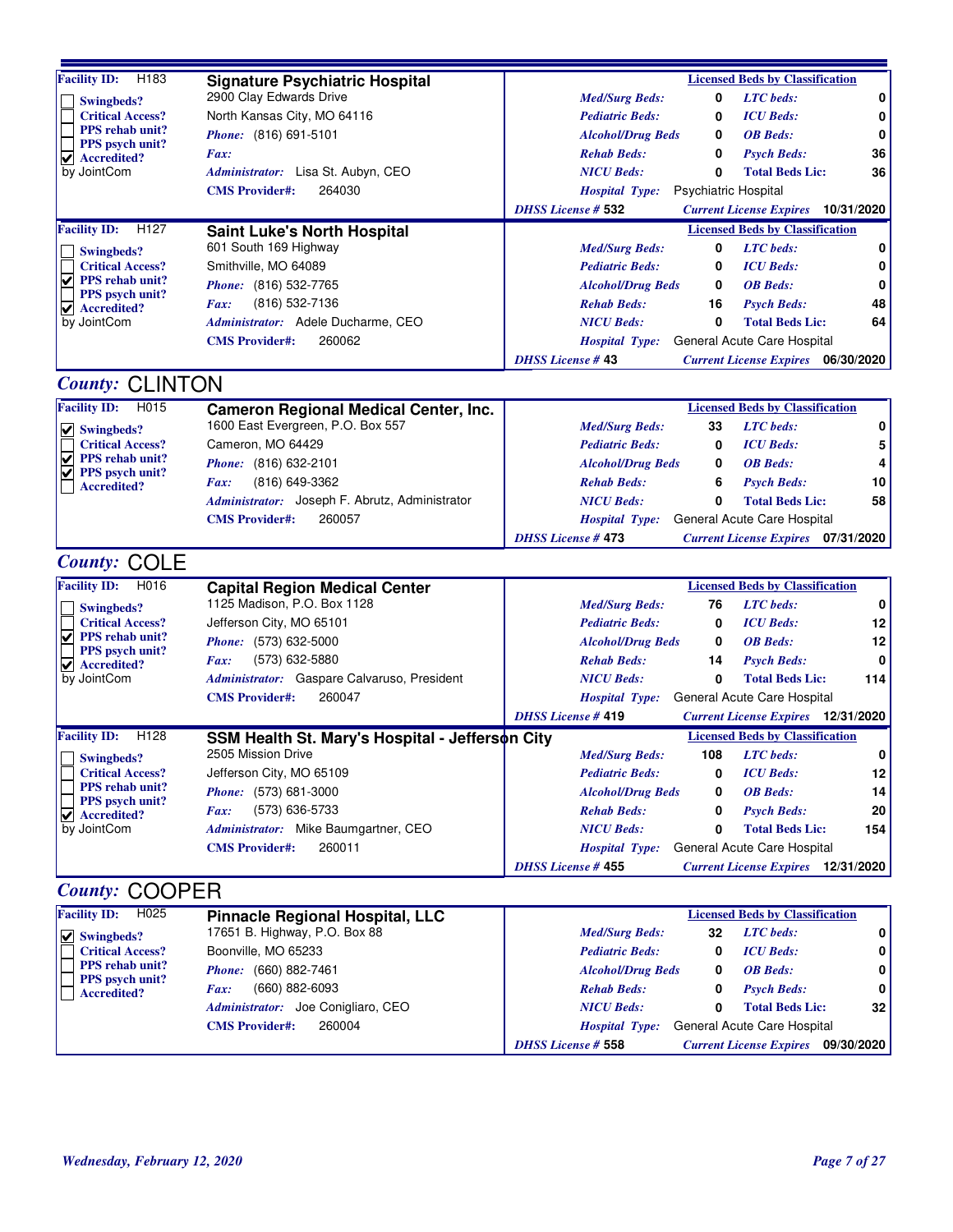| <b>Facility ID:</b><br>H066<br><b>Licensed Beds by Classification</b><br><b>Missouri Baptist Sullivan Hospital</b><br>751 Sappington Bridge Road, PO Box 190<br>0<br><b>LTC</b> beds:<br><b>Med/Surg Beds:</b><br>13<br>$\nabla$ Swingbeds?<br><b>Critical Access?</b><br>Sullivan, MO 63080<br>6<br><b>Pediatric Beds:</b><br><b>ICU</b> Beds:<br>1<br><b>PPS</b> rehab unit?<br>5<br>Phone: (573) 468-1343<br><b>Alcohol/Drug Beds</b><br><b>OB</b> Beds:<br>0<br><b>PPS</b> psych unit?<br>(573) 860-2696<br>10<br><b>Rehab Beds:</b><br>0<br><b>Psych Beds:</b><br>Fax:<br><b>Accredited?</b><br>35<br>Administrator: Tony Schwarm<br><b>NICU Beds:</b><br>0<br><b>Total Beds Lic:</b><br><b>CMS Provider#:</b><br>261337<br>General Acute Care Hospital<br><b>Hospital Type:</b><br><b>DHSS License #355</b><br><b>Current License Expires</b> 08/31/2020<br><b>County: DENT</b><br><b>Facility ID:</b><br>H096<br><b>Licensed Beds by Classification</b><br><b>Salem Memorial District Hospital</b><br>35629 Hwy 72, PO Box 774<br>34<br><b>LTC</b> beds:<br>18<br><b>Med/Surg Beds:</b><br>$\vee$ Swingbeds?<br>Salem, MO 65560<br><b>Critical Access?</b><br><b>ICU</b> Beds:<br>0<br><b>Pediatric Beds:</b><br>0<br><b>PPS</b> rehab unit?<br>3<br>Phone: (573) 729-6626<br><b>OB</b> Beds:<br><b>Alcohol/Drug Beds</b><br>0<br>PPS psych unit?<br>0<br>(573) 729-4511<br><b>Psych Beds:</b><br><b>Rehab Beds:</b><br>0<br>Fax:<br><b>Accredited?</b><br>55<br>Administrator: Kasey Lucas, Administrator<br><b>NICU Beds:</b><br>0<br><b>Total Beds Lic:</b><br>261318<br>General Acute Care Hospital<br><b>CMS Provider#:</b><br><b>Hospital Type:</b><br><b>DHSS License #252</b><br><b>Current License Expires</b> 07/31/2020<br><b>County: FRANKLIN</b><br><b>Facility ID:</b><br>H112<br><b>Licensed Beds by Classification</b><br><b>Mercy Hospital Washington</b><br>901 East 5th Street<br>$\mathbf 0$<br><b>LTC</b> beds:<br><b>Med/Surg Beds:</b><br>100<br><b>Swingbeds?</b><br>Washington, MO 63090<br>13<br><b>Critical Access?</b><br><b>Pediatric Beds:</b><br>6<br><b>ICU</b> Beds:<br><b>PPS</b> rehab unit?<br>23<br>Phone: (636) 239-8000<br><b>OB</b> Beds:<br><b>Alcohol/Drug Beds</b><br>0<br><b>PPS</b> psych unit?<br>$(314) 569 - 6733$<br>0<br><b>Rehab Beds:</b><br>0<br><b>Psych Beds:</b><br>Fax:<br>$\blacktriangleright$ Accredited?<br>Administrator: Eric Eoloff, President<br>by JointCom<br><b>Total Beds Lic:</b><br>148<br><b>NICU Beds:</b><br>0<br>260052<br>General Acute Care Hospital<br><b>CMS Provider#:</b><br><b>Hospital Type:</b><br><b>DHSS License #311</b><br><b>Current License Expires</b> 04/30/2020<br><b>County: GASCONADE</b><br><b>Facility ID:</b><br>H050<br><b>Licensed Beds by Classification</b><br><b>Hermann Area District Hospital</b><br>509 West 18th Street, P.O. Box 470<br><b>LTC</b> beds:<br><b>Med/Surg Beds:</b><br>0<br>24<br>$\vee$ Swingbeds?<br><b>Critical Access?</b><br>Hermann, MO 65041<br><b>ICU</b> Beds:<br>V<br><b>Pediatric Beds:</b><br>0<br>0<br><b>PPS</b> rehab unit?<br>Phone: (573) 486-2191<br><b>OB</b> Beds:<br>0<br><b>Alcohol/Drug Beds</b><br>0<br>PPS psych unit?<br>(573) 486-3743<br><b>Rehab Beds:</b><br>0<br><b>Psych Beds:</b><br>0<br>Fax:<br><b>Accredited?</b><br>Administrator: C. Dan McKinney, Administrator<br><b>Total Beds Lic:</b><br>24<br><b>NICU Beds:</b><br>0<br>261314<br>Hospital Type: General Acute Care Hospital<br><b>CMS Provider#:</b><br><b>DHSS License #238</b><br><b>Current License Expires</b><br>05/31/2020<br><b>County: GENTRY</b><br><b>Facility ID:</b><br>H042<br><b>Licensed Beds by Classification</b><br><b>Mosaic Medical Center - Albany</b><br>705 N. College Street<br>35<br><b>LTC</b> beds:<br>0<br><b>Med/Surg Beds:</b><br>$\vee$ Swingbeds?<br>Albany, MO 64402<br><b>Critical Access?</b><br><b>ICU</b> Beds:<br>0<br><b>Pediatric Beds:</b><br>0<br>✔<br>PPS rehab unit?<br>Phone: (660) 726-3941<br><b>OB</b> Beds:<br>0<br><b>Alcohol/Drug Beds</b><br>0<br>PPS psych unit?<br>(660) 726-3647<br><b>Psych Beds:</b><br>0<br>Fax:<br><b>Rehab Beds:</b><br>0<br><b>Accredited?</b><br>Administrator: Jon D. Doolittle, President/CEO<br><b>NICU Beds:</b><br><b>Total Beds Lic:</b><br>35<br>0<br><b>CMS Provider#:</b><br>261328<br>General Acute Care Hospital<br><b>Hospital Type:</b><br><b>DHSS License #98</b><br><b>Current License Expires</b> 06/30/2020 | <b>County: CRAWFORD</b> |  |  |  |
|------------------------------------------------------------------------------------------------------------------------------------------------------------------------------------------------------------------------------------------------------------------------------------------------------------------------------------------------------------------------------------------------------------------------------------------------------------------------------------------------------------------------------------------------------------------------------------------------------------------------------------------------------------------------------------------------------------------------------------------------------------------------------------------------------------------------------------------------------------------------------------------------------------------------------------------------------------------------------------------------------------------------------------------------------------------------------------------------------------------------------------------------------------------------------------------------------------------------------------------------------------------------------------------------------------------------------------------------------------------------------------------------------------------------------------------------------------------------------------------------------------------------------------------------------------------------------------------------------------------------------------------------------------------------------------------------------------------------------------------------------------------------------------------------------------------------------------------------------------------------------------------------------------------------------------------------------------------------------------------------------------------------------------------------------------------------------------------------------------------------------------------------------------------------------------------------------------------------------------------------------------------------------------------------------------------------------------------------------------------------------------------------------------------------------------------------------------------------------------------------------------------------------------------------------------------------------------------------------------------------------------------------------------------------------------------------------------------------------------------------------------------------------------------------------------------------------------------------------------------------------------------------------------------------------------------------------------------------------------------------------------------------------------------------------------------------------------------------------------------------------------------------------------------------------------------------------------------------------------------------------------------------------------------------------------------------------------------------------------------------------------------------------------------------------------------------------------------------------------------------------------------------------------------------------------------------------------------------------------------------------------------------------------------------------------------------------------------------------------------------------------------------------------------------------------------------------------------------------------------------------------------------------------------------------------------------------------------------------------------------------------------------------------------------------------------------------------------------------------------------------------------------------------------------------------------------------------------------------------------------------------------------------------------------------------------------------------------------------------------------------------------------------------------------------------------|-------------------------|--|--|--|
|                                                                                                                                                                                                                                                                                                                                                                                                                                                                                                                                                                                                                                                                                                                                                                                                                                                                                                                                                                                                                                                                                                                                                                                                                                                                                                                                                                                                                                                                                                                                                                                                                                                                                                                                                                                                                                                                                                                                                                                                                                                                                                                                                                                                                                                                                                                                                                                                                                                                                                                                                                                                                                                                                                                                                                                                                                                                                                                                                                                                                                                                                                                                                                                                                                                                                                                                                                                                                                                                                                                                                                                                                                                                                                                                                                                                                                                                                                                                                                                                                                                                                                                                                                                                                                                                                                                                                                                                                                          |                         |  |  |  |
|                                                                                                                                                                                                                                                                                                                                                                                                                                                                                                                                                                                                                                                                                                                                                                                                                                                                                                                                                                                                                                                                                                                                                                                                                                                                                                                                                                                                                                                                                                                                                                                                                                                                                                                                                                                                                                                                                                                                                                                                                                                                                                                                                                                                                                                                                                                                                                                                                                                                                                                                                                                                                                                                                                                                                                                                                                                                                                                                                                                                                                                                                                                                                                                                                                                                                                                                                                                                                                                                                                                                                                                                                                                                                                                                                                                                                                                                                                                                                                                                                                                                                                                                                                                                                                                                                                                                                                                                                                          |                         |  |  |  |
|                                                                                                                                                                                                                                                                                                                                                                                                                                                                                                                                                                                                                                                                                                                                                                                                                                                                                                                                                                                                                                                                                                                                                                                                                                                                                                                                                                                                                                                                                                                                                                                                                                                                                                                                                                                                                                                                                                                                                                                                                                                                                                                                                                                                                                                                                                                                                                                                                                                                                                                                                                                                                                                                                                                                                                                                                                                                                                                                                                                                                                                                                                                                                                                                                                                                                                                                                                                                                                                                                                                                                                                                                                                                                                                                                                                                                                                                                                                                                                                                                                                                                                                                                                                                                                                                                                                                                                                                                                          |                         |  |  |  |
|                                                                                                                                                                                                                                                                                                                                                                                                                                                                                                                                                                                                                                                                                                                                                                                                                                                                                                                                                                                                                                                                                                                                                                                                                                                                                                                                                                                                                                                                                                                                                                                                                                                                                                                                                                                                                                                                                                                                                                                                                                                                                                                                                                                                                                                                                                                                                                                                                                                                                                                                                                                                                                                                                                                                                                                                                                                                                                                                                                                                                                                                                                                                                                                                                                                                                                                                                                                                                                                                                                                                                                                                                                                                                                                                                                                                                                                                                                                                                                                                                                                                                                                                                                                                                                                                                                                                                                                                                                          |                         |  |  |  |
|                                                                                                                                                                                                                                                                                                                                                                                                                                                                                                                                                                                                                                                                                                                                                                                                                                                                                                                                                                                                                                                                                                                                                                                                                                                                                                                                                                                                                                                                                                                                                                                                                                                                                                                                                                                                                                                                                                                                                                                                                                                                                                                                                                                                                                                                                                                                                                                                                                                                                                                                                                                                                                                                                                                                                                                                                                                                                                                                                                                                                                                                                                                                                                                                                                                                                                                                                                                                                                                                                                                                                                                                                                                                                                                                                                                                                                                                                                                                                                                                                                                                                                                                                                                                                                                                                                                                                                                                                                          |                         |  |  |  |
|                                                                                                                                                                                                                                                                                                                                                                                                                                                                                                                                                                                                                                                                                                                                                                                                                                                                                                                                                                                                                                                                                                                                                                                                                                                                                                                                                                                                                                                                                                                                                                                                                                                                                                                                                                                                                                                                                                                                                                                                                                                                                                                                                                                                                                                                                                                                                                                                                                                                                                                                                                                                                                                                                                                                                                                                                                                                                                                                                                                                                                                                                                                                                                                                                                                                                                                                                                                                                                                                                                                                                                                                                                                                                                                                                                                                                                                                                                                                                                                                                                                                                                                                                                                                                                                                                                                                                                                                                                          |                         |  |  |  |
|                                                                                                                                                                                                                                                                                                                                                                                                                                                                                                                                                                                                                                                                                                                                                                                                                                                                                                                                                                                                                                                                                                                                                                                                                                                                                                                                                                                                                                                                                                                                                                                                                                                                                                                                                                                                                                                                                                                                                                                                                                                                                                                                                                                                                                                                                                                                                                                                                                                                                                                                                                                                                                                                                                                                                                                                                                                                                                                                                                                                                                                                                                                                                                                                                                                                                                                                                                                                                                                                                                                                                                                                                                                                                                                                                                                                                                                                                                                                                                                                                                                                                                                                                                                                                                                                                                                                                                                                                                          |                         |  |  |  |
|                                                                                                                                                                                                                                                                                                                                                                                                                                                                                                                                                                                                                                                                                                                                                                                                                                                                                                                                                                                                                                                                                                                                                                                                                                                                                                                                                                                                                                                                                                                                                                                                                                                                                                                                                                                                                                                                                                                                                                                                                                                                                                                                                                                                                                                                                                                                                                                                                                                                                                                                                                                                                                                                                                                                                                                                                                                                                                                                                                                                                                                                                                                                                                                                                                                                                                                                                                                                                                                                                                                                                                                                                                                                                                                                                                                                                                                                                                                                                                                                                                                                                                                                                                                                                                                                                                                                                                                                                                          |                         |  |  |  |
|                                                                                                                                                                                                                                                                                                                                                                                                                                                                                                                                                                                                                                                                                                                                                                                                                                                                                                                                                                                                                                                                                                                                                                                                                                                                                                                                                                                                                                                                                                                                                                                                                                                                                                                                                                                                                                                                                                                                                                                                                                                                                                                                                                                                                                                                                                                                                                                                                                                                                                                                                                                                                                                                                                                                                                                                                                                                                                                                                                                                                                                                                                                                                                                                                                                                                                                                                                                                                                                                                                                                                                                                                                                                                                                                                                                                                                                                                                                                                                                                                                                                                                                                                                                                                                                                                                                                                                                                                                          |                         |  |  |  |
|                                                                                                                                                                                                                                                                                                                                                                                                                                                                                                                                                                                                                                                                                                                                                                                                                                                                                                                                                                                                                                                                                                                                                                                                                                                                                                                                                                                                                                                                                                                                                                                                                                                                                                                                                                                                                                                                                                                                                                                                                                                                                                                                                                                                                                                                                                                                                                                                                                                                                                                                                                                                                                                                                                                                                                                                                                                                                                                                                                                                                                                                                                                                                                                                                                                                                                                                                                                                                                                                                                                                                                                                                                                                                                                                                                                                                                                                                                                                                                                                                                                                                                                                                                                                                                                                                                                                                                                                                                          |                         |  |  |  |
|                                                                                                                                                                                                                                                                                                                                                                                                                                                                                                                                                                                                                                                                                                                                                                                                                                                                                                                                                                                                                                                                                                                                                                                                                                                                                                                                                                                                                                                                                                                                                                                                                                                                                                                                                                                                                                                                                                                                                                                                                                                                                                                                                                                                                                                                                                                                                                                                                                                                                                                                                                                                                                                                                                                                                                                                                                                                                                                                                                                                                                                                                                                                                                                                                                                                                                                                                                                                                                                                                                                                                                                                                                                                                                                                                                                                                                                                                                                                                                                                                                                                                                                                                                                                                                                                                                                                                                                                                                          |                         |  |  |  |
|                                                                                                                                                                                                                                                                                                                                                                                                                                                                                                                                                                                                                                                                                                                                                                                                                                                                                                                                                                                                                                                                                                                                                                                                                                                                                                                                                                                                                                                                                                                                                                                                                                                                                                                                                                                                                                                                                                                                                                                                                                                                                                                                                                                                                                                                                                                                                                                                                                                                                                                                                                                                                                                                                                                                                                                                                                                                                                                                                                                                                                                                                                                                                                                                                                                                                                                                                                                                                                                                                                                                                                                                                                                                                                                                                                                                                                                                                                                                                                                                                                                                                                                                                                                                                                                                                                                                                                                                                                          |                         |  |  |  |
|                                                                                                                                                                                                                                                                                                                                                                                                                                                                                                                                                                                                                                                                                                                                                                                                                                                                                                                                                                                                                                                                                                                                                                                                                                                                                                                                                                                                                                                                                                                                                                                                                                                                                                                                                                                                                                                                                                                                                                                                                                                                                                                                                                                                                                                                                                                                                                                                                                                                                                                                                                                                                                                                                                                                                                                                                                                                                                                                                                                                                                                                                                                                                                                                                                                                                                                                                                                                                                                                                                                                                                                                                                                                                                                                                                                                                                                                                                                                                                                                                                                                                                                                                                                                                                                                                                                                                                                                                                          |                         |  |  |  |
|                                                                                                                                                                                                                                                                                                                                                                                                                                                                                                                                                                                                                                                                                                                                                                                                                                                                                                                                                                                                                                                                                                                                                                                                                                                                                                                                                                                                                                                                                                                                                                                                                                                                                                                                                                                                                                                                                                                                                                                                                                                                                                                                                                                                                                                                                                                                                                                                                                                                                                                                                                                                                                                                                                                                                                                                                                                                                                                                                                                                                                                                                                                                                                                                                                                                                                                                                                                                                                                                                                                                                                                                                                                                                                                                                                                                                                                                                                                                                                                                                                                                                                                                                                                                                                                                                                                                                                                                                                          |                         |  |  |  |
|                                                                                                                                                                                                                                                                                                                                                                                                                                                                                                                                                                                                                                                                                                                                                                                                                                                                                                                                                                                                                                                                                                                                                                                                                                                                                                                                                                                                                                                                                                                                                                                                                                                                                                                                                                                                                                                                                                                                                                                                                                                                                                                                                                                                                                                                                                                                                                                                                                                                                                                                                                                                                                                                                                                                                                                                                                                                                                                                                                                                                                                                                                                                                                                                                                                                                                                                                                                                                                                                                                                                                                                                                                                                                                                                                                                                                                                                                                                                                                                                                                                                                                                                                                                                                                                                                                                                                                                                                                          |                         |  |  |  |
|                                                                                                                                                                                                                                                                                                                                                                                                                                                                                                                                                                                                                                                                                                                                                                                                                                                                                                                                                                                                                                                                                                                                                                                                                                                                                                                                                                                                                                                                                                                                                                                                                                                                                                                                                                                                                                                                                                                                                                                                                                                                                                                                                                                                                                                                                                                                                                                                                                                                                                                                                                                                                                                                                                                                                                                                                                                                                                                                                                                                                                                                                                                                                                                                                                                                                                                                                                                                                                                                                                                                                                                                                                                                                                                                                                                                                                                                                                                                                                                                                                                                                                                                                                                                                                                                                                                                                                                                                                          |                         |  |  |  |
|                                                                                                                                                                                                                                                                                                                                                                                                                                                                                                                                                                                                                                                                                                                                                                                                                                                                                                                                                                                                                                                                                                                                                                                                                                                                                                                                                                                                                                                                                                                                                                                                                                                                                                                                                                                                                                                                                                                                                                                                                                                                                                                                                                                                                                                                                                                                                                                                                                                                                                                                                                                                                                                                                                                                                                                                                                                                                                                                                                                                                                                                                                                                                                                                                                                                                                                                                                                                                                                                                                                                                                                                                                                                                                                                                                                                                                                                                                                                                                                                                                                                                                                                                                                                                                                                                                                                                                                                                                          |                         |  |  |  |
|                                                                                                                                                                                                                                                                                                                                                                                                                                                                                                                                                                                                                                                                                                                                                                                                                                                                                                                                                                                                                                                                                                                                                                                                                                                                                                                                                                                                                                                                                                                                                                                                                                                                                                                                                                                                                                                                                                                                                                                                                                                                                                                                                                                                                                                                                                                                                                                                                                                                                                                                                                                                                                                                                                                                                                                                                                                                                                                                                                                                                                                                                                                                                                                                                                                                                                                                                                                                                                                                                                                                                                                                                                                                                                                                                                                                                                                                                                                                                                                                                                                                                                                                                                                                                                                                                                                                                                                                                                          |                         |  |  |  |
|                                                                                                                                                                                                                                                                                                                                                                                                                                                                                                                                                                                                                                                                                                                                                                                                                                                                                                                                                                                                                                                                                                                                                                                                                                                                                                                                                                                                                                                                                                                                                                                                                                                                                                                                                                                                                                                                                                                                                                                                                                                                                                                                                                                                                                                                                                                                                                                                                                                                                                                                                                                                                                                                                                                                                                                                                                                                                                                                                                                                                                                                                                                                                                                                                                                                                                                                                                                                                                                                                                                                                                                                                                                                                                                                                                                                                                                                                                                                                                                                                                                                                                                                                                                                                                                                                                                                                                                                                                          |                         |  |  |  |
|                                                                                                                                                                                                                                                                                                                                                                                                                                                                                                                                                                                                                                                                                                                                                                                                                                                                                                                                                                                                                                                                                                                                                                                                                                                                                                                                                                                                                                                                                                                                                                                                                                                                                                                                                                                                                                                                                                                                                                                                                                                                                                                                                                                                                                                                                                                                                                                                                                                                                                                                                                                                                                                                                                                                                                                                                                                                                                                                                                                                                                                                                                                                                                                                                                                                                                                                                                                                                                                                                                                                                                                                                                                                                                                                                                                                                                                                                                                                                                                                                                                                                                                                                                                                                                                                                                                                                                                                                                          |                         |  |  |  |
|                                                                                                                                                                                                                                                                                                                                                                                                                                                                                                                                                                                                                                                                                                                                                                                                                                                                                                                                                                                                                                                                                                                                                                                                                                                                                                                                                                                                                                                                                                                                                                                                                                                                                                                                                                                                                                                                                                                                                                                                                                                                                                                                                                                                                                                                                                                                                                                                                                                                                                                                                                                                                                                                                                                                                                                                                                                                                                                                                                                                                                                                                                                                                                                                                                                                                                                                                                                                                                                                                                                                                                                                                                                                                                                                                                                                                                                                                                                                                                                                                                                                                                                                                                                                                                                                                                                                                                                                                                          |                         |  |  |  |
|                                                                                                                                                                                                                                                                                                                                                                                                                                                                                                                                                                                                                                                                                                                                                                                                                                                                                                                                                                                                                                                                                                                                                                                                                                                                                                                                                                                                                                                                                                                                                                                                                                                                                                                                                                                                                                                                                                                                                                                                                                                                                                                                                                                                                                                                                                                                                                                                                                                                                                                                                                                                                                                                                                                                                                                                                                                                                                                                                                                                                                                                                                                                                                                                                                                                                                                                                                                                                                                                                                                                                                                                                                                                                                                                                                                                                                                                                                                                                                                                                                                                                                                                                                                                                                                                                                                                                                                                                                          |                         |  |  |  |
|                                                                                                                                                                                                                                                                                                                                                                                                                                                                                                                                                                                                                                                                                                                                                                                                                                                                                                                                                                                                                                                                                                                                                                                                                                                                                                                                                                                                                                                                                                                                                                                                                                                                                                                                                                                                                                                                                                                                                                                                                                                                                                                                                                                                                                                                                                                                                                                                                                                                                                                                                                                                                                                                                                                                                                                                                                                                                                                                                                                                                                                                                                                                                                                                                                                                                                                                                                                                                                                                                                                                                                                                                                                                                                                                                                                                                                                                                                                                                                                                                                                                                                                                                                                                                                                                                                                                                                                                                                          |                         |  |  |  |
|                                                                                                                                                                                                                                                                                                                                                                                                                                                                                                                                                                                                                                                                                                                                                                                                                                                                                                                                                                                                                                                                                                                                                                                                                                                                                                                                                                                                                                                                                                                                                                                                                                                                                                                                                                                                                                                                                                                                                                                                                                                                                                                                                                                                                                                                                                                                                                                                                                                                                                                                                                                                                                                                                                                                                                                                                                                                                                                                                                                                                                                                                                                                                                                                                                                                                                                                                                                                                                                                                                                                                                                                                                                                                                                                                                                                                                                                                                                                                                                                                                                                                                                                                                                                                                                                                                                                                                                                                                          |                         |  |  |  |
|                                                                                                                                                                                                                                                                                                                                                                                                                                                                                                                                                                                                                                                                                                                                                                                                                                                                                                                                                                                                                                                                                                                                                                                                                                                                                                                                                                                                                                                                                                                                                                                                                                                                                                                                                                                                                                                                                                                                                                                                                                                                                                                                                                                                                                                                                                                                                                                                                                                                                                                                                                                                                                                                                                                                                                                                                                                                                                                                                                                                                                                                                                                                                                                                                                                                                                                                                                                                                                                                                                                                                                                                                                                                                                                                                                                                                                                                                                                                                                                                                                                                                                                                                                                                                                                                                                                                                                                                                                          |                         |  |  |  |
|                                                                                                                                                                                                                                                                                                                                                                                                                                                                                                                                                                                                                                                                                                                                                                                                                                                                                                                                                                                                                                                                                                                                                                                                                                                                                                                                                                                                                                                                                                                                                                                                                                                                                                                                                                                                                                                                                                                                                                                                                                                                                                                                                                                                                                                                                                                                                                                                                                                                                                                                                                                                                                                                                                                                                                                                                                                                                                                                                                                                                                                                                                                                                                                                                                                                                                                                                                                                                                                                                                                                                                                                                                                                                                                                                                                                                                                                                                                                                                                                                                                                                                                                                                                                                                                                                                                                                                                                                                          |                         |  |  |  |
|                                                                                                                                                                                                                                                                                                                                                                                                                                                                                                                                                                                                                                                                                                                                                                                                                                                                                                                                                                                                                                                                                                                                                                                                                                                                                                                                                                                                                                                                                                                                                                                                                                                                                                                                                                                                                                                                                                                                                                                                                                                                                                                                                                                                                                                                                                                                                                                                                                                                                                                                                                                                                                                                                                                                                                                                                                                                                                                                                                                                                                                                                                                                                                                                                                                                                                                                                                                                                                                                                                                                                                                                                                                                                                                                                                                                                                                                                                                                                                                                                                                                                                                                                                                                                                                                                                                                                                                                                                          |                         |  |  |  |
|                                                                                                                                                                                                                                                                                                                                                                                                                                                                                                                                                                                                                                                                                                                                                                                                                                                                                                                                                                                                                                                                                                                                                                                                                                                                                                                                                                                                                                                                                                                                                                                                                                                                                                                                                                                                                                                                                                                                                                                                                                                                                                                                                                                                                                                                                                                                                                                                                                                                                                                                                                                                                                                                                                                                                                                                                                                                                                                                                                                                                                                                                                                                                                                                                                                                                                                                                                                                                                                                                                                                                                                                                                                                                                                                                                                                                                                                                                                                                                                                                                                                                                                                                                                                                                                                                                                                                                                                                                          |                         |  |  |  |
|                                                                                                                                                                                                                                                                                                                                                                                                                                                                                                                                                                                                                                                                                                                                                                                                                                                                                                                                                                                                                                                                                                                                                                                                                                                                                                                                                                                                                                                                                                                                                                                                                                                                                                                                                                                                                                                                                                                                                                                                                                                                                                                                                                                                                                                                                                                                                                                                                                                                                                                                                                                                                                                                                                                                                                                                                                                                                                                                                                                                                                                                                                                                                                                                                                                                                                                                                                                                                                                                                                                                                                                                                                                                                                                                                                                                                                                                                                                                                                                                                                                                                                                                                                                                                                                                                                                                                                                                                                          |                         |  |  |  |
|                                                                                                                                                                                                                                                                                                                                                                                                                                                                                                                                                                                                                                                                                                                                                                                                                                                                                                                                                                                                                                                                                                                                                                                                                                                                                                                                                                                                                                                                                                                                                                                                                                                                                                                                                                                                                                                                                                                                                                                                                                                                                                                                                                                                                                                                                                                                                                                                                                                                                                                                                                                                                                                                                                                                                                                                                                                                                                                                                                                                                                                                                                                                                                                                                                                                                                                                                                                                                                                                                                                                                                                                                                                                                                                                                                                                                                                                                                                                                                                                                                                                                                                                                                                                                                                                                                                                                                                                                                          |                         |  |  |  |
|                                                                                                                                                                                                                                                                                                                                                                                                                                                                                                                                                                                                                                                                                                                                                                                                                                                                                                                                                                                                                                                                                                                                                                                                                                                                                                                                                                                                                                                                                                                                                                                                                                                                                                                                                                                                                                                                                                                                                                                                                                                                                                                                                                                                                                                                                                                                                                                                                                                                                                                                                                                                                                                                                                                                                                                                                                                                                                                                                                                                                                                                                                                                                                                                                                                                                                                                                                                                                                                                                                                                                                                                                                                                                                                                                                                                                                                                                                                                                                                                                                                                                                                                                                                                                                                                                                                                                                                                                                          |                         |  |  |  |
|                                                                                                                                                                                                                                                                                                                                                                                                                                                                                                                                                                                                                                                                                                                                                                                                                                                                                                                                                                                                                                                                                                                                                                                                                                                                                                                                                                                                                                                                                                                                                                                                                                                                                                                                                                                                                                                                                                                                                                                                                                                                                                                                                                                                                                                                                                                                                                                                                                                                                                                                                                                                                                                                                                                                                                                                                                                                                                                                                                                                                                                                                                                                                                                                                                                                                                                                                                                                                                                                                                                                                                                                                                                                                                                                                                                                                                                                                                                                                                                                                                                                                                                                                                                                                                                                                                                                                                                                                                          |                         |  |  |  |
|                                                                                                                                                                                                                                                                                                                                                                                                                                                                                                                                                                                                                                                                                                                                                                                                                                                                                                                                                                                                                                                                                                                                                                                                                                                                                                                                                                                                                                                                                                                                                                                                                                                                                                                                                                                                                                                                                                                                                                                                                                                                                                                                                                                                                                                                                                                                                                                                                                                                                                                                                                                                                                                                                                                                                                                                                                                                                                                                                                                                                                                                                                                                                                                                                                                                                                                                                                                                                                                                                                                                                                                                                                                                                                                                                                                                                                                                                                                                                                                                                                                                                                                                                                                                                                                                                                                                                                                                                                          |                         |  |  |  |
|                                                                                                                                                                                                                                                                                                                                                                                                                                                                                                                                                                                                                                                                                                                                                                                                                                                                                                                                                                                                                                                                                                                                                                                                                                                                                                                                                                                                                                                                                                                                                                                                                                                                                                                                                                                                                                                                                                                                                                                                                                                                                                                                                                                                                                                                                                                                                                                                                                                                                                                                                                                                                                                                                                                                                                                                                                                                                                                                                                                                                                                                                                                                                                                                                                                                                                                                                                                                                                                                                                                                                                                                                                                                                                                                                                                                                                                                                                                                                                                                                                                                                                                                                                                                                                                                                                                                                                                                                                          |                         |  |  |  |
|                                                                                                                                                                                                                                                                                                                                                                                                                                                                                                                                                                                                                                                                                                                                                                                                                                                                                                                                                                                                                                                                                                                                                                                                                                                                                                                                                                                                                                                                                                                                                                                                                                                                                                                                                                                                                                                                                                                                                                                                                                                                                                                                                                                                                                                                                                                                                                                                                                                                                                                                                                                                                                                                                                                                                                                                                                                                                                                                                                                                                                                                                                                                                                                                                                                                                                                                                                                                                                                                                                                                                                                                                                                                                                                                                                                                                                                                                                                                                                                                                                                                                                                                                                                                                                                                                                                                                                                                                                          |                         |  |  |  |
|                                                                                                                                                                                                                                                                                                                                                                                                                                                                                                                                                                                                                                                                                                                                                                                                                                                                                                                                                                                                                                                                                                                                                                                                                                                                                                                                                                                                                                                                                                                                                                                                                                                                                                                                                                                                                                                                                                                                                                                                                                                                                                                                                                                                                                                                                                                                                                                                                                                                                                                                                                                                                                                                                                                                                                                                                                                                                                                                                                                                                                                                                                                                                                                                                                                                                                                                                                                                                                                                                                                                                                                                                                                                                                                                                                                                                                                                                                                                                                                                                                                                                                                                                                                                                                                                                                                                                                                                                                          |                         |  |  |  |
|                                                                                                                                                                                                                                                                                                                                                                                                                                                                                                                                                                                                                                                                                                                                                                                                                                                                                                                                                                                                                                                                                                                                                                                                                                                                                                                                                                                                                                                                                                                                                                                                                                                                                                                                                                                                                                                                                                                                                                                                                                                                                                                                                                                                                                                                                                                                                                                                                                                                                                                                                                                                                                                                                                                                                                                                                                                                                                                                                                                                                                                                                                                                                                                                                                                                                                                                                                                                                                                                                                                                                                                                                                                                                                                                                                                                                                                                                                                                                                                                                                                                                                                                                                                                                                                                                                                                                                                                                                          |                         |  |  |  |
|                                                                                                                                                                                                                                                                                                                                                                                                                                                                                                                                                                                                                                                                                                                                                                                                                                                                                                                                                                                                                                                                                                                                                                                                                                                                                                                                                                                                                                                                                                                                                                                                                                                                                                                                                                                                                                                                                                                                                                                                                                                                                                                                                                                                                                                                                                                                                                                                                                                                                                                                                                                                                                                                                                                                                                                                                                                                                                                                                                                                                                                                                                                                                                                                                                                                                                                                                                                                                                                                                                                                                                                                                                                                                                                                                                                                                                                                                                                                                                                                                                                                                                                                                                                                                                                                                                                                                                                                                                          |                         |  |  |  |
|                                                                                                                                                                                                                                                                                                                                                                                                                                                                                                                                                                                                                                                                                                                                                                                                                                                                                                                                                                                                                                                                                                                                                                                                                                                                                                                                                                                                                                                                                                                                                                                                                                                                                                                                                                                                                                                                                                                                                                                                                                                                                                                                                                                                                                                                                                                                                                                                                                                                                                                                                                                                                                                                                                                                                                                                                                                                                                                                                                                                                                                                                                                                                                                                                                                                                                                                                                                                                                                                                                                                                                                                                                                                                                                                                                                                                                                                                                                                                                                                                                                                                                                                                                                                                                                                                                                                                                                                                                          |                         |  |  |  |
|                                                                                                                                                                                                                                                                                                                                                                                                                                                                                                                                                                                                                                                                                                                                                                                                                                                                                                                                                                                                                                                                                                                                                                                                                                                                                                                                                                                                                                                                                                                                                                                                                                                                                                                                                                                                                                                                                                                                                                                                                                                                                                                                                                                                                                                                                                                                                                                                                                                                                                                                                                                                                                                                                                                                                                                                                                                                                                                                                                                                                                                                                                                                                                                                                                                                                                                                                                                                                                                                                                                                                                                                                                                                                                                                                                                                                                                                                                                                                                                                                                                                                                                                                                                                                                                                                                                                                                                                                                          |                         |  |  |  |
|                                                                                                                                                                                                                                                                                                                                                                                                                                                                                                                                                                                                                                                                                                                                                                                                                                                                                                                                                                                                                                                                                                                                                                                                                                                                                                                                                                                                                                                                                                                                                                                                                                                                                                                                                                                                                                                                                                                                                                                                                                                                                                                                                                                                                                                                                                                                                                                                                                                                                                                                                                                                                                                                                                                                                                                                                                                                                                                                                                                                                                                                                                                                                                                                                                                                                                                                                                                                                                                                                                                                                                                                                                                                                                                                                                                                                                                                                                                                                                                                                                                                                                                                                                                                                                                                                                                                                                                                                                          |                         |  |  |  |
|                                                                                                                                                                                                                                                                                                                                                                                                                                                                                                                                                                                                                                                                                                                                                                                                                                                                                                                                                                                                                                                                                                                                                                                                                                                                                                                                                                                                                                                                                                                                                                                                                                                                                                                                                                                                                                                                                                                                                                                                                                                                                                                                                                                                                                                                                                                                                                                                                                                                                                                                                                                                                                                                                                                                                                                                                                                                                                                                                                                                                                                                                                                                                                                                                                                                                                                                                                                                                                                                                                                                                                                                                                                                                                                                                                                                                                                                                                                                                                                                                                                                                                                                                                                                                                                                                                                                                                                                                                          |                         |  |  |  |
|                                                                                                                                                                                                                                                                                                                                                                                                                                                                                                                                                                                                                                                                                                                                                                                                                                                                                                                                                                                                                                                                                                                                                                                                                                                                                                                                                                                                                                                                                                                                                                                                                                                                                                                                                                                                                                                                                                                                                                                                                                                                                                                                                                                                                                                                                                                                                                                                                                                                                                                                                                                                                                                                                                                                                                                                                                                                                                                                                                                                                                                                                                                                                                                                                                                                                                                                                                                                                                                                                                                                                                                                                                                                                                                                                                                                                                                                                                                                                                                                                                                                                                                                                                                                                                                                                                                                                                                                                                          |                         |  |  |  |
|                                                                                                                                                                                                                                                                                                                                                                                                                                                                                                                                                                                                                                                                                                                                                                                                                                                                                                                                                                                                                                                                                                                                                                                                                                                                                                                                                                                                                                                                                                                                                                                                                                                                                                                                                                                                                                                                                                                                                                                                                                                                                                                                                                                                                                                                                                                                                                                                                                                                                                                                                                                                                                                                                                                                                                                                                                                                                                                                                                                                                                                                                                                                                                                                                                                                                                                                                                                                                                                                                                                                                                                                                                                                                                                                                                                                                                                                                                                                                                                                                                                                                                                                                                                                                                                                                                                                                                                                                                          |                         |  |  |  |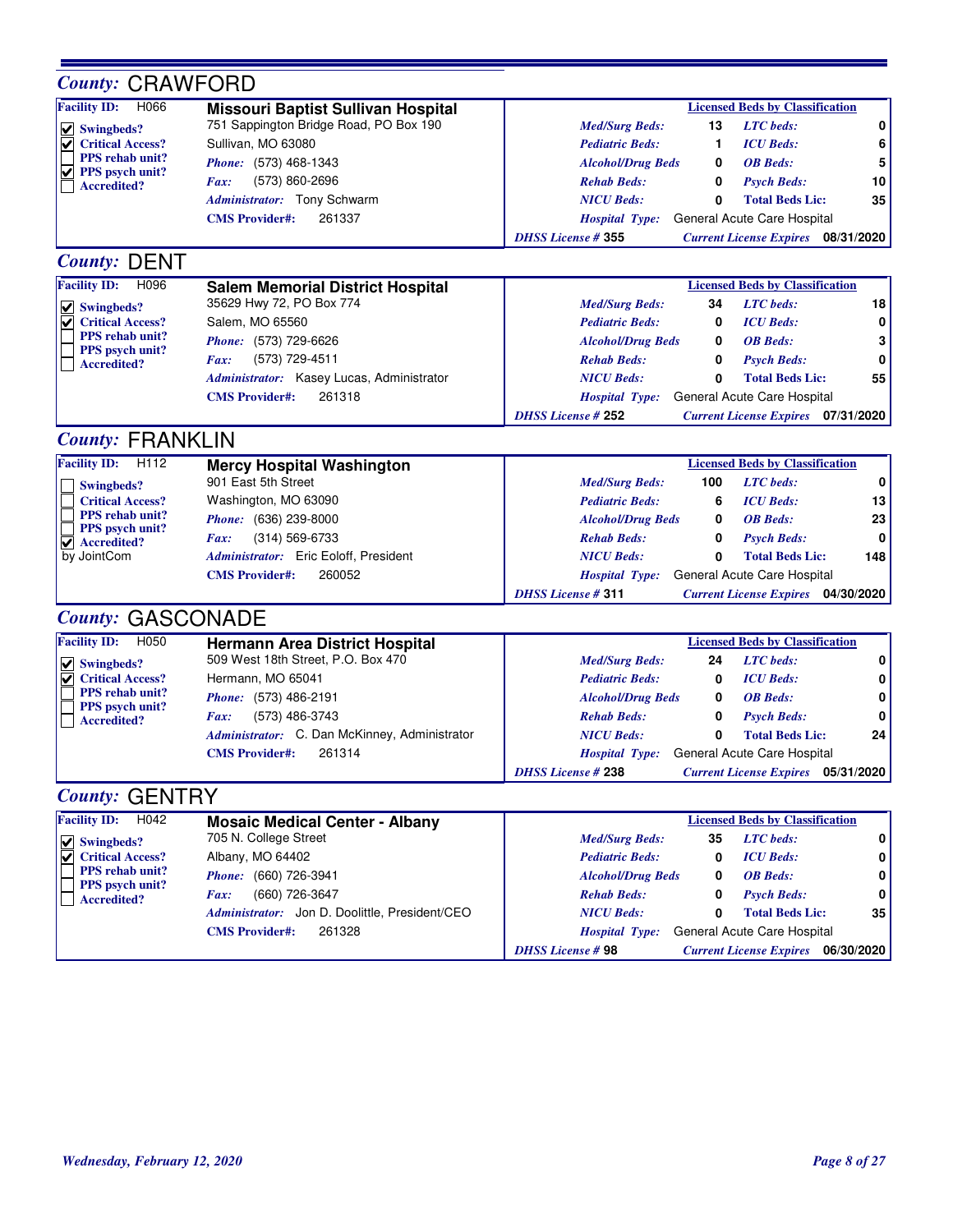| <b>County: GREENE</b>                                           |                                                                                 |                           |                      |                                              |     |
|-----------------------------------------------------------------|---------------------------------------------------------------------------------|---------------------------|----------------------|----------------------------------------------|-----|
| <b>Facility ID:</b><br>H <sub>182</sub>                         | <b>Mercy Orthopedic Hospital Springfield</b>                                    |                           |                      | <b>Licensed Beds by Classification</b>       |     |
| Swingbeds?                                                      | 3050 E Riverbluff Boulevard                                                     | <b>Med/Surg Beds:</b>     | 48                   | <b>LTC</b> beds:                             | 0   |
| <b>Critical Access?</b>                                         | Ozark, MO 65721                                                                 | <b>Pediatric Beds:</b>    | 0                    | <b>ICU</b> Beds:                             | 0   |
| PPS rehab unit?                                                 | Phone: (417) 885-3000                                                           | <b>Alcohol/Drug Beds</b>  | 0                    | <b>OB</b> Beds:                              | 0   |
| <b>PPS</b> psych unit?<br>$ $ Accredited?                       | Fax:                                                                            | <b>Rehab Beds:</b>        | 0                    | <b>Psych Beds:</b>                           | 0   |
| by JointCom                                                     | Administrator: Dr. Alan Scarrow, President                                      | <b>NICU Beds:</b>         | 0                    | <b>Total Beds Lic:</b>                       | 48  |
|                                                                 | 260065<br><b>CMS</b> Provider#:                                                 | <b>Hospital Type:</b>     |                      | General Acute Care Hospital                  |     |
|                                                                 |                                                                                 | <b>DHSS License #38</b>   |                      | <b>Current License Expires</b> 06/30/2020    |     |
| <b>Facility ID:</b><br>H <sub>028</sub>                         | Cox Medical Centers Meyer Orthopedic and Reha                                   |                           |                      | <b>Licensed Beds by Classification</b>       |     |
| Swingbeds?                                                      | 3535 S National Ave                                                             | <b>Med/Surg Beds:</b>     | 24                   | <b>LTC</b> beds:                             | 28  |
| <b>Critical Access?</b>                                         | Springfield, MO 65807                                                           | <b>Pediatric Beds:</b>    | 0                    | <b>ICU</b> Beds:                             | 0   |
| V<br><b>PPS</b> rehab unit?                                     | Phone: (417) 269-6000                                                           | <b>Alcohol/Drug Beds</b>  | 0                    | <b>OB</b> Beds:                              | 0   |
| <b>PPS</b> psych unit?<br>V<br>Accredited?                      | (417) 269-9966<br>Fax:                                                          | <b>Rehab Beds:</b>        | 34                   | <b>Psych Beds:</b>                           | 0   |
| by Other                                                        | Administrator: Steven D. Edwards, President/CEO                                 | <b>NICU</b> Beds:         | 0                    | <b>Total Beds Lic:</b>                       | 86  |
|                                                                 | 260040<br><b>CMS</b> Provider#:                                                 | <b>Hospital Type:</b>     |                      | General Acute Care Hospital                  |     |
|                                                                 |                                                                                 | <b>DHSS License # 500</b> |                      | <b>Current License Expires</b> 07/31/2020    |     |
| <b>Facility ID:</b><br>H <sub>026</sub>                         | <b>Cox Medical Centers North Hospital</b>                                       |                           |                      | <b>Licensed Beds by Classification</b>       |     |
| Swingbeds?                                                      | 1423 North Jefferson Avenue                                                     | <b>Med/Surg Beds:</b>     | 3                    | <b>LTC</b> beds:                             | 0   |
| <b>Critical Access?</b>                                         | Springfield, MO 65802                                                           | <b>Pediatric Beds:</b>    | 0                    | <b>ICU</b> Beds:                             | 0   |
| <b>PPS</b> rehab unit?                                          | Phone: (417) 269-3000                                                           | <b>Alcohol/Drug Beds</b>  | 0                    | <b>OB</b> Beds:                              | 0   |
| <b>PPS</b> psych unit?<br>V<br>$\blacktriangledown$ Accredited? | (417) 269-4104<br>Fax:                                                          | <b>Rehab Beds:</b>        | 0                    | <b>Psych Beds:</b>                           | 72  |
| by Other                                                        | Administrator: Steven D. Edwards, President/CEO                                 | <b>NICU Beds:</b>         | 0                    | <b>Total Beds Lic:</b>                       | 75  |
|                                                                 | 260040<br><b>CMS</b> Provider#:                                                 | <b>Hospital Type:</b>     |                      | General Acute Care Hospital                  |     |
|                                                                 |                                                                                 | <b>DHSS License # 500</b> |                      | <b>Current License Expires</b> 07/31/2020    |     |
| <b>Facility ID:</b><br>H027                                     | <b>Cox Medical Centers South Hospital</b>                                       |                           |                      | <b>Licensed Beds by Classification</b>       |     |
|                                                                 |                                                                                 |                           |                      |                                              |     |
|                                                                 | 3801 South National Avenue                                                      | <b>Med/Surg Beds:</b>     | 468                  | <b>LTC</b> beds:                             | 0   |
| Swingbeds?<br><b>Critical Access?</b>                           | Springfield, MO 65807                                                           | <b>Pediatric Beds:</b>    | 26                   | <b>ICU</b> Beds:                             | 86  |
| <b>PPS</b> rehab unit?                                          | <i>Phone:</i> (417) 269-6000                                                    | <b>Alcohol/Drug Beds</b>  | 0                    | <b>OB</b> Beds:                              | 32  |
| <b>PPS</b> psych unit?                                          | (417) 269-4104<br>Fax:                                                          | <b>Rehab Beds:</b>        | 0                    | <b>Psych Beds:</b>                           | 0   |
| $\blacktriangleright$ Accredited?<br>by Other                   | Administrator: Steven D. Edwards, CEO                                           | <b>NICU Beds:</b>         | 34                   | <b>Total Beds Lic:</b>                       | 646 |
|                                                                 | <b>CMS Provider#:</b><br>260040                                                 | <b>Hospital Type:</b>     |                      | General Acute Care Hospital                  |     |
|                                                                 |                                                                                 | <b>DHSS License # 500</b> |                      | <b>Current License Expires</b> 07/31/2020    |     |
| <b>Facility ID:</b><br>H057                                     |                                                                                 |                           |                      | <b>Licensed Beds by Classification</b>       |     |
|                                                                 | <b>Lakeland Behavioral Health System</b><br>440 South Market                    | <b>Med/Surg Beds:</b>     | 0                    | <b>LTC</b> beds:                             | 0   |
| <b>Swingbeds?</b><br><b>Critical Access?</b>                    | Springfield, MO 65806                                                           | <b>Pediatric Beds:</b>    | 0                    | <b>ICU</b> Beds:                             | 0   |
| <b>PPS</b> rehab unit?                                          | Phone: (417) 865-5581                                                           | <b>Alcohol/Drug Beds</b>  | 0                    | <b>OB</b> Beds:                              | 0   |
| PPS psych unit?                                                 | (417) 865-5964<br>Fax:                                                          | <b>Rehab Beds:</b>        | 0                    | <b>Psych Beds:</b>                           | 100 |
| $\vee$ Accredited?<br>by JointCom                               | Administrator: Nate Duncan, MSW, LCSW, CEO                                      | <b>NICU Beds:</b>         | 0                    | <b>Total Beds Lic:</b>                       | 100 |
|                                                                 | 264024<br><b>CMS Provider#:</b>                                                 | <b>Hospital Type:</b>     |                      |                                              |     |
|                                                                 |                                                                                 | <b>DHSS License #432</b>  | Psychiatric Hospital | <b>Current License Expires</b> 03/31/2020    |     |
| H114                                                            |                                                                                 |                           |                      | <b>Licensed Beds by Classification</b>       |     |
| <b>Facility ID:</b>                                             | <b>Mercy Hospital Springfield</b><br>1235 East Cherokee Street                  | <b>Med/Surg Beds:</b>     | 594                  | <b>LTC</b> beds:                             | 0   |
| <b>Swingbeds?</b><br><b>Critical Access?</b>                    | Springfield, MO 65804                                                           | <b>Pediatric Beds:</b>    | 29                   | <b>ICU</b> Beds:                             | 118 |
| <b>PPS</b> rehab unit?                                          | <i>Phone:</i> (417) 885-2000                                                    | <b>Alcohol/Drug Beds</b>  | 0                    | <b>OB</b> Beds:                              | 25  |
| PPS psych unit?                                                 | Fax:                                                                            | <b>Rehab Beds:</b>        | 0                    |                                              | 37  |
| $\vee$ Accredited?                                              | (417) 888-8730                                                                  | <b>NICU Beds:</b>         | 63                   | <b>Psych Beds:</b><br><b>Total Beds Lic:</b> | 866 |
| by JointCom                                                     | Administrator: Richard Craig McCoy President<br>260065<br><b>CMS</b> Provider#: | <b>Hospital Type:</b>     |                      | General Acute Care Hospital                  |     |

Е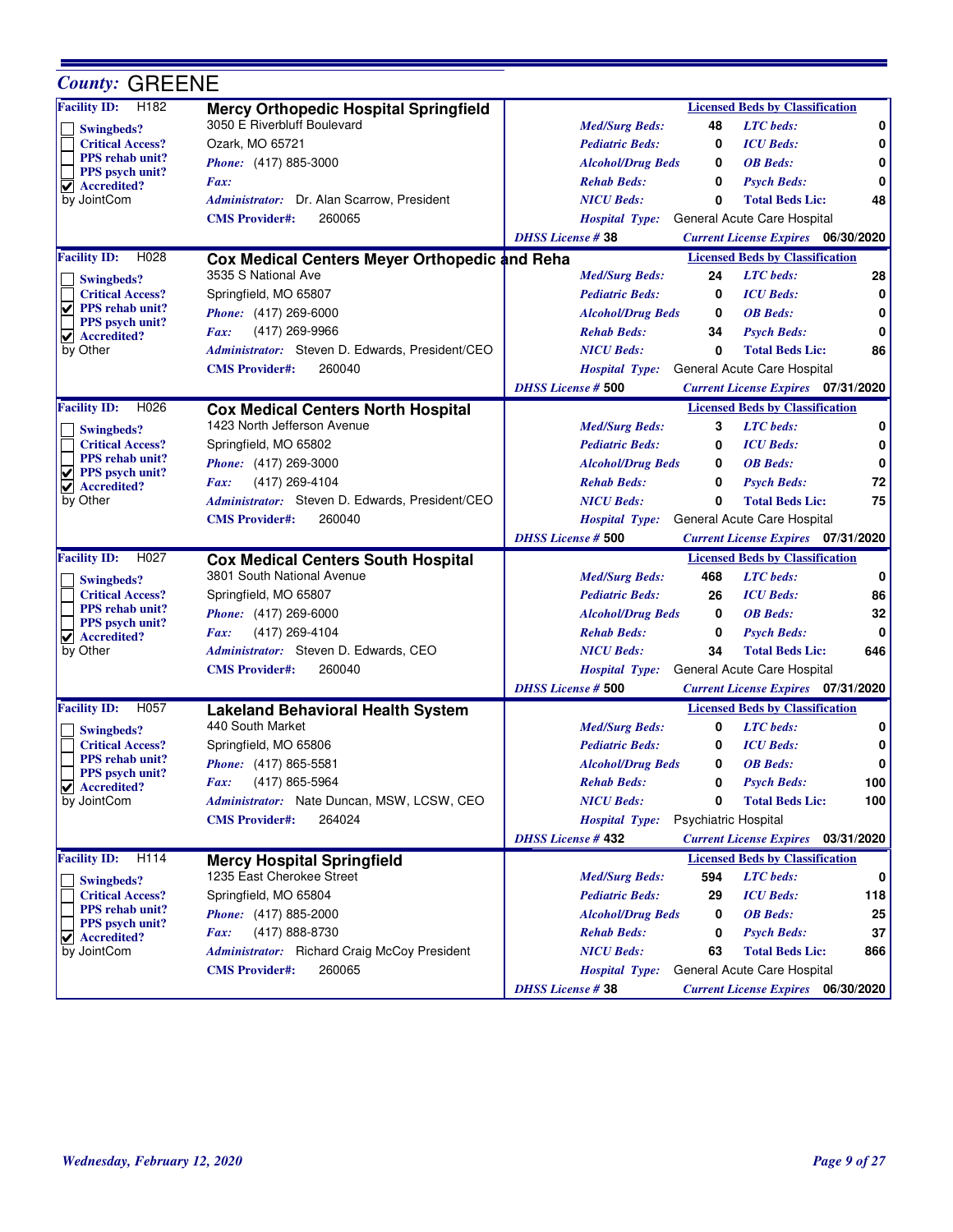| Facility ID: H184                                    | Mercy Rehabilitation Hospital Springfield                                   |                                        |                             | <b>Licensed Beds by Classification</b>    |    |
|------------------------------------------------------|-----------------------------------------------------------------------------|----------------------------------------|-----------------------------|-------------------------------------------|----|
| <b>Swingbeds?</b>                                    | 5904 S Southwood Road                                                       | <b>Med/Surg Beds:</b>                  | 0                           | <b>LTC</b> beds:                          | 0  |
| <b>Critical Access?</b><br>V<br>PPS rehab unit?      | Springfield, MO 65804                                                       | <b>Pediatric Beds:</b>                 | 0                           | <b>ICU</b> Beds:                          | 0  |
| PPS psych unit?                                      | Phone: (417) 227-9000                                                       | <b>Alcohol/Drug Beds</b>               | 0                           | <b>OB</b> Beds:                           | 0  |
| Accredited?<br>✔                                     | Fax:                                                                        | <b>Rehab Beds:</b>                     | 60                          | <b>Psych Beds:</b>                        | 0  |
| by JointCom                                          | Administrator: Jay Guffey, CEO                                              | <b>NICU Beds:</b>                      | 0                           | <b>Total Beds Lic:</b>                    | 60 |
|                                                      | <b>CMS Provider#:</b><br>263032                                             | Hospital Type: Rehabilitation Hospital |                             |                                           |    |
|                                                      |                                                                             | <b>DHSS License # 533</b>              |                             | <b>Current License Expires</b> 03/31/2020 |    |
| <b>Facility ID:</b><br>H <sub>192</sub>              | Perimeter Behavioral Hospital of Springlield                                |                                        |                             | <b>Licensed Beds by Classification</b>    |    |
| Swingbeds?                                           | 2828 North National Drive                                                   | <b>Med/Surg Beds:</b>                  | 0                           | <b>LTC</b> beds:                          | 0  |
| <b>Critical Access?</b>                              | Springfield, MO 65803                                                       | <b>Pediatric Beds:</b>                 | 0                           | <b>ICU</b> Beds:                          | 0  |
| <b>PPS</b> rehab unit?                               | Phone: (417) 799-7474                                                       | <b>Alcohol/Drug Beds</b>               | 0                           | <b>OB</b> Beds:                           | 0  |
| PPS psych unit?<br>$\blacktriangleright$ Accredited? | <i>Fax:</i>                                                                 | <b>Rehab Beds:</b>                     | 0                           | <b>Psych Beds:</b>                        | 32 |
| by JointCom                                          | Administrator: Shanti Carter, CEO                                           | <b>NICU Beds:</b>                      | 0                           | <b>Total Beds Lic:</b>                    | 32 |
|                                                      | <b>CMS Provider#:</b><br>264033                                             | <b>Hospital Type:</b>                  | <b>Psychiatric Hospital</b> |                                           |    |
|                                                      |                                                                             | <b>DHSS License # 555</b>              |                             | <b>Current License Expires</b> 09/30/2020 |    |
| <b>Facility ID:</b><br>H170                          |                                                                             |                                        |                             | <b>Licensed Beds by Classification</b>    |    |
|                                                      | <b>Select Specialty Hospital - Springfield</b><br>1630 East Primrose Street | <b>Med/Surg Beds:</b>                  | 38                          | <b>LTC</b> beds:                          | 0  |
| Swingbeds?                                           |                                                                             |                                        |                             |                                           |    |
| <b>Critical Access?</b><br>PPS rehab unit?           | Springfield, MO 65804                                                       | <b>Pediatric Beds:</b>                 | 0                           | <b>ICU</b> Beds:                          | 6  |
| PPS psych unit?                                      | Phone: (417) 885-4700                                                       | <b>Alcohol/Drug Beds</b>               | 0                           | <b>OB</b> Beds:                           | 0  |
| $  \mathbf{v}  $ Accredited?                         | (417) 885-4777<br><i>Fax:</i>                                               | <b>Rehab Beds:</b>                     | 0                           | <b>Psych Beds:</b>                        | 0  |
| by JointCom                                          | Administrator: Phillip Readinger, CEO                                       | <b>NICU Beds:</b>                      | 0                           | <b>Total Beds Lic:</b>                    | 44 |
|                                                      | <b>CMS</b> Provider#:<br>262017                                             | <b>Hospital Type:</b>                  |                             | General Acute Care Hospital               |    |
|                                                      |                                                                             | <b>DHSS License # 507</b>              |                             | <b>Current License Expires</b> 01/31/2021 |    |
| <b>County: GRUNDY</b>                                |                                                                             |                                        |                             |                                           |    |
| H <sub>144</sub><br><b>Facility ID:</b>              | <b>Wright Memorial Hospital</b>                                             |                                        |                             | <b>Licensed Beds by Classification</b>    |    |
| $  \vee  $ Swingbeds?                                | 191 Iowa Boulevard                                                          | <b>Med/Surg Beds:</b>                  | 25                          | <b>LTC</b> beds:                          | 0  |
| <b>Critical Access?</b>                              | Trenton, MO 64683                                                           | <b>Pediatric Beds:</b>                 | 0                           | <b>ICU</b> Beds:                          | 0  |
| <b>PPS</b> rehab unit?                               | <i>Phone:</i> (660) 359-5621                                                | <b>Alcohol/Drug Beds</b>               | 0                           | <b>OB</b> Beds:                           | 0  |
| PPS psych unit?                                      | (660) 359-3541<br><i>Fax:</i>                                               | <b>Rehab Beds:</b>                     | 0                           | <b>Psych Beds:</b>                        | 0  |
| <b>Accredited?</b>                                   | Administrator: Steven Schieber, CEO                                         | <b>NICU Beds:</b>                      | 0                           | <b>Total Beds Lic:</b>                    | 25 |
|                                                      | 261309<br><b>CMS Provider#:</b>                                             |                                        |                             |                                           |    |
|                                                      |                                                                             | <b>Hospital Type:</b>                  |                             | General Acute Care Hospital               |    |
|                                                      |                                                                             | <b>DHSS</b> License #413               |                             | <b>Current License Expires</b> 03/31/2020 |    |
| <b>County: HARRISON</b>                              |                                                                             |                                        |                             |                                           |    |
| <b>Facility ID:</b><br>H <sub>045</sub>              | <b>Harrison County Community Hospital</b>                                   |                                        |                             | <b>Licensed Beds by Classification</b>    |    |
| ✔ Swingbeds?                                         | 2600 Miller Street                                                          | <b>Med/Surg Beds:</b>                  | 19                          | <b>LTC</b> beds:                          | 0  |
| ✔<br><b>Critical Access?</b>                         | Bethany, MO 64424                                                           | <b>Pediatric Beds:</b>                 | 0                           | <b>ICU</b> Beds:                          | 0  |
| <b>PPS</b> rehab unit?                               | Phone: (660) 425-2211                                                       | <b>Alcohol/Drug Beds</b>               | 0                           | <b>OB</b> Beds:                           | 0  |
| PPS psych unit?<br><b>Accredited?</b>                | (660) 425-2366<br><i>Fax:</i>                                               | <b>Rehab Beds:</b>                     | 0                           | <b>Psych Beds:</b>                        | 0  |
|                                                      | Administrator: Christina L. Gillespie, CEO                                  | <b>NICU Beds:</b>                      | 0                           | <b>Total Beds Lic:</b>                    | 19 |
|                                                      | 261312<br><b>CMS</b> Provider#:                                             | <b>Hospital Type:</b>                  |                             | General Acute Care Hospital               |    |
|                                                      |                                                                             | <b>DHSS License #372</b>               |                             | <b>Current License Expires</b> 03/31/2020 |    |
|                                                      |                                                                             |                                        |                             |                                           |    |
| <b>County: HENRY</b>                                 |                                                                             |                                        |                             |                                           |    |
| <b>Facility ID:</b><br>H043                          | <b>Golden Valley Memorial Hospital</b>                                      |                                        |                             | <b>Licensed Beds by Classification</b>    |    |
| $\vee$ Swingbeds?                                    | 1600 North Second Street                                                    | <b>Med/Surg Beds:</b>                  | 40                          | <b>LTC</b> beds:                          | 0  |
| <b>Critical Access?</b>                              | Clinton, MO 64735                                                           | <b>Pediatric Beds:</b>                 | 0                           | <b>ICU</b> Beds:                          | 8  |
| <b>PPS</b> rehab unit?                               | Phone: (660) 890-7103                                                       | <b>Alcohol/Drug Beds</b>               | 0                           | <b>OB</b> Beds:                           | 8  |
| PPS psych unit?<br>Accredited?<br>✔                  | (660) 855-8496<br><i>Fax:</i>                                               | <b>Rehab Beds:</b>                     | 0                           | <b>Psych Beds:</b>                        | 0  |
| by JointCom                                          | Administrator: Craig Thompson, CEO                                          | <b>NICU Beds:</b>                      | 0                           | <b>Total Beds Lic:</b>                    | 56 |
|                                                      | <b>CMS</b> Provider#:<br>260175                                             | <b>Hospital Type:</b>                  |                             | General Acute Care Hospital               |    |
|                                                      |                                                                             | <b>DHSS License #257</b>               |                             | <b>Current License Expires</b> 01/31/2021 |    |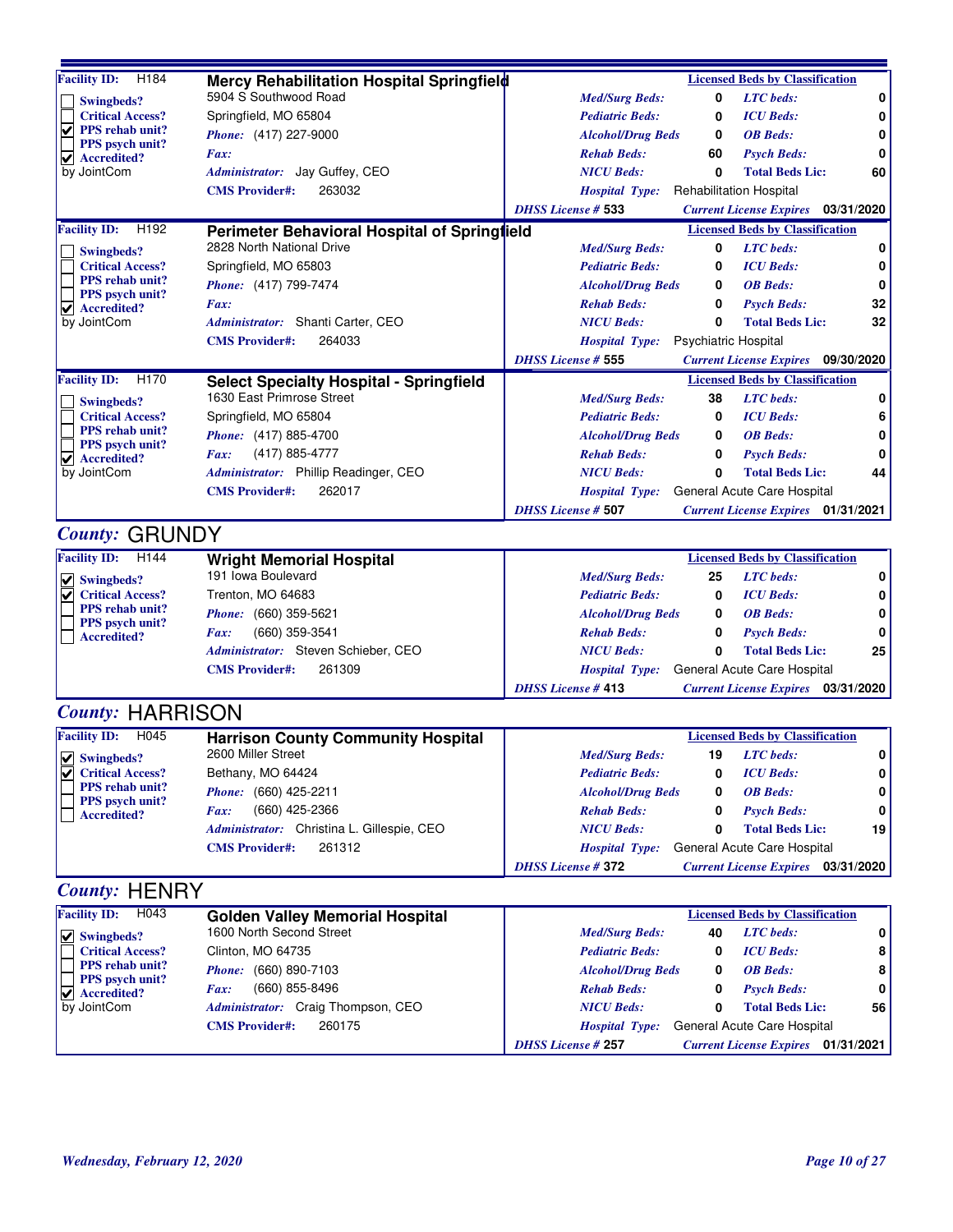| H093<br><b>Facility ID:</b>                                 | Royal Oaks Hospital, Inc.                                   | <b>Licensed Beds by Classification</b>                                                          |
|-------------------------------------------------------------|-------------------------------------------------------------|-------------------------------------------------------------------------------------------------|
| Swingbeds?                                                  | 307 North Main                                              | <b>LTC</b> beds:<br><b>Med/Surg Beds:</b><br>0<br>0                                             |
| <b>Critical Access?</b>                                     | Windsor, MO 65360                                           | <b>ICU</b> Beds:<br>0<br><b>Pediatric Beds:</b><br>0                                            |
| <b>PPS</b> rehab unit?                                      | Phone: (660) 647-2182                                       | <b>OB</b> Beds:<br><b>Alcohol/Drug Beds</b><br>0<br>0                                           |
| PPS psych unit?<br>Accredited?<br>✔                         | (660) 647-2217<br>Fax:                                      | <b>Rehab Beds:</b><br><b>Psych Beds:</b><br>54<br>0                                             |
| by JointCom                                                 | Administrator: Alan W. Griemann, President/CEO              | <b>NICU Beds:</b><br><b>Total Beds Lic:</b><br>0<br>54                                          |
|                                                             | <b>CMS</b> Provider#:<br>264020                             | <b>Psychiatric Hospital</b><br><i>Hospital Type:</i>                                            |
|                                                             |                                                             | <b>DHSS License #488</b><br><b>Current License Expires</b><br>07/31/2020                        |
|                                                             |                                                             |                                                                                                 |
| <b>County: HOWELL</b>                                       |                                                             |                                                                                                 |
| <b>Facility ID:</b><br>H <sub>109</sub>                     | <b>Mercy St. Francis Hospital</b>                           | <b>Licensed Beds by Classification</b>                                                          |
| $\vee$ Swingbeds?                                           | 100 West Highway 60, PO Box 82                              | <b>LTC</b> beds:<br>0<br><b>Med/Surg Beds:</b><br>25                                            |
| <b>Critical Access?</b><br>✔                                | Mountain View, MO 65548                                     | <b>ICU</b> Beds:<br><b>Pediatric Beds:</b><br>0<br>0                                            |
| PPS rehab unit?<br>PPS psych unit?                          | Phone: (417) 934-7000                                       | <b>OB</b> Beds:<br><b>Alcohol/Drug Beds</b><br>0<br>0                                           |
| $\vee$ Accredited?                                          | (417) 934-7092<br>Fax:                                      | 0<br>0<br><b>Rehab Beds:</b><br><b>Psych Beds:</b>                                              |
| by JointCom                                                 | Administrator: Cindy Weatherford, CEO                       | 25<br>0<br><b>Total Beds Lic:</b><br><b>NICU Beds:</b>                                          |
|                                                             | <b>CMS Provider#:</b><br>261335                             | General Acute Care Hospital<br><b>Hospital Type:</b>                                            |
|                                                             |                                                             | <b>DHSS License #447</b><br><b>Current License Expires</b> 09/30/2020                           |
| <b>Facility ID:</b><br>H076                                 | <b>Ozarks Medical Center</b>                                | <b>Licensed Beds by Classification</b>                                                          |
| Swingbeds?                                                  | 1100 Kentucky Avenue, P.O. Box 1100                         | <b>LTC</b> beds:<br>0<br><b>Med/Surg Beds:</b><br>60                                            |
| <b>Critical Access?</b>                                     | West Plains, MO 65775                                       | <b>ICU</b> Beds:<br>12<br><b>Pediatric Beds:</b><br>0                                           |
| <b>PPS</b> rehab unit?                                      | Phone: (417) 256-9111                                       | <b>OB</b> Beds:<br>18<br><b>Alcohol/Drug Beds</b><br>0                                          |
| <b>PPS</b> psych unit?<br>$\blacktriangleright$ Accredited? | (417) 257-6770<br>Fax:                                      | 24<br>0<br><b>Psych Beds:</b><br><b>Rehab Beds:</b>                                             |
| by JointCom                                                 | Administrator: Tom Keller, President & CEO                  | <b>NICU Beds:</b><br>0<br><b>Total Beds Lic:</b><br>114                                         |
|                                                             | <b>CMS</b> Provider#:<br>260078                             | General Acute Care Hospital<br><b>Hospital Type:</b>                                            |
|                                                             |                                                             | <b>DHSS License #174</b><br><b>Current License Expires</b> 01/31/2021                           |
| <b>County: IRON</b>                                         |                                                             |                                                                                                 |
|                                                             |                                                             |                                                                                                 |
| H160<br><b>Facility ID:</b>                                 | <b>Iron County Medical Center</b>                           | <b>Licensed Beds by Classification</b>                                                          |
| $  \vee  $ Swingbeds?                                       | 301 North Highway 21                                        | <b>LTC</b> beds:<br><b>Med/Surg Beds:</b><br>15<br>0                                            |
| <b>Critical Access?</b><br>V<br><b>PPS</b> rehab unit?      | Pilot Knob, MO 63663                                        | <b>ICU</b> Beds:<br>0<br><b>Pediatric Beds:</b><br>0                                            |
| PPS psych unit?                                             | Phone: (573) 546-1260                                       | <b>OB</b> Beds:<br>0<br><b>Alcohol/Drug Beds</b><br>0                                           |
| <b>Accredited?</b>                                          | (573) 546-8088<br>Fax:                                      | <b>Rehab Beds:</b><br>0<br><b>Psych Beds:</b><br>0                                              |
|                                                             | Administrator: Joshua Gilmore, CEO                          | <b>NICU</b> Beds:<br>$\mathbf{0}$<br><b>Total Beds Lic:</b><br>15                               |
|                                                             | <b>CMS</b> Provider#:<br>261336                             | General Acute Care Hospital<br><b>Hospital Type:</b>                                            |
|                                                             |                                                             | <b>DHSS License # 501</b><br><b>Current License Expires</b> 11/30/2020                          |
| <b>County: JACKSON</b>                                      |                                                             |                                                                                                 |
| <b>Facility ID:</b><br>H <sub>130</sub>                     | <b>St. Mary's Medical Center</b>                            | <b>Licensed Beds by Classification</b>                                                          |
| Swingbeds?                                                  | 201 NW R.D. Mize Road                                       | 0<br><b>Med/Surg Beds:</b><br>88<br><b>LTC</b> beds:                                            |
| <b>Critical Access?</b>                                     | Blue Springs, MO 64014                                      | <b>ICU</b> Beds:<br><b>Pediatric Beds:</b><br>0<br>8                                            |
| $\sqrt{ }$ PPS rehab unit?                                  | Phone: (816) 228-5900                                       | 25<br><b>Alcohol/Drug Beds</b><br>0<br><b>OB</b> Beds:                                          |
| PPS psych unit?                                             | (816) 655-5408<br>Fax:                                      | <b>Rehab Beds:</b><br>15<br><b>Psych Beds:</b><br>0                                             |
| $\vee$ Accredited?<br>by JointCom                           | Administrator: Drew Grossman, CEO                           | 10<br><b>NICU Beds:</b><br><b>Total Beds Lic:</b><br>146                                        |
|                                                             | 260193<br><b>CMS Provider#:</b>                             | General Acute Care Hospital                                                                     |
|                                                             |                                                             | <b>Hospital Type:</b><br><b>DHSS License # 536</b><br><b>Current License Expires</b> 01/31/2021 |
| H051<br><b>Facility ID:</b>                                 |                                                             | <b>Licensed Beds by Classification</b>                                                          |
|                                                             | <b>Centerpoint Medical Center</b><br>19600 East 39th Street | <b>LTC</b> beds:<br><b>Med/Surg Beds:</b><br>198<br>0                                           |
| Swingbeds?                                                  |                                                             |                                                                                                 |
| <b>Critical Access?</b><br><b>PPS</b> rehab unit?<br>✔      | Independence, MO 64057                                      | <b>ICU</b> Beds:<br><b>Pediatric Beds:</b><br>40<br>0                                           |
| PPS psych unit?                                             | Phone: (816) 698-7000                                       | <b>OB</b> Beds:<br><b>Alcohol/Drug Beds</b><br>19<br>0                                          |
| $\vee$ Accredited?                                          | $(816) 836 - 6603$<br>Fax:                                  | <b>Rehab Beds:</b><br><b>Psych Beds:</b><br>16<br>0                                             |
| by JointCom                                                 | Administrator: Bret Kolman, CEO                             | <b>NICU Beds:</b><br>12<br><b>Total Beds Lic:</b><br>285                                        |
|                                                             | <b>CMS Provider#:</b><br>260095                             | General Acute Care Hospital<br><b>Hospital Type:</b>                                            |
|                                                             |                                                             | <b>DHSS License #482</b><br><b>Current License Expires</b> 03/31/2020                           |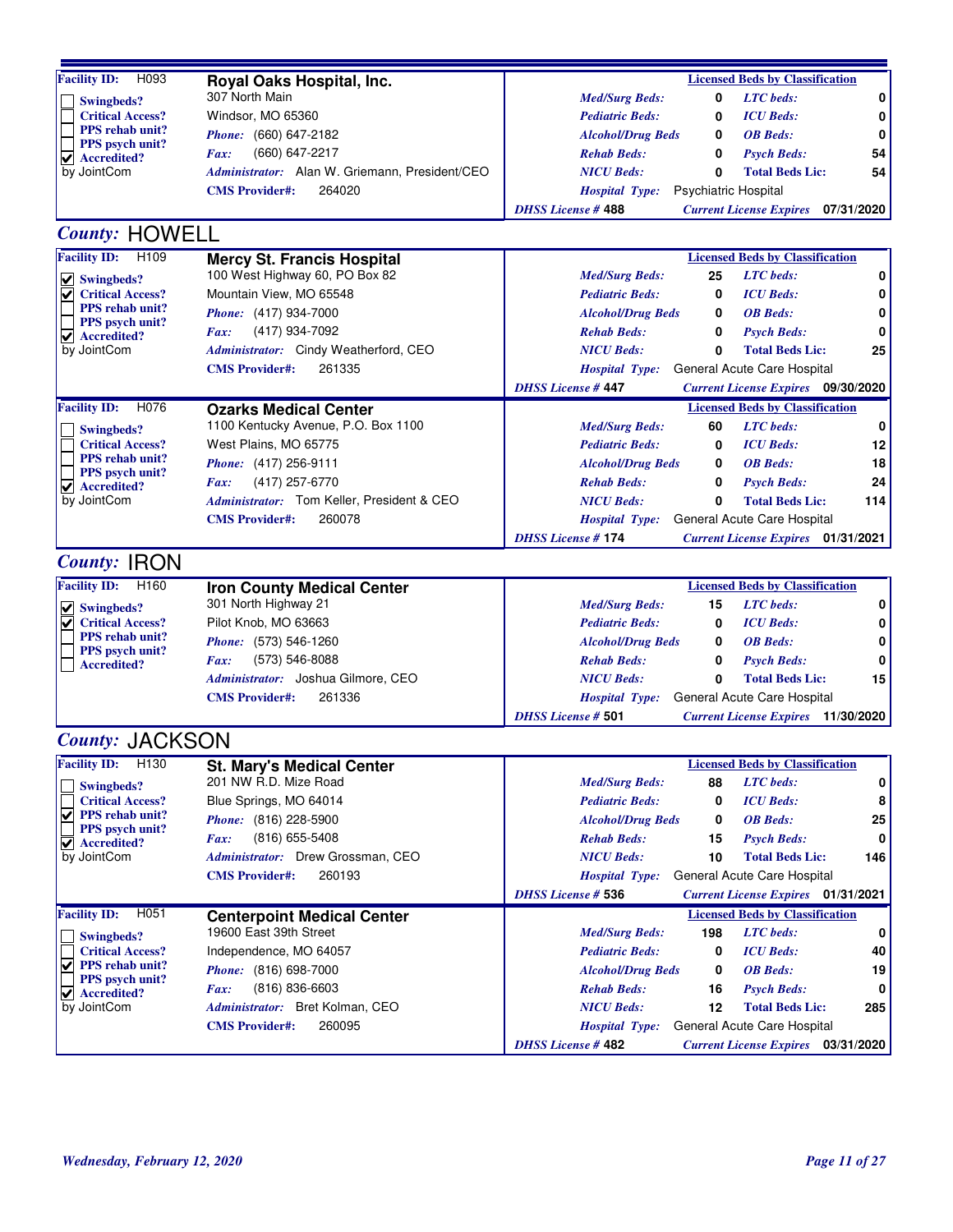| P001<br><b>Facility ID:</b>                            | <b>Center for Behavioral Medicine</b>             |                          |                          |                             | <b>Licensed Beds by Classification</b>    |     |
|--------------------------------------------------------|---------------------------------------------------|--------------------------|--------------------------|-----------------------------|-------------------------------------------|-----|
|                                                        | 1000 East 24th Street                             |                          | <b>Med/Surg Beds:</b>    | 0                           | <b>LTC</b> beds:                          | 0   |
| Swingbeds?<br><b>Critical Access?</b>                  | Kansas City, MO 64108                             |                          | <b>Pediatric Beds:</b>   | 0                           | <b>ICU</b> Beds:                          | 0   |
| <b>PPS</b> rehab unit?                                 | <i>Phone:</i> (816) 512-7000                      |                          | <b>Alcohol/Drug Beds</b> | 0                           | <b>OB</b> Beds:                           | 0   |
| PPS psych unit?                                        | Fax:                                              |                          | <b>Rehab Beds:</b>       | 0                           | <b>Psych Beds:</b>                        | 0   |
| $\sqrt{\phantom{a}}$ Accredited?<br>by JointCom        | Administrator: Jeanette Simmons, COO              |                          | <b>NICU Beds:</b>        | 0                           | <b>Total Beds Lic:</b>                    | 0   |
|                                                        | 264008                                            |                          |                          | <b>Psychiatric Hospital</b> |                                           |     |
|                                                        | <b>CMS</b> Provider#:                             |                          | <b>Hospital Type:</b>    |                             |                                           |     |
|                                                        |                                                   | <b>DHSS</b> License #    |                          |                             | <b>Current License Expires</b>            |     |
| <b>Facility ID:</b><br>H <sub>020</sub>                | <b>Children's Mercy Hospital</b>                  |                          |                          |                             | <b>Licensed Beds by Classification</b>    |     |
| Swingbeds?                                             | 2401 Gillham Road                                 |                          | <b>Med/Surg Beds:</b>    | 10                          | <b>LTC</b> beds:                          | 0   |
| <b>Critical Access?</b><br><b>PPS</b> rehab unit?      | Kansas City, MO 64108                             |                          | <b>Pediatric Beds:</b>   | 176                         | <b>ICU</b> Beds:                          | 41  |
| <b>PPS</b> psych unit?                                 | Phone: (816) 234-3000                             |                          | <b>Alcohol/Drug Beds</b> | 0                           | <b>OB</b> Beds:                           | 0   |
| $\blacktriangleright$ Accredited?                      | (816) 234-3793<br>Fax:                            |                          | <b>Rehab Beds:</b>       | 0                           | <b>Psych Beds:</b>                        | 0   |
| by JointCom                                            | Administrator: Paul D. Kempinski, CEO             |                          | <b>NICU Beds:</b>        | 87                          | <b>Total Beds Lic:</b>                    | 314 |
|                                                        | 263302<br><b>CMS Provider#:</b>                   |                          | <b>Hospital Type:</b>    |                             | General Acute Care Hospital               |     |
|                                                        |                                                   | <b>DHSS License #39</b>  |                          |                             | <b>Current License Expires</b> 12/31/2020 |     |
| <b>Facility ID:</b><br>H030                            | <b>Crittenton Children's Center</b>               |                          |                          |                             | <b>Licensed Beds by Classification</b>    |     |
| Swingbeds?                                             | 10918 Elm Avenue                                  |                          | <b>Med/Surg Beds:</b>    | 0                           | <b>LTC</b> beds:                          | 0   |
| <b>Critical Access?</b>                                | Kansas City, MO 64134                             |                          | <b>Pediatric Beds:</b>   | 0                           | <b>ICU</b> Beds:                          | 0   |
| <b>PPS</b> rehab unit?<br><b>PPS</b> psych unit?       | Phone: (816) 765-6600                             |                          | <b>Alcohol/Drug Beds</b> | 0                           | <b>OB</b> Beds:                           | 0   |
| $\blacktriangledown$ Accredited?                       | (816) 767-4159<br>Fax:                            |                          | <b>Rehab Beds:</b>       | 0                           | <b>Psych Beds:</b>                        | 46  |
| by JointCom                                            | Administrator: Jani L. Johnson, CEO               |                          | <b>NICU Beds:</b>        | 0                           | <b>Total Beds Lic:</b>                    | 46  |
|                                                        | <b>CMS Provider#:</b><br>260138                   |                          | <b>Hospital Type:</b>    | <b>Psychiatric Hospital</b> |                                           |     |
|                                                        |                                                   | <b>DHSS License #87</b>  |                          |                             | <b>Current License Expires</b> 07/31/2020 |     |
| H089<br><b>Facility ID:</b>                            | <b>Research Medical Center</b>                    |                          |                          |                             | <b>Licensed Beds by Classification</b>    |     |
| Swingbeds?                                             | 2316 East Meyer Boulevard                         |                          | <b>Med/Surg Beds:</b>    | 360                         | <b>LTC</b> beds:                          | 0   |
| <b>Critical Access?</b>                                | Kansas City, MO 64132                             |                          | <b>Pediatric Beds:</b>   | 0                           | <b>ICU</b> Beds:                          | 40  |
| $\nabla$ PPS rehab unit?                               | Phone: (816) 276-4000                             |                          | <b>Alcohol/Drug Beds</b> | 0                           | <b>OB</b> Beds:                           | 41  |
| PPS psych unit?<br>$\blacktriangledown$ Accredited?    | (816) 276-4387<br>Fax:                            |                          | <b>Rehab Beds:</b>       | 27                          | <b>Psych Beds:</b>                        | 0   |
| by JointCom                                            | Administrator: Ashley McClellan, CEO              |                          | <b>NICU Beds:</b>        | 19                          | <b>Total Beds Lic:</b>                    | 487 |
|                                                        | 260027<br><b>CMS Provider#:</b>                   |                          | <b>Hospital Type:</b>    |                             | General Acute Care Hospital               |     |
|                                                        |                                                   | <b>DHSS License #497</b> |                          |                             | <b>Current License Expires</b> 03/31/2020 |     |
| <b>Facility ID:</b><br>H004                            | <b>Research Medical Center - Brookside Campus</b> |                          |                          |                             | <b>Licensed Beds by Classification</b>    |     |
| Swingbeds?                                             | 6601 Rockhill Road                                |                          | <b>Med/Surg Beds:</b>    | 3                           | <b>LTC</b> beds:                          | 0   |
| <b>Critical Access?</b>                                | Kansas City, MO 64131                             |                          | <b>Pediatric Beds:</b>   | 0                           | <b>ICU</b> Beds:                          | 0   |
| <b>PPS</b> rehab unit?                                 | Phone: (816) 276-4000                             |                          | <b>Alcohol/Drug Beds</b> | 0                           | <b>OB</b> Beds:                           | 0   |
| PPS psych unit?<br>$\overline{\mathbf{V}}$ Accredited? | (816) 926-2266<br><i>Fax:</i>                     |                          | <b>Rehab Beds:</b>       | 0                           | <b>Psych Beds:</b>                        | 0   |
| by JointCom                                            | Administrator: Ashley McClellan, CEO              |                          | <b>NICU Beds:</b>        | 0                           | <b>Total Beds Lic:</b>                    | 3   |
|                                                        | 260027<br><b>CMS Provider#:</b>                   |                          | <b>Hospital Type:</b>    |                             | General Acute Care Hospital               |     |
|                                                        |                                                   | <b>DHSS License #497</b> |                          |                             | <b>Current License Expires</b> 03/31/2020 |     |
| H090<br><b>Facility ID:</b>                            | Research Psychiatric Center - A Campus of Rese    |                          |                          |                             | <b>Licensed Beds by Classification</b>    |     |
|                                                        | 2323 East 63rd Street                             |                          | <b>Med/Surg Beds:</b>    | 0                           | <b>LTC</b> beds:                          | 0   |
| <b>Swingbeds?</b><br><b>Critical Access?</b>           | Kansas City, MO 64130                             |                          | <b>Pediatric Beds:</b>   | 0                           | <b>ICU</b> Beds:                          | 0   |
| <b>PPS</b> rehab unit?                                 | Phone: (816) 444-8161                             |                          | <b>Alcohol/Drug Beds</b> | 0                           | <b>OB</b> Beds:                           | 0   |
| PPS psych unit?                                        | (816) 333-4495<br>Fax:                            |                          | <b>Rehab Beds:</b>       | 0                           | <b>Psych Beds:</b>                        | 100 |
| V<br>Accredited?<br>by JointCom                        | Administrator: Shannon Griggs, CEO                |                          | <b>NICU Beds:</b>        | 0                           | <b>Total Beds Lic:</b>                    | 100 |
|                                                        | <b>CMS</b> Provider#:<br>260027                   |                          | <b>Hospital Type:</b>    | <b>Psychiatric Hospital</b> |                                           |     |
|                                                        |                                                   | <b>DHSS License #497</b> |                          |                             | <b>Current License Expires</b> 03/31/2020 |     |
|                                                        |                                                   |                          |                          |                             |                                           |     |
| H125<br><b>Facility ID:</b>                            | Saint Luke's Hospital of Kansas City              |                          |                          |                             | <b>Licensed Beds by Classification</b>    |     |
| Swingbeds?                                             | 4401 Wornall Road                                 |                          | <b>Med/Surg Beds:</b>    | 311                         | <b>LTC</b> beds:                          | 0   |
| <b>Critical Access?</b><br>V<br>PPS rehab unit?        | Kansas City, MO 64111                             |                          | <b>Pediatric Beds:</b>   | 0                           | <b>ICU</b> Beds:                          | 77  |
| PPS psych unit?                                        | <i>Phone:</i> (816) 932-2000                      |                          | <b>Alcohol/Drug Beds</b> | 0                           | <b>OB</b> Beds:                           | 76  |
| $\blacktriangledown$ Accredited?                       | (816) 932-5990<br><i>Fax:</i>                     |                          | <b>Rehab Beds:</b>       | 17                          | <b>Psych Beds:</b>                        | 0   |
| by JointCom                                            | Administrator: Jani L. Johnson, CEO               |                          | <b>NICU Beds:</b>        | 67                          | <b>Total Beds Lic:</b>                    | 548 |
|                                                        | 260138<br><b>CMS Provider#:</b>                   |                          | <b>Hospital Type:</b>    |                             | General Acute Care Hospital               |     |
|                                                        |                                                   | <b>DHSS License #87</b>  |                          |                             | <b>Current License Expires</b> 07/31/2020 |     |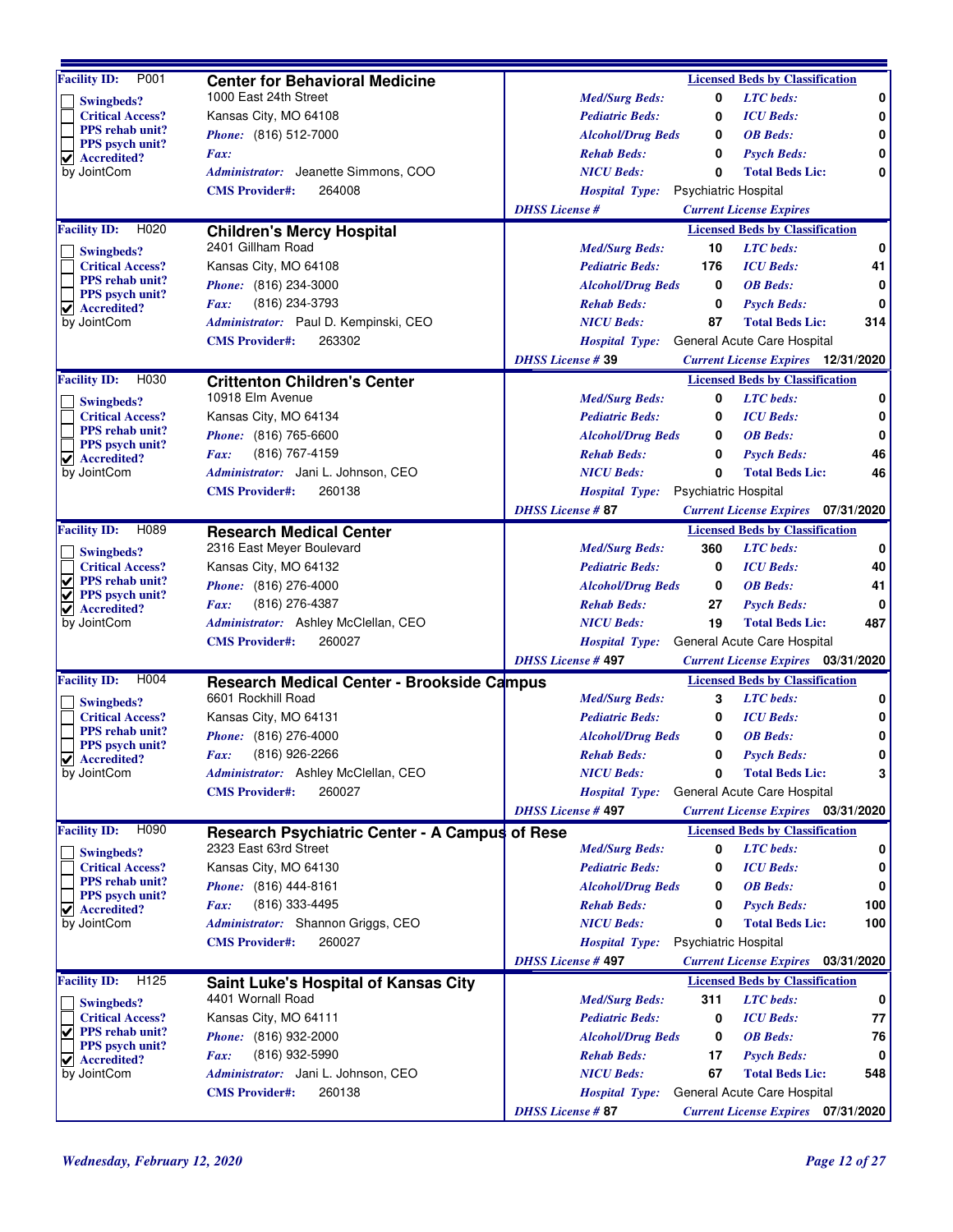| $\overline{H}$ 116<br><b>Facility ID:</b>           | <b>St. Joseph Medical Center</b>                                      |                           |     | <b>Licensed Beds by Classification</b>                     |     |
|-----------------------------------------------------|-----------------------------------------------------------------------|---------------------------|-----|------------------------------------------------------------|-----|
| Swingbeds?                                          | 1000 Carondelet Drive                                                 | <b>Med/Surg Beds:</b>     | 142 | <b>LTC</b> beds:                                           | 0   |
| <b>Critical Access?</b>                             | Kansas City, MO 64114                                                 | <b>Pediatric Beds:</b>    | 0   | <b>ICU</b> Beds:                                           | 49  |
| V<br>PPS rehab unit?<br><b>PPS</b> psych unit?<br>✔ | Phone: (816) 942-4400                                                 | <b>Alcohol/Drug Beds</b>  | 0   | <b>OB</b> Beds:                                            | 26  |
| Accredited?<br>✔                                    | (816) 943-3131<br>Fax:                                                | <b>Rehab Beds:</b>        | 16  | <b>Psych Beds:</b>                                         | 23  |
| by JointCom                                         | Administrator: Jodi Fincher, CEO                                      | <b>NICU Beds:</b>         | 15  | <b>Total Beds Lic:</b>                                     | 271 |
|                                                     | 260085<br><b>CMS</b> Provider#:                                       | <i>Hospital Type:</i>     |     | General Acute Care Hospital                                |     |
|                                                     |                                                                       | <b>DHSS License # 537</b> |     | <b>Current License Expires</b> 01/31/2021                  |     |
| <b>Facility ID:</b><br>H <sub>139</sub>             | Truman Medical Center - Hospital Hill                                 |                           |     | <b>Licensed Beds by Classification</b>                     |     |
| Swingbeds?                                          | 2301 Holmes Street                                                    | <b>Med/Surg Beds:</b>     | 105 | <b>LTC</b> beds:                                           | 0   |
| <b>Critical Access?</b>                             | Kansas City, MO 64108                                                 | <b>Pediatric Beds:</b>    | 0   | <b>ICU</b> Beds:                                           | 41  |
| <b>PPS</b> rehab unit?                              | <i>Phone:</i> (816) 404-3500                                          | <b>Alcohol/Drug Beds</b>  | 0   | <b>OB</b> Beds:                                            | 34  |
| <b>PPS</b> psych unit?<br>$\vee$ Accredited?        | (816) 404-3508<br>Fax:                                                | <b>Rehab Beds:</b>        | 0   | <b>Psych Beds:</b>                                         | 0   |
| by JointCom                                         | <i>Administrator:</i> Charlie Shields, Corporate CEO                  | <b>NICU Beds:</b>         | 19  | <b>Total Beds Lic:</b>                                     | 199 |
|                                                     | <b>CMS</b> Provider#:<br>260048                                       | <b>Hospital Type:</b>     |     | General Acute Care Hospital                                |     |
|                                                     |                                                                       | <b>DHSS License #285</b>  |     | <b>Current License Expires</b> 11/30/2020                  |     |
| <b>Facility ID:</b><br>H <sub>161</sub>             | Truman Medical Center - Hospital Hill 2 Center                        |                           |     | <b>Licensed Beds by Classification</b>                     |     |
| Swingbeds?                                          | 1000 E 24th Street, 2 Center                                          | <b>Med/Surg Beds:</b>     | 0   | <b>LTC</b> beds:                                           | 0   |
| <b>Critical Access?</b>                             | Kansas City, MO 64108                                                 | <b>Pediatric Beds:</b>    | 0   | <b>ICU</b> Beds:                                           | 0   |
| <b>PPS</b> rehab unit?                              | Phone: (816) 404-3500                                                 | <b>Alcohol/Drug Beds</b>  | 0   | <b>OB</b> Beds:                                            | 0   |
| PPS psych unit?<br>$ $ Accredited?                  | (816) 404-3508<br>Fax:                                                | <b>Rehab Beds:</b>        | 0   | <b>Psych Beds:</b>                                         | 50  |
| by JointCom                                         | Administrator: Charlie Shields, Corporate CEO                         | <b>NICU Beds:</b>         | 0   | <b>Total Beds Lic:</b>                                     | 50  |
|                                                     | <b>CMS</b> Provider#:<br>260048                                       | <b>Hospital Type:</b>     |     | General Acute Care Hospital                                |     |
|                                                     |                                                                       | <b>DHSS License #285</b>  |     | <b>Current License Expires</b> 11/30/2020                  |     |
| <b>Facility ID:</b><br>H <sub>138</sub>             | <b>Truman Medical Center Lakewood</b>                                 |                           |     | <b>Licensed Beds by Classification</b>                     |     |
| Swingbeds?                                          | 7900 Lee's Summit Road                                                | <b>Med/Surg Beds:</b>     | 32  | <b>LTC</b> beds:                                           | 188 |
| <b>Critical Access?</b>                             | Kansas City, MO 64139                                                 | <b>Pediatric Beds:</b>    | 4   | <b>ICU</b> Beds:                                           | 8   |
| <b>PPS</b> rehab unit?                              | <i>Phone:</i> (816) 404-7000                                          | <b>Alcohol/Drug Beds</b>  | 0   | <b>OB</b> Beds:                                            | 31  |
| <b>PPS</b> psych unit?                              | (816) 404-8038<br>Fax:                                                | <b>Rehab Beds:</b>        | 12  | <b>Psych Beds:</b>                                         | 18  |
| $\vee$ Accredited?<br>by JointCom                   | Administrator: Charlie Shields, Corporate CEO                         | <b>NICU Beds:</b>         | 5   | <b>Total Beds Lic:</b>                                     | 298 |
|                                                     | 260102<br><b>CMS Provider#:</b>                                       | <b>Hospital Type:</b>     |     | General Acute Care Hospital                                |     |
|                                                     |                                                                       | <b>DHSS License #195</b>  |     | <b>Current License Expires</b> 11/30/2020                  |     |
| <b>Facility ID:</b><br>H058                         | <b>Lee's Summit Medical Center</b>                                    |                           |     | <b>Licensed Beds by Classification</b>                     |     |
|                                                     | 2100 SE Blue Parkway                                                  | <b>Med/Surg Beds:</b>     | 70  | <b>LTC</b> beds:                                           | 0   |
| Swingbeds?<br><b>Critical Access?</b>               | Lee's Summit, MO 64063                                                | <b>Pediatric Beds:</b>    | 0   | <b>ICU</b> Beds:                                           | 10  |
| <b>PPS</b> rehab unit?                              | Phone: (816) 282-5000                                                 | <b>Alcohol/Drug Beds</b>  | 0   | <b>OB</b> Beds:                                            | 0   |
| PPS psych unit?                                     | (816) 282-5942<br>Fax:                                                | <b>Rehab Beds:</b>        | 0   | <b>Psych Beds:</b>                                         | 0   |
| ⊻<br>Accredited?<br>by JointCom                     | Administrator: John McDonald, CEO                                     | <b>NICU Beds:</b>         | 0   | <b>Total Beds Lic:</b>                                     | 80  |
|                                                     | 260190<br><b>CMS</b> Provider#:                                       | <b>Hospital Type:</b>     |     | General Acute Care Hospital                                |     |
|                                                     |                                                                       | <b>DHSS License # 505</b> |     | <b>Current License Expires</b> 07/31/2020                  |     |
|                                                     |                                                                       |                           |     |                                                            |     |
| H <sub>159</sub><br><b>Facility ID:</b>             | <b>Saint Luke's East Hospital</b><br>100 N. E. Saint Luke's Boulevard |                           | 145 | <b>Licensed Beds by Classification</b><br><b>LTC</b> beds: | 0   |
| <b>Swingbeds?</b>                                   |                                                                       | <b>Med/Surg Beds:</b>     |     |                                                            |     |
| <b>Critical Access?</b><br><b>PPS</b> rehab unit?   | Lee's Summit, MO 64086                                                | <b>Pediatric Beds:</b>    | 0   | <b>ICU</b> Beds:                                           | 16  |
| PPS psych unit?                                     | <i>Phone:</i> (816) 347-5000                                          | <b>Alcohol/Drug Beds</b>  | 0   | <b>OB</b> Beds:                                            | 28  |
| Accredited?<br>⊻                                    | (816) 347-4884<br>Fax:                                                | <b>Rehab Beds:</b>        | 0   | <b>Psych Beds:</b>                                         | 0   |
| by JointCom                                         | Administrator: Robert Olm-Shipman                                     | <b>NICU Beds:</b>         | 14  | <b>Total Beds Lic:</b>                                     | 203 |
|                                                     | <b>CMS</b> Provider#:<br>260216                                       | <b>Hospital Type:</b>     |     | General Acute Care Hospital                                |     |
|                                                     |                                                                       | <b>DHSS License #495</b>  |     | <b>Current License Expires</b> 01/31/2021                  |     |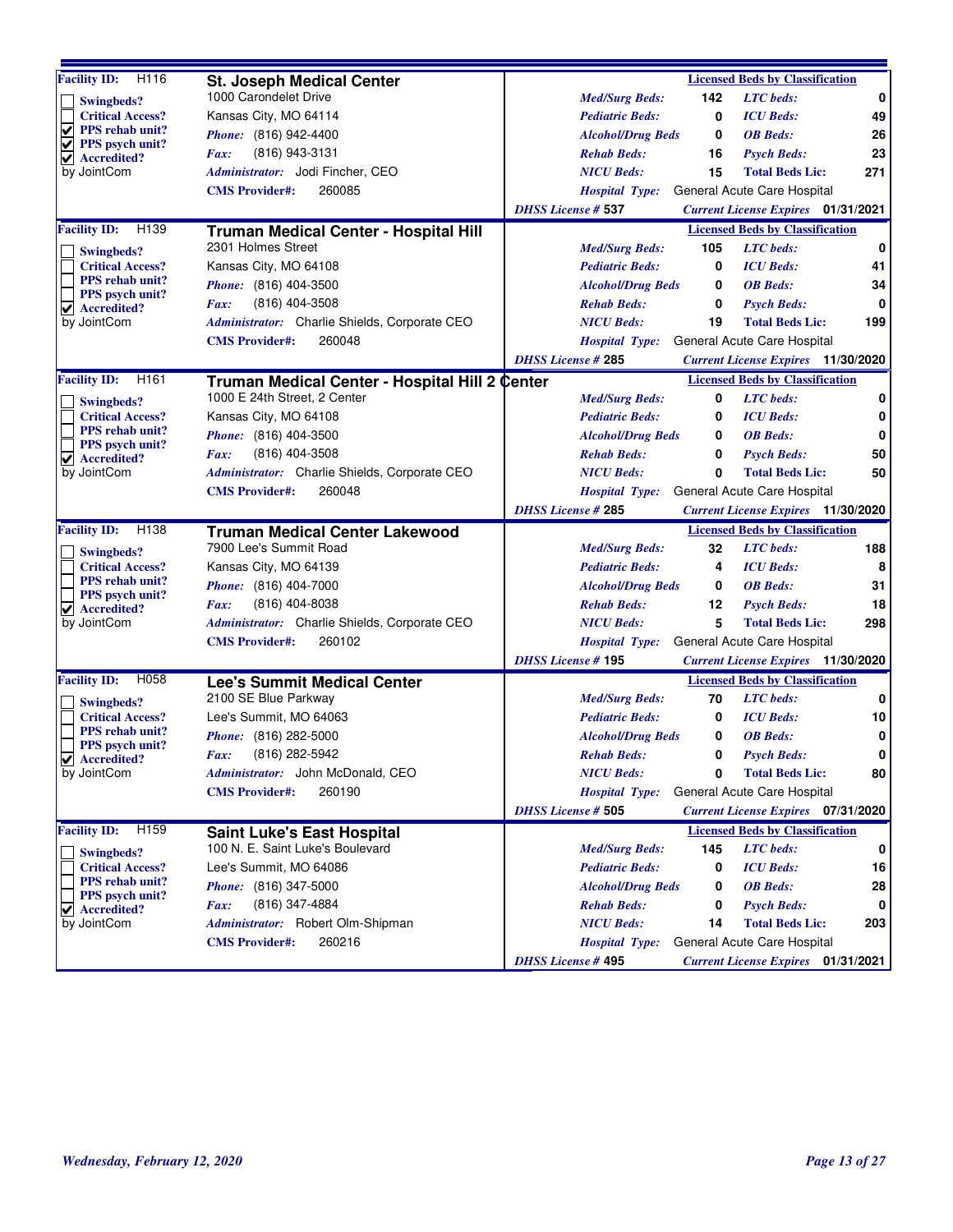| <b>County: JASPER</b>                                |                                                             |                                            |     |                                           |     |
|------------------------------------------------------|-------------------------------------------------------------|--------------------------------------------|-----|-------------------------------------------|-----|
| H063<br><b>Facility ID:</b>                          | <b>Mercy Hospital Carthage</b>                              |                                            |     | <b>Licensed Beds by Classification</b>    |     |
| $  \vee  $ Swingbeds?                                | 3125 Dr Russell Smith Way                                   | <b>Med/Surg Beds:</b>                      | 25  | <b>LTC</b> beds:                          | 0   |
| <b>Critical Access?</b>                              | Carthage, MO 64836                                          | <b>Pediatric Beds:</b>                     | 0   | <b>ICU</b> Beds:                          | 0   |
| <b>PPS</b> rehab unit?                               | Phone: (417) 358-8121                                       | <b>Alcohol/Drug Beds</b>                   | 0   | <b>OB</b> Beds:                           | 0   |
| PPS psych unit?<br><b>Accredited?</b>                | (417) 237-7237<br>Fax:                                      | <b>Rehab Beds:</b>                         | 0   | <b>Psych Beds:</b>                        | 0   |
|                                                      | Administrator: Robert Scott Watson                          | <b>NICU Beds:</b>                          | 0   | <b>Total Beds Lic:</b>                    | 25  |
|                                                      | 261338<br><b>CMS</b> Provider#:                             | <b>Hospital Type:</b>                      |     | General Acute Care Hospital               |     |
|                                                      |                                                             | <b>DHSS License # 523</b>                  |     | <b>Current License Expires</b> 12/31/2020 |     |
| <b>County: JEFFERSON</b>                             |                                                             |                                            |     |                                           |     |
| <b>Facility ID:</b><br>H <sub>052</sub>              | <b>Mercy Hospital Jefferson</b>                             |                                            |     | <b>Licensed Beds by Classification</b>    |     |
| Swingbeds?                                           | 1400 Highway 61 South, P.O. Box 350                         | <b>Med/Surg Beds:</b>                      | 200 | <b>LTC</b> beds:                          | 0   |
| <b>Critical Access?</b>                              | Crystal City, MO 63019                                      | <b>Pediatric Beds:</b>                     | 2   | <b>ICU</b> Beds:                          | 28  |
| <b>PPS</b> rehab unit?                               | Phone: (636) 933-1000                                       | <b>Alcohol/Drug Beds</b>                   | 0   | <b>OB</b> Beds:                           | 11  |
| PPS psych unit?<br>$\blacktriangledown$ Accredited?  | (636) 933-1119<br>Fax:                                      | <b>Rehab Beds:</b>                         | 42  | <b>Psych Beds:</b>                        | 38  |
| by JointCom                                          | Administrator: Eric Ammons, President & CEO                 | <b>NICU Beds:</b>                          | 0   | <b>Total Beds Lic:</b>                    | 321 |
|                                                      | 260023<br><b>CMS</b> Provider#:                             | <b>Hospital Type:</b>                      |     | General Acute Care Hospital               |     |
|                                                      |                                                             | <b>DHSS License # 529</b>                  |     | <b>Current License Expires</b> 01/31/2021 |     |
| <b>County: JOHNSON</b>                               |                                                             |                                            |     |                                           |     |
| <b>Facility ID:</b><br>H <sub>143</sub>              |                                                             |                                            |     | <b>Licensed Beds by Classification</b>    |     |
|                                                      | <b>Western Missouri Medical Center</b><br>403 Burkarth Road |                                            |     | <b>LTC</b> beds:                          | 0   |
| Swingbeds?                                           |                                                             | <b>Med/Surg Beds:</b>                      | 24  |                                           |     |
| <b>Critical Access?</b><br><b>PPS</b> rehab unit?    | Warrensburg, MO 64093                                       | <b>Pediatric Beds:</b>                     | 0   | <b>ICU</b> Beds:                          | 8   |
| $  \vee  $ PPS psych unit?                           | Phone: (660) 747-2500                                       | <b>Alcohol/Drug Beds</b>                   | 0   | <b>OB</b> Beds:                           | 18  |
| $\vee$ Accredited?                                   | (660) 747-8455<br>Fax:                                      | <b>Rehab Beds:</b>                         | 0   | <b>Psych Beds:</b>                        | 12  |
| by JointCom                                          | Administrator: Darinda Reberry, President/CEO               | <b>NICU Beds:</b>                          | 0   | <b>Total Beds Lic:</b>                    | 62  |
|                                                      | 260097<br><b>CMS</b> Provider#:                             | Hospital Type: General Acute Care Hospital |     |                                           |     |
|                                                      |                                                             | <b>DHSS License #221</b>                   |     | <b>Current License Expires</b> 07/31/2020 |     |
| <b>County: LACLEDE</b>                               |                                                             |                                            |     |                                           |     |
| <b>Facility ID:</b><br>H013                          | <b>Mercy Hospital Lebanon</b>                               |                                            |     | <b>Licensed Beds by Classification</b>    |     |
| Swingbeds?                                           | 100 Hospital Drive                                          | <b>Med/Surg Beds:</b>                      | 44  | <b>LTC</b> beds:                          | 0   |
| <b>Critical Access?</b>                              | Lebanon, MO 65536                                           | <b>Pediatric Beds:</b>                     | 0   | <b>ICU</b> Beds:                          | 4   |
| <b>PPS</b> rehab unit?<br>PPS psych unit?            | Phone: (417) 533-6100                                       | <b>Alcohol/Drug Beds</b>                   | 0   | <b>OB</b> Beds:                           | 10  |
| $\blacktriangleright$ Accredited?                    | (417) 533-6021<br>Fax:                                      | <b>Rehab Beds:</b>                         | 0   | <b>Psych Beds:</b>                        | 0   |
| by JointCom                                          | <i>Administrator:</i> Jenine Vincent, Administrator         | <b>NICU Beds:</b>                          | 0   | <b>Total Beds Lic:</b>                    | 58  |
|                                                      | <b>CMS Provider#:</b><br>260059                             | Hospital Type: General Acute Care Hospital |     |                                           |     |
|                                                      |                                                             | <b>DHSS License # 450</b>                  |     | <b>Current License Expires</b> 03/31/2020 |     |
| <b>County: LAFAYETTE</b>                             |                                                             |                                            |     |                                           |     |
| <b>Facility ID:</b><br>H055                          | <b>Lafayette Regional Health Center</b>                     |                                            |     | <b>Licensed Beds by Classification</b>    |     |
| $  \vee  $ Swingbeds?                                | 1500 State Street                                           | <b>Med/Surg Beds:</b>                      | 28  | <b>LTC</b> beds:                          | 0   |
| <b>Critical Access?</b>                              | Lexington, MO 64067                                         | <b>Pediatric Beds:</b>                     | 0   | <b>ICU</b> Beds:                          | 4   |
| PPS rehab unit?                                      | Phone: (660) 259-2203                                       | <b>Alcohol/Drug Beds</b>                   | 0   | <b>OB</b> Beds:                           | 0   |
| PPS psych unit?<br>$\blacktriangleright$ Accredited? | (660) 259-6819<br>Fax:                                      | <b>Rehab Beds:</b>                         | 0   | <b>Psych Beds:</b>                        | 0   |
| by JointCom                                          | Administrator: Darrel Box, RPh, MHA, CEO                    | <b>NICU Beds:</b>                          | 0   | <b>Total Beds Lic:</b>                    | 32  |
|                                                      | <b>CMS</b> Provider#:<br>261320                             | <b>Hospital Type:</b>                      |     | General Acute Care Hospital               |     |
|                                                      |                                                             | <b>DHSS License #478</b>                   |     | <b>Current License Expires</b> 03/31/2020 |     |
|                                                      |                                                             |                                            |     |                                           |     |

F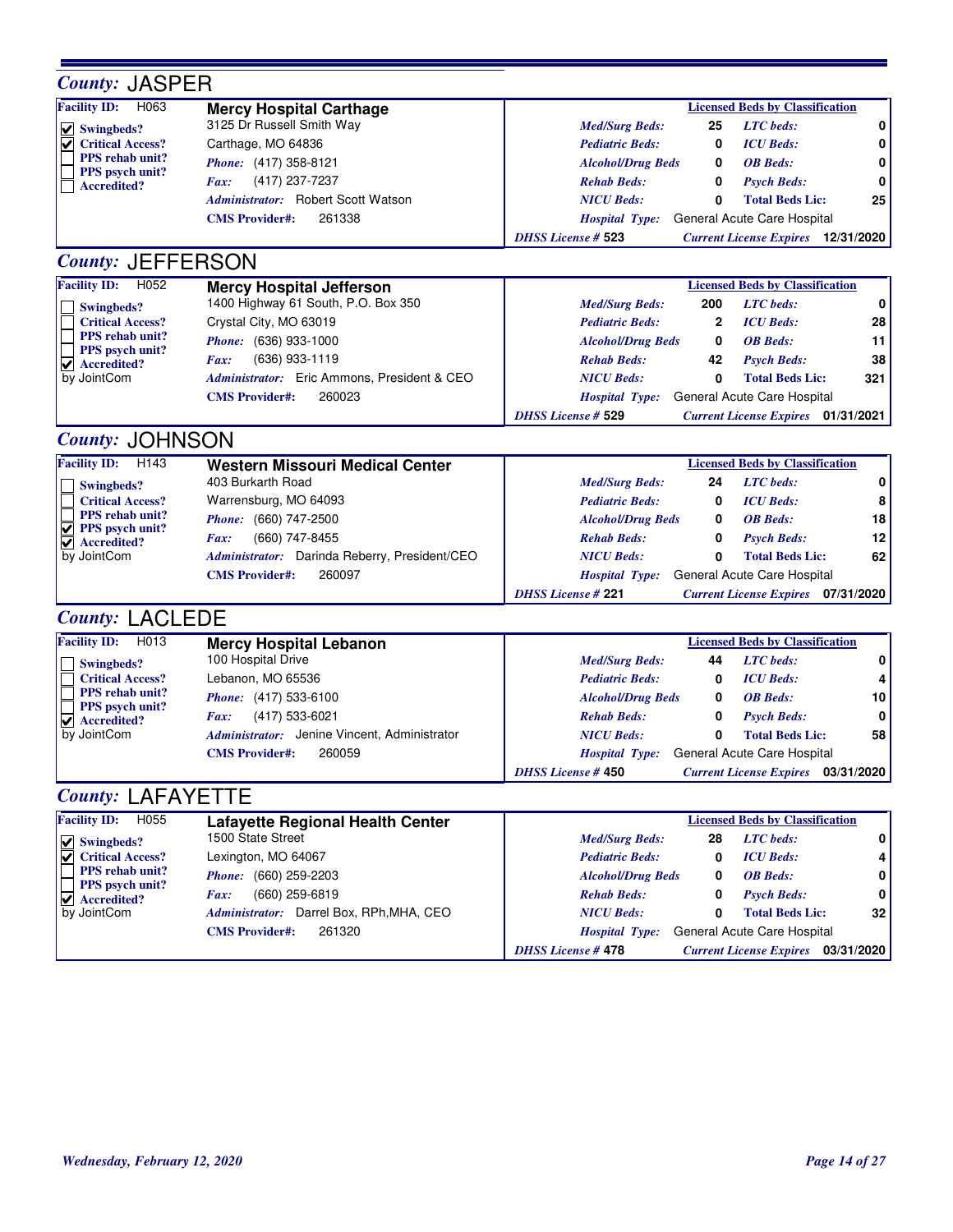| <b>County: LAWRENCE</b>                                 |                                                     |                                            |    |                                           |            |
|---------------------------------------------------------|-----------------------------------------------------|--------------------------------------------|----|-------------------------------------------|------------|
| <b>Facility ID:</b><br>H <sub>003</sub>                 | <b>Mercy Hospital Aurora</b>                        |                                            |    | <b>Licensed Beds by Classification</b>    |            |
| Swingbeds?                                              | 500 Porter Avenue                                   | <b>Med/Surg Beds:</b>                      | 46 | <b>LTC</b> beds:                          | 0          |
| <b>Critical Access?</b><br>V                            | Aurora, MO 65605                                    | <b>Pediatric Beds:</b>                     | 0  | <b>ICU</b> Beds:                          | 3          |
| PPS rehab unit?                                         | Phone: (417) 678-2122                               | <b>Alcohol/Drug Beds</b>                   | 0  | <b>OB</b> Beds:                           | 4          |
| PPS psych unit?<br>$\blacktriangledown$ Accredited?     | (417) 678-7877<br>Fax:                              | <b>Rehab Beds:</b>                         | 0  | <b>Psych Beds:</b>                        | 0          |
| by JointCom                                             | Administrator: Nicki Gamet, Administrator           | <b>NICU Beds:</b>                          | 0  | <b>Total Beds Lic:</b>                    | 53         |
|                                                         | <b>CMS Provider#:</b><br>261316                     | <b>Hospital Type:</b>                      |    | General Acute Care Hospital               |            |
|                                                         |                                                     | <b>DHSS License #469</b>                   |    | <b>Current License Expires</b> 10/31/2020 |            |
| <b>County: LINCOLN</b>                                  |                                                     |                                            |    |                                           |            |
| <b>Facility ID:</b><br>H060                             | <b>Mercy Hospital Lincoln</b>                       |                                            |    | <b>Licensed Beds by Classification</b>    |            |
| $  \vee  $ Swingbeds?                                   | 1000 East Cherry St                                 | <b>Med/Surg Beds:</b>                      | 21 | <b>LTC</b> beds:                          | 0          |
| <b>Critical Access?</b><br>V                            | Troy, MO 63379                                      | <b>Pediatric Beds:</b>                     | 0  | <b>ICU</b> Beds:                          | 4          |
| PPS rehab unit?                                         | Phone: (636) 528-8551                               | <b>Alcohol/Drug Beds</b>                   | 0  | <b>OB</b> Beds:                           | 0          |
| PPS psych unit?<br>$\vert \mathbf{v} \vert$ Accredited? | (636) 528-3444<br>Fax:                              | <b>Rehab Beds:</b>                         | 0  | <b>Psych Beds:</b>                        | 0          |
| by JointCom                                             | Administrator: Tony Rothermich, CEO                 | <b>NICU Beds:</b>                          | 0  | <b>Total Beds Lic:</b>                    | 25         |
|                                                         | 261319<br><b>CMS</b> Provider#:                     | <b>Hospital Type:</b>                      |    | General Acute Care Hospital               |            |
|                                                         |                                                     | <b>DHSS License # 539</b>                  |    | <b>Current License Expires</b> 02/28/2021 |            |
| <b>County: LINN</b>                                     |                                                     |                                            |    |                                           |            |
| <b>Facility ID:</b><br>H081                             | Pershing (General John J) Memorial Hospital         |                                            |    | <b>Licensed Beds by Classification</b>    |            |
| $\triangledown$ Swingbeds?                              | 130 East Lockling                                   | <b>Med/Surg Beds:</b>                      | 25 | <b>LTC</b> beds:                          | 0          |
| <b>Critical Access?</b><br>V                            | Brookfield, MO 64628                                | <b>Pediatric Beds:</b>                     | 0  | <b>ICU</b> Beds:                          | 0          |
| PPS rehab unit?                                         | Phone: (660) 258-2222                               | <b>Alcohol/Drug Beds</b>                   | 0  | <b>OB</b> Beds:                           | 0          |
| <b>PPS</b> psych unit?<br><b>Accredited?</b>            | $(660)$ 258-5668<br>Fax:                            | <b>Rehab Beds:</b>                         | 0  | <b>Psych Beds:</b>                        | 0          |
|                                                         | Administrator: Phil Hamilton, Adm/CEO               | <b>NICU Beds:</b>                          | 0  | <b>Total Beds Lic:</b>                    | 25         |
|                                                         | 261307<br><b>CMS Provider#:</b>                     | <b>Hospital Type:</b>                      |    | General Acute Care Hospital               |            |
|                                                         |                                                     | <b>DHSS License #198</b>                   |    | <b>Current License Expires</b> 12/31/2020 |            |
| <b>County: LIVINGSTON</b>                               |                                                     |                                            |    |                                           |            |
| <b>Facility ID:</b><br>H <sub>049</sub>                 | <b>Hedrick Medical Center</b>                       |                                            |    | <b>Licensed Beds by Classification</b>    |            |
| $\vee$ Swingbeds?                                       | 2799 North Washington Street                        | <b>Med/Surg Beds:</b>                      | 17 | <b>LTC</b> beds:                          | 0          |
| <b>Critical Access?</b>                                 | Chillicothe, MO 64601                               | <b>Pediatric Beds:</b>                     | 0  | <b>ICU</b> Beds:                          | 4          |
| PPS rehab unit?                                         | Phone: (660) 646-1480                               | <b>Alcohol/Drug Beds</b>                   | 0  | <b>OB</b> Beds:                           | 4          |
| PPS psych unit?<br>$\sqrt{\phantom{a}}$ Accredited?     | (660) 646-6024<br>Fax:                              | <b>Rehab Beds:</b>                         | 0  | <b>Psych Beds:</b>                        | 0          |
| by JointCom                                             | Administrator: Steven Schieber, CEO                 | <b>NICU Beds:</b>                          | 0  | <b>Total Beds Lic:</b>                    | 25         |
|                                                         | 261321<br><b>CMS Provider#:</b>                     | Hospital Type: General Acute Care Hospital |    |                                           |            |
|                                                         |                                                     | <b>DHSS</b> License #422                   |    | <b>Current License Expires</b>            | 04/30/2020 |
| <b>County: MACON</b>                                    |                                                     |                                            |    |                                           |            |
| H061<br><b>Facility ID:</b>                             | <b>Macon County Samaritan Memorial Hospital</b>     |                                            |    | <b>Licensed Beds by Classification</b>    |            |
| $\vee$ Swingbeds?                                       | 1205 North Missouri St                              | <b>Med/Surg Beds:</b>                      | 25 | <b>LTC</b> beds:                          | 0          |
| <b>Critical Access?</b>                                 | Macon, MO 63552                                     | <b>Pediatric Beds:</b>                     | 0  | <b>ICU</b> Beds:                          | 0          |
| <b>PPS</b> rehab unit?                                  | Phone: (660) 385-8700                               | <b>Alcohol/Drug Beds</b>                   | 0  | <b>OB</b> Beds:                           | 0          |
| PPS psych unit?<br><b>Accredited?</b>                   | (660) 385-8701<br>Fax:                              | <b>Rehab Beds:</b>                         | 0  | <b>Psych Beds:</b>                        | 0          |
|                                                         | Administrator: Bernard A. Orman, Jr., Administrator | <b>NICU Beds:</b>                          | 0  | <b>Total Beds Lic:</b>                    | 25         |
|                                                         | 261313<br><b>CMS</b> Provider#:                     | <b>Hospital Type:</b>                      |    | General Acute Care Hospital               |            |
|                                                         |                                                     | <b>DHSS</b> License #178                   |    | <b>Current License Expires</b> 03/31/2020 |            |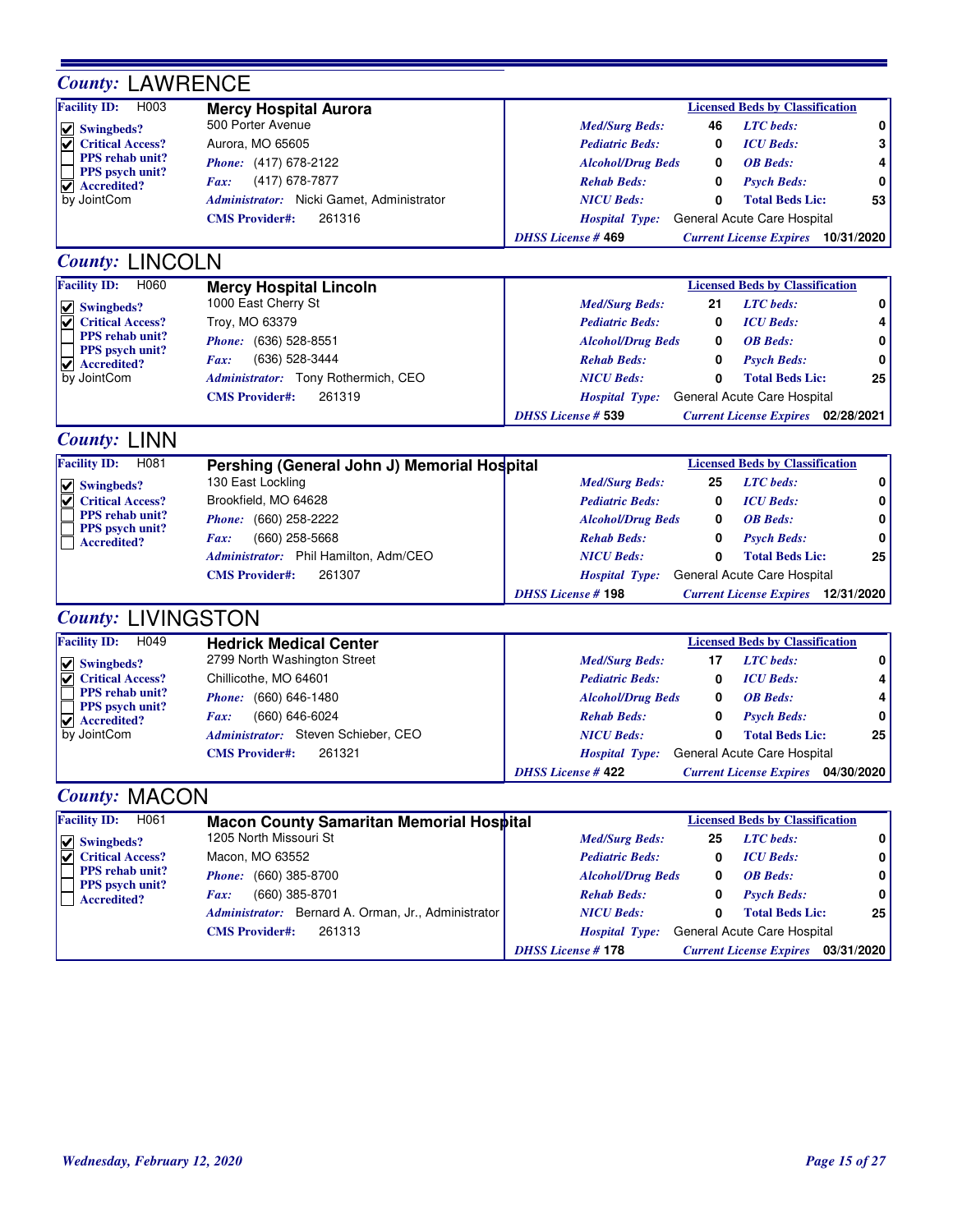| <b>County: MADISON</b>                                  |                                                        |                                                                        |
|---------------------------------------------------------|--------------------------------------------------------|------------------------------------------------------------------------|
| <b>Facility ID:</b><br>H062                             | <b>Madison Medical Center</b>                          | <b>Licensed Beds by Classification</b>                                 |
| $\vee$ Swingbeds?                                       | 611 West Main Street                                   | 119<br><b>LTC</b> beds:<br><b>Med/Surg Beds:</b><br>21                 |
| <b>Critical Access?</b>                                 | Fredericktown, MO 63645                                | <b>Pediatric Beds:</b><br><b>ICU</b> Beds:<br>4<br>0                   |
| <b>PPS</b> rehab unit?<br><b>PPS</b> psych unit?        | Phone: (573) 783-3341                                  | <b>Alcohol/Drug Beds</b><br><b>OB</b> Beds:<br>0<br>0                  |
| <b>Accredited?</b>                                      | (573) 783-1096<br>Fax:                                 | <b>Rehab Beds:</b><br>0<br><b>Psych Beds:</b><br>0                     |
|                                                         | Administrator: Lisa Twidwell, CEO                      | <b>NICU Beds:</b><br><b>Total Beds Lic:</b><br>144<br>0                |
|                                                         | 261302<br><b>CMS</b> Provider#:                        | General Acute Care Hospital<br><b>Hospital Type:</b>                   |
|                                                         |                                                        | <b>DHSS License #209</b><br><b>Current License Expires</b> 02/28/2021  |
| <b>County: MARION</b>                                   |                                                        |                                                                        |
| <b>Facility ID:</b><br>H <sub>044</sub>                 | <b>Hannibal Regional Hospital</b>                      | <b>Licensed Beds by Classification</b>                                 |
| Swingbeds?                                              | 6000 Hospital Drive, PO Box 551                        | 70<br><b>LTC</b> beds:<br>0<br><b>Med/Surg Beds:</b>                   |
| <b>Critical Access?</b>                                 | Hannibal, MO 63401                                     | <b>ICU</b> Beds:<br>8<br><b>Pediatric Beds:</b><br>0                   |
| $ $ PPS rehab unit?                                     | Phone: (573) 248-1300                                  | <b>OB</b> Beds:<br>8<br><b>Alcohol/Drug Beds</b><br>0                  |
| PPS psych unit?<br>$\vert \mathbf{v} \vert$ Accredited? | (573) 248-5264<br>Fax:                                 | 0<br><b>Rehab Beds:</b><br>13<br><b>Psych Beds:</b>                    |
| by JointCom                                             | Administrator: Todd Ahrens, CEO                        | 99<br><b>NICU Beds:</b><br>0<br><b>Total Beds Lic:</b>                 |
|                                                         | 260025<br><b>CMS Provider#:</b>                        | General Acute Care Hospital<br><b>Hospital Type:</b>                   |
|                                                         |                                                        | <b>DHSS License #101</b><br><b>Current License Expires</b> 08/31/2020  |
| <b>County: NEWTON</b>                                   |                                                        |                                                                        |
| <b>Facility ID:</b><br>H039                             | Freeman Health System - East                           | <b>Licensed Beds by Classification</b>                                 |
| Swingbeds?                                              | 932 East 34th Street                                   | 0<br><b>Med/Surg Beds:</b><br><b>LTC</b> beds:<br>0                    |
| <b>Critical Access?</b>                                 | Joplin, MO 64804                                       | 0<br><b>Pediatric Beds:</b><br><b>ICU</b> Beds:<br>0                   |
| <b>PPS</b> rehab unit?                                  | Phone: (417) 347-1111                                  | <b>OB</b> Beds:<br>0<br><b>Alcohol/Drug Beds</b><br>0                  |
| ✔<br><b>PPS</b> psych unit?                             | (417) 347-6646<br>Fax:                                 | 52<br><b>Rehab Beds:</b><br>20<br><b>Psych Beds:</b>                   |
| $\blacktriangleright$ Accredited?<br>by AOA             | Administrator: Paula Baker, President & CEO            | 72<br><b>Total Beds Lic:</b><br><b>NICU Beds:</b><br>0                 |
|                                                         | 260137<br><b>CMS Provider#:</b>                        | General Acute Care Hospital<br><b>Hospital Type:</b>                   |
|                                                         |                                                        | <b>DHSS License #418</b><br><b>Current License Expires</b> 02/29/2020  |
| <b>Facility ID:</b><br>H040                             | Freeman Health System - West                           | <b>Licensed Beds by Classification</b>                                 |
| Swingbeds?                                              | 1102 West 32nd Street                                  | 228<br><b>LTC</b> beds:<br>0<br><b>Med/Surg Beds:</b>                  |
| <b>Critical Access?</b>                                 | Joplin, MO 64804                                       | 52<br><b>ICU</b> Beds:<br><b>Pediatric Beds:</b><br>9                  |
| <b>PPS</b> rehab unit?                                  | Phone: (417) 347-1111                                  | <b>OB</b> Beds:<br>25<br><b>Alcohol/Drug Beds</b><br>0                 |
| PPS psych unit?                                         | (417) 347-6646<br>Fax:                                 | <b>Rehab Beds:</b><br><b>Psych Beds:</b><br>0<br>0                     |
| ✔ Accredited?<br>by AOA                                 | Administrator: Paula Baker, President & CEO            | <b>Total Beds Lic:</b><br><b>NICU Beds:</b><br>24<br>338               |
|                                                         | <b>CMS Provider#:</b><br>260137                        | General Acute Care Hospital<br><b>Hospital Type:</b>                   |
|                                                         |                                                        | <b>DHSS License #418</b><br><b>Current License Expires</b> 02/28/2021  |
| H163<br><b>Facility ID:</b>                             |                                                        | <b>Licensed Beds by Classification</b>                                 |
|                                                         | andmark Hospital of Joplin, LLC<br>2040 W. 32nd Street | <b>LTC</b> beds:<br>30<br>0<br><b>Med/Surg Beds:</b>                   |
| Swingbeds?<br><b>Critical Access?</b>                   | Joplin, MO 64804                                       | <b>ICU</b> Beds:<br><b>Pediatric Beds:</b><br>0<br>0                   |
| <b>PPS</b> rehab unit?                                  | <i>Phone:</i> (417) 627-1309                           | <b>OB</b> Beds:<br>0<br>0                                              |
| PPS psych unit?                                         |                                                        | <b>Alcohol/Drug Beds</b><br>0<br>0                                     |
| $\vee$ Accredited?<br>by CIHQ                           | Fax:<br>Administrator: Lee Simpson, CEO                | <b>Rehab Beds:</b><br><b>Psych Beds:</b>                               |
|                                                         |                                                        | 30<br><b>NICU Beds:</b><br>0<br><b>Total Beds Lic:</b>                 |
|                                                         | 262016<br><b>CMS Provider#:</b>                        | General Acute Care Hospital<br><b>Hospital Type:</b>                   |
|                                                         |                                                        | <b>DHSS License # 503</b><br><b>Current License Expires</b> 04/30/2020 |
| H115<br><b>Facility ID:</b>                             | <b>Mercy Hospital Joplin</b>                           | <b>Licensed Beds by Classification</b>                                 |
| Swingbeds?                                              | 100 Mercy Way                                          | <b>LTC</b> beds:<br><b>Med/Surg Beds:</b><br>0<br>116                  |
| <b>Critical Access?</b><br><b>PPS</b> rehab unit?       | Joplin, MO 64804                                       | <b>Pediatric Beds:</b><br><b>ICU</b> Beds:<br>11<br>48                 |
| PPS psych unit?                                         | Phone: (417) 781-2727                                  | <b>OB</b> Beds:<br><b>Alcohol/Drug Beds</b><br>19<br>0                 |
| $\vee$ Accredited?                                      | (417) 625-2910<br>Fax:                                 | 32<br><b>Rehab Beds:</b><br><b>Psych Beds:</b><br>0                    |
| by JointCom                                             | Administrator: Jeremy Drinkwitz, CEO                   | <b>NICU Beds:</b><br><b>Total Beds Lic:</b><br>14<br>240               |
|                                                         | 260001<br><b>CMS Provider#:</b>                        | General Acute Care Hospital<br><b>Hospital Type:</b>                   |
|                                                         |                                                        | <b>DHSS License # 540</b><br><b>Current License Expires</b> 02/29/2020 |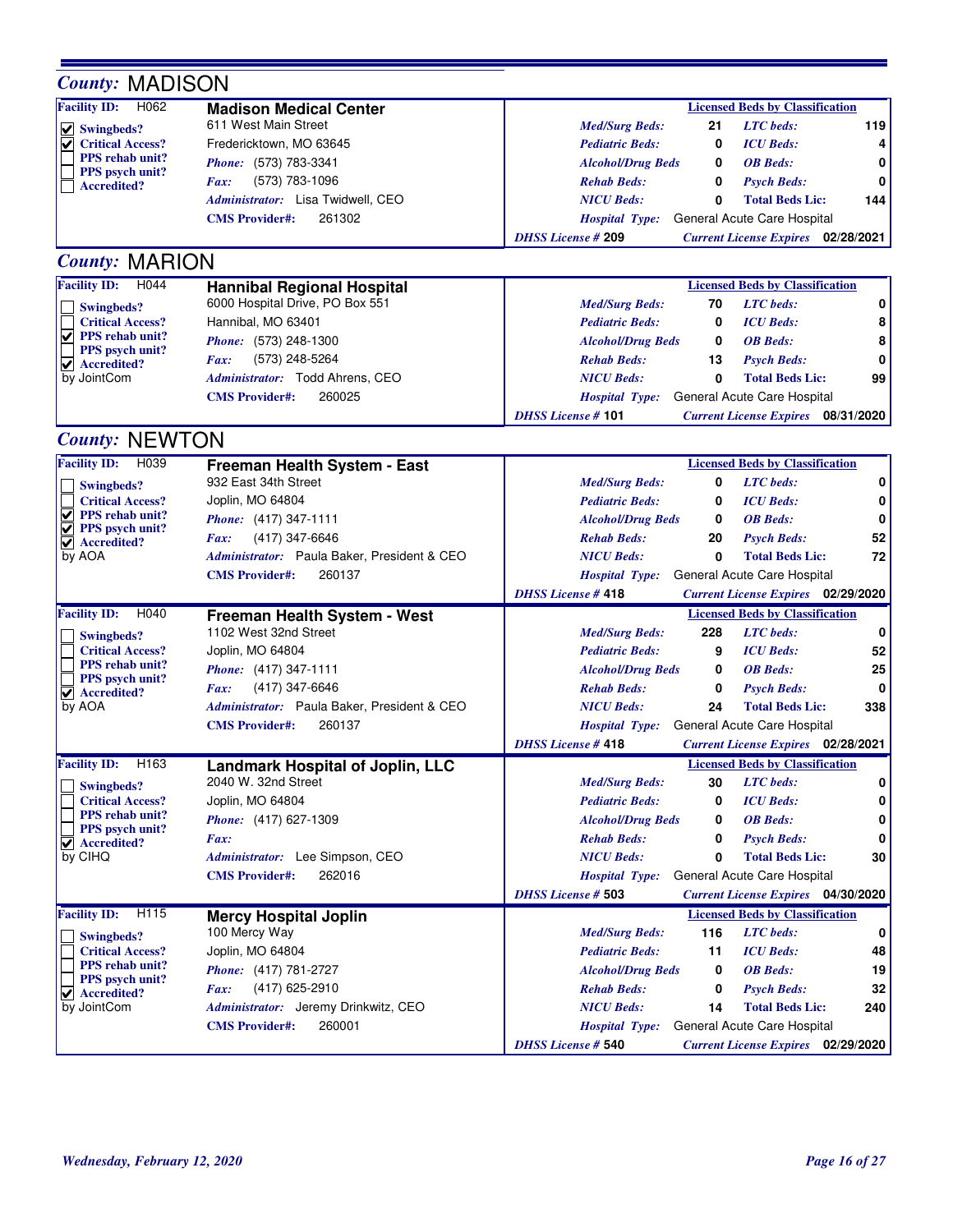| <b>Facility ID:</b><br>H041                      | <b>Freeman Neosho Hospital</b>                     |                           |     | <b>Licensed Beds by Classification</b>    |                |
|--------------------------------------------------|----------------------------------------------------|---------------------------|-----|-------------------------------------------|----------------|
| $\vee$ Swingbeds?                                | 113 West Hickory Street                            | <b>Med/Surg Beds:</b>     | 45  | <b>LTC</b> beds:                          | 0              |
| <b>Critical Access?</b>                          | Neosho, MO 64850                                   | <b>Pediatric Beds:</b>    | 0   | <b>ICU</b> Beds:                          | 4              |
| <b>PPS</b> rehab unit?                           | Phone: (417) 451-1234                              | <b>Alcohol/Drug Beds</b>  | 0   | <b>OB</b> Beds:                           | 0              |
| <b>PPS</b> psych unit?<br><b>Accredited?</b>     | (417) 455-4355<br>Fax:                             | <b>Rehab Beds:</b>        | 0   | <b>Psych Beds:</b>                        | 0              |
|                                                  | Administrator: Renee Denton, Administrative Servic | <b>NICU Beds:</b>         | 0   | <b>Total Beds Lic:</b>                    | 49             |
|                                                  | <b>CMS</b> Provider#:<br>261331                    | <b>Hospital Type:</b>     |     | General Acute Care Hospital               |                |
|                                                  |                                                    | <b>DHSS License #402</b>  |     |                                           |                |
|                                                  |                                                    |                           |     | <b>Current License Expires</b> 12/31/2020 |                |
| <b>County: NODAWAY</b>                           |                                                    |                           |     |                                           |                |
| <b>Facility ID:</b><br>H <sub>110</sub>          | <b>Mosaic Medical Center - Maryville</b>           |                           |     | <b>Licensed Beds by Classification</b>    |                |
| $\vee$ Swingbeds?                                | 2016 South Main Street                             | <b>Med/Surg Beds:</b>     | 52  | <b>LTC</b> beds:                          | 0              |
| <b>Critical Access?</b>                          | Maryville, MO 64468                                | <b>Pediatric Beds:</b>    | 0   | <b>ICU</b> Beds:                          | 2              |
| <b>PPS</b> rehab unit?                           | Phone: (660) 562-2600                              | <b>Alcohol/Drug Beds</b>  | 0   | <b>OB</b> Beds:                           | 8              |
| $\vee$ PPS psych unit?                           | (660) 562-7911<br>Fax:                             | <b>Rehab Beds:</b>        | 0   | <b>Psych Beds:</b>                        | 19             |
| $\vee$ Accredited?                               |                                                    |                           |     |                                           | 81             |
| by JointCom                                      | Administrator: Mark Laney, CEO                     | <b>NICU Beds:</b>         | 0   | <b>Total Beds Lic:</b>                    |                |
|                                                  | 260050<br><b>CMS</b> Provider#:                    | <b>Hospital Type:</b>     |     | General Acute Care Hospital               |                |
|                                                  |                                                    | <b>DHSS License # 559</b> |     | <b>Current License Expires</b> 03/31/2020 |                |
| <b>County: PEMISCOT</b>                          |                                                    |                           |     |                                           |                |
| <b>Facility ID:</b><br>H <sub>079</sub>          | <b>Pemiscot County Memorial Hospital</b>           |                           |     | <b>Licensed Beds by Classification</b>    |                |
| $  \vee  $ Swingbeds?                            | 946 East Reed                                      | <b>Med/Surg Beds:</b>     | 42  | <b>LTC</b> beds:                          | 66             |
| <b>Critical Access?</b>                          | Hayti, MO 63851                                    | <b>Pediatric Beds:</b>    | 0   | <b>ICU</b> Beds:                          | $\overline{7}$ |
| <b>PPS</b> rehab unit?                           | Phone: (573) 359-1372                              | <b>Alcohol/Drug Beds</b>  | 0   | <b>OB</b> Beds:                           | 0              |
| <b>PPS</b> psych unit?                           |                                                    |                           |     |                                           | 52             |
| <b>Accredited?</b>                               | (573) 359-3601<br>Fax:                             | <b>Rehab Beds:</b>        | 0   | <b>Psych Beds:</b>                        |                |
|                                                  | Administrator: Jonna Green, CEO                    | <b>NICU</b> Beds:         | 0   | <b>Total Beds Lic:</b>                    | 167            |
|                                                  | 260070<br><b>CMS Provider#:</b>                    | <b>Hospital Type:</b>     |     | General Acute Care Hospital               |                |
|                                                  |                                                    | <b>DHSS License #15</b>   |     | <b>Current License Expires</b> 06/30/2020 |                |
| <b>County: PERRY</b>                             |                                                    |                           |     |                                           |                |
| <b>Facility ID:</b><br>H080                      | <b>Perry County Memorial Hospital</b>              |                           |     | <b>Licensed Beds by Classification</b>    |                |
| $\vee$ Swingbeds?                                | 434 North West Street                              | <b>Med/Surg Beds:</b>     | 22  | <b>LTC</b> beds:                          | 0              |
| ✔<br><b>Critical Access?</b>                     | Perryville, MO 63775                               | <b>Pediatric Beds:</b>    | 0   | <b>ICU</b> Beds:                          | 0              |
| PPS rehab unit?                                  | Phone: (573) 547-2530                              | <b>Alcohol/Drug Beds</b>  | 0   | <b>OB</b> Beds:                           | 3              |
| PPS psych unit?                                  | (573) 547-2530<br>Fax:                             | <b>Rehab Beds:</b>        | 0   | <b>Psych Beds:</b>                        | 0              |
| $\blacktriangledown$ Accredited?                 |                                                    | <b>NICU Beds:</b>         |     |                                           |                |
| by JointCom                                      | Administrator: Patrick Carron, President/CEO       |                           | 0   | <b>Total Beds Lic:</b>                    | 25             |
|                                                  | 261311<br><b>CMS</b> Provider#:                    | <b>Hospital Type:</b>     |     | General Acute Care Hospital               |                |
|                                                  |                                                    | <b>DHSS License #442</b>  |     | <b>Current License Expires</b> 03/31/2020 |                |
| <b>County: PETTIS</b>                            |                                                    |                           |     |                                           |                |
| <b>Facility ID:</b><br>H012                      | <b>Bothwell Regional Health Center</b>             |                           |     | <b>Licensed Beds by Classification</b>    |                |
| $\vee$ Swingbeds?                                | 601 East 14th Street, P.O. Box 1706                | <b>Med/Surg Beds:</b>     | 79  | <b>LTC</b> beds:                          | 0              |
| <b>Critical Access?</b>                          | Sedalia, MO 65301                                  | <b>Pediatric Beds:</b>    | 8   | <b>ICU</b> Beds:                          | 0              |
| <b>PPS</b> rehab unit?                           | Phone: (660) 826-8833                              | <b>Alcohol/Drug Beds</b>  | 0   | <b>OB</b> Beds:                           | 12             |
| PPS psych unit?                                  | (660) 827-6804<br>Fax:                             | <b>Rehab Beds:</b>        | 0   | <b>Psych Beds:</b>                        | $\mathbf 0$    |
| $\blacktriangleright$ Accredited?<br>by JointCom |                                                    |                           |     |                                           |                |
|                                                  | Administrator: Lori Wightman, CEO                  | <b>NICU Beds:</b>         | 0   | <b>Total Beds Lic:</b>                    | 99             |
|                                                  | 260009<br><b>CMS Provider#:</b>                    | <b>Hospital Type:</b>     |     | General Acute Care Hospital               |                |
|                                                  |                                                    | <b>DHSS</b> License # 22  |     | <b>Current License Expires</b> 06/30/2020 |                |
| <b>County: PHELPS</b>                            |                                                    |                           |     |                                           |                |
| <b>Facility ID:</b><br>H082                      | <b>Phelps Health</b>                               |                           |     | <b>Licensed Beds by Classification</b>    |                |
| Swingbeds?                                       | 1000 West Tenth Street                             | <b>Med/Surg Beds:</b>     | 118 | <b>LTC</b> beds:                          | 20             |
| <b>Critical Access?</b>                          | Rolla, MO 65401                                    | <b>Pediatric Beds:</b>    | 18  | <b>ICU</b> Beds:                          | 18             |
| ✔<br><b>PPS</b> rehab unit?                      | Phone: (573) 364-8899                              | <b>Alcohol/Drug Beds</b>  | 0   | <b>OB</b> Beds:                           | 20             |
| PPS psych unit?<br>✔                             | (573) 364-5110<br>Fax:                             | <b>Rehab Beds:</b>        | 30  | <b>Psych Beds:</b>                        | 18             |
| $\vee$ Accredited?<br>by JointCom                | Administrator: Edward J. Clayton, CEO              | <b>NICU Beds:</b>         | 0   | <b>Total Beds Lic:</b>                    | 242            |
|                                                  |                                                    |                           |     |                                           |                |
|                                                  | <b>CMS Provider#:</b><br>260017                    | <b>Hospital Type:</b>     |     | General Acute Care Hospital               |                |
|                                                  |                                                    | <b>DHSS License #14</b>   |     | <b>Current License Expires</b> 06/30/2020 |                |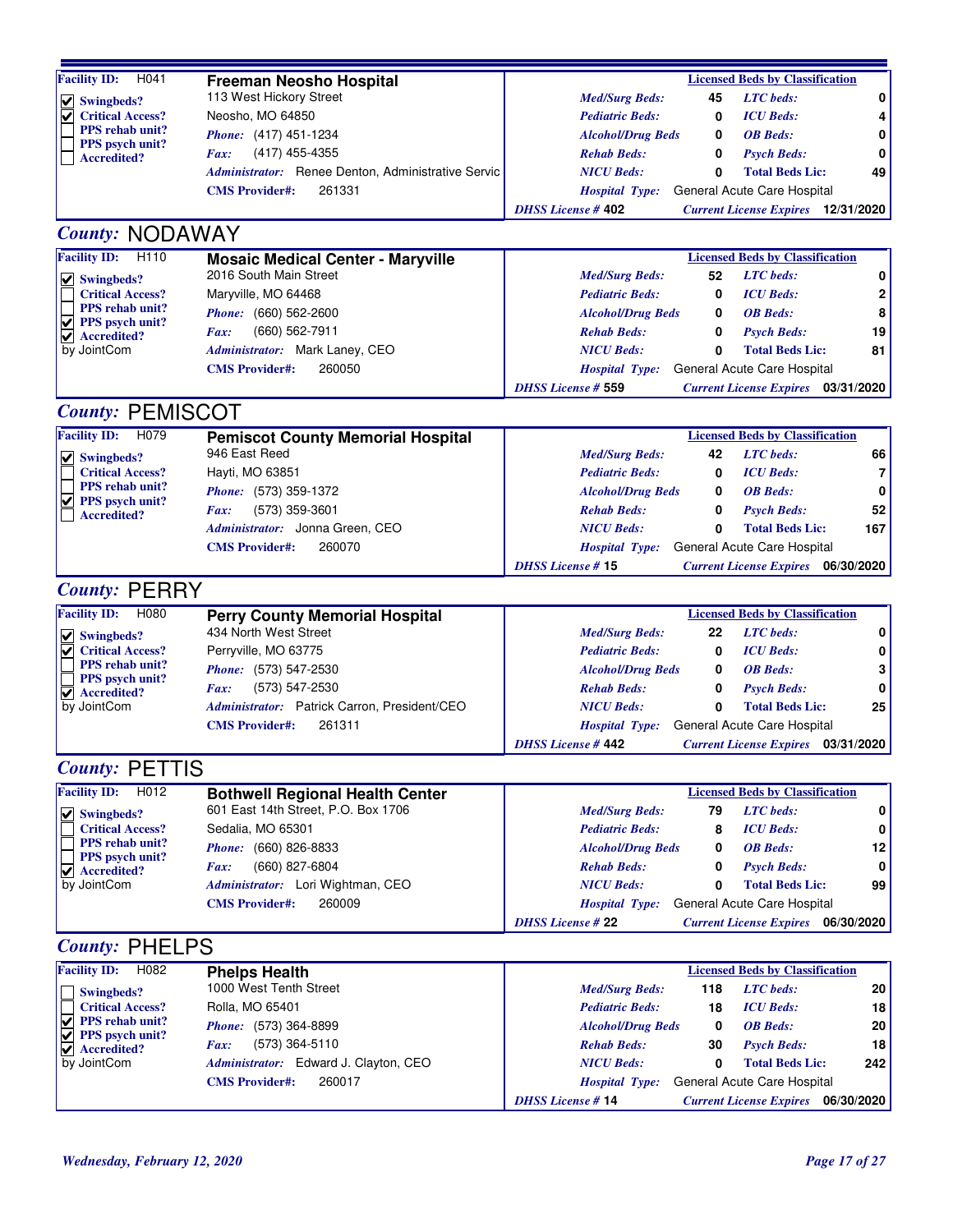| <b>County: PIKE</b>                                        |                                        |                                                                           |
|------------------------------------------------------------|----------------------------------------|---------------------------------------------------------------------------|
| <b>Facility ID:</b><br>H083                                | <b>Pike County Memorial Hospital</b>   | <b>Licensed Beds by Classification</b>                                    |
| $\vee$ Swingbeds?                                          | 2305 Georgia Street                    | 0<br>25<br><b>LTC</b> beds:<br><b>Med/Surg Beds:</b>                      |
| <b>Critical Access?</b>                                    | Louisiana, MO 63353                    | <b>ICU</b> Beds:<br>0<br><b>Pediatric Beds:</b><br>0                      |
| <b>PPS</b> rehab unit?                                     | Phone: (573) 754-5531                  | 0<br><b>Alcohol/Drug Beds</b><br>0<br><b>OB</b> Beds:                     |
| <b>PPS</b> psych unit?<br>$\blacktriangledown$ Accredited? | (573) 754-5874<br>Fax:                 | 0<br><b>Rehab Beds:</b><br>0<br><b>Psych Beds:</b>                        |
| by JointCom                                                | Administrator: Tylie Mills, CEO        | <b>NICU Beds:</b><br>$\mathbf{0}$<br><b>Total Beds Lic:</b><br>25         |
|                                                            | <b>CMS Provider#:</b><br>261333        | General Acute Care Hospital<br><b>Hospital Type:</b>                      |
|                                                            |                                        | <b>DHSS License #85</b><br><b>Current License Expires</b> 07/31/2020      |
| <b>County: PLATTE</b>                                      |                                        |                                                                           |
| <b>Facility ID:</b><br>H <sub>126</sub>                    | <b>Saint Luke's North Hospital</b>     | <b>Licensed Beds by Classification</b>                                    |
|                                                            | 5830 NW Barry Road                     | <b>LTC</b> beds:<br>$\mathbf 0$<br>52<br><b>Med/Surg Beds:</b>            |
| Swingbeds?<br><b>Critical Access?</b>                      | Kansas City, MO 64154                  | 18<br><b>ICU</b> Beds:<br><b>Pediatric Beds:</b><br>0                     |
| <b>PPS</b> rehab unit?                                     | Phone: (816) 891-6000                  | 21<br>0<br><b>OB</b> Beds:                                                |
| PPS psych unit?                                            | (816) 880-6155                         | <b>Alcohol/Drug Beds</b><br>0                                             |
| $\blacktriangledown$ Accredited?<br>by JointCom            | Fax:                                   | <b>Rehab Beds:</b><br>0<br><b>Psych Beds:</b><br>97                       |
|                                                            | Administrator: Adele Ducharme, CEO     | <b>NICU Beds:</b><br>4<br><b>Total Beds Lic:</b>                          |
|                                                            | 260062<br><b>CMS</b> Provider#:        | General Acute Care Hospital<br><i>Hospital Type:</i>                      |
|                                                            |                                        | <b>DHSS License #365</b><br><b>Current License Expires</b> 01/31/2021     |
| <b>County: POLK</b>                                        |                                        |                                                                           |
| <b>Facility ID:</b><br>H <sub>023</sub>                    | <b>Citizens Memorial Hospital</b>      | <b>Licensed Beds by Classification</b>                                    |
| $\vee$ Swingbeds?                                          | 1500 North Oakland Ave                 | <b>LTC</b> beds:<br>0<br><b>Med/Surg Beds:</b><br>50                      |
| <b>Critical Access?</b>                                    | Bolivar, MO 65613                      | 8<br><b>ICU</b> Beds:<br><b>Pediatric Beds:</b><br>0                      |
| PPS rehab unit?                                            | Phone: (417) 328-6501                  | 8<br><b>OB</b> Beds:<br><b>Alcohol/Drug Beds</b><br>0                     |
| $\vee$ PPS psych unit?<br>$\vee$ Accredited?               | (417) 328-6338<br>Fax:                 | 20<br><b>Rehab Beds:</b><br><b>Psych Beds:</b><br>0                       |
| by JointCom                                                | Administrator: Gary Fulbright, CEO     | 86<br><b>NICU Beds:</b><br><b>Total Beds Lic:</b><br>0                    |
|                                                            | 260195<br><b>CMS Provider#:</b>        | General Acute Care Hospital<br><b>Hospital Type:</b>                      |
|                                                            |                                        | <b>DHSS License #313</b><br><b>Current License Expires</b> 08/31/2020     |
| <b>County: PUTNAM</b>                                      |                                        |                                                                           |
| <b>Facility ID:</b><br>H084                                | <b>Putnam County Memorial Hospital</b> | <b>Licensed Beds by Classification</b>                                    |
| $\vee$ Swingbeds?                                          | 1926 Oak Street, P.O. Box 389          | <b>LTC</b> beds:<br><b>Med/Surg Beds:</b><br>0<br>15                      |
| <b>Critical Access?</b>                                    | Unionville, MO 63565                   | <b>Pediatric Beds:</b><br><b>ICU</b> Beds:<br>0<br>0                      |
| PPS rehab unit?                                            | Phone: (660) 947-2411                  | 0<br><b>Alcohol/Drug Beds</b><br><b>OB</b> Beds:<br>0                     |
| <b>PPS</b> psych unit?<br><b>Accredited?</b>               | (660) 947-3825<br>Fax:                 | $\mathbf 0$<br><b>Rehab Beds:</b><br><b>Psych Beds:</b><br>0              |
|                                                            | Administrator: Gayle Pickens, CEO      | 15<br><b>NICU Beds:</b><br><b>Total Beds Lic:</b><br>0                    |
|                                                            | 261305<br><b>CMS</b> Provider#:        | Hospital Type: General Acute Care Hospital                                |
|                                                            |                                        | <b>DHSS License # 222</b><br><b>Current License Expires</b><br>09/30/2020 |
| <b>County: RANDOLPH</b>                                    |                                        |                                                                           |
| <b>Facility ID:</b><br>H <sub>070</sub>                    | <b>Moberly Regional Medical Center</b> | <b>Licensed Beds by Classification</b>                                    |
|                                                            | 1515 Union Avenue                      | <b>LTC</b> beds:<br>0<br><b>Med/Surg Beds:</b><br>69                      |
| $  \vee  $ Swingbeds?<br><b>Critical Access?</b>           | Moberly, MO 65270                      | <b>ICU</b> Beds:<br>8<br><b>Pediatric Beds:</b><br>0                      |
| <b>PPS</b> rehab unit?                                     | <i>Phone:</i> (660) 263-8400           | <b>OB</b> Beds:<br>0                                                      |
| $\triangledown$ PPS psych unit?                            |                                        | <b>Alcohol/Drug Beds</b><br>0                                             |
| $\vee$ Accredited?                                         | (660) 269-3091<br>Fax:                 | 21<br><b>Rehab Beds:</b><br><b>Psych Beds:</b><br>0                       |
| by JointCom                                                | Administrator: Ranee Brayton, CEO      | <b>NICU Beds:</b><br><b>Total Beds Lic:</b><br>99<br>0                    |
|                                                            | 260074<br><b>CMS</b> Provider#:        | General Acute Care Hospital<br><b>Hospital Type:</b>                      |
|                                                            |                                        | <b>DHSS License # 506</b><br><b>Current License Expires</b> 12/31/2020    |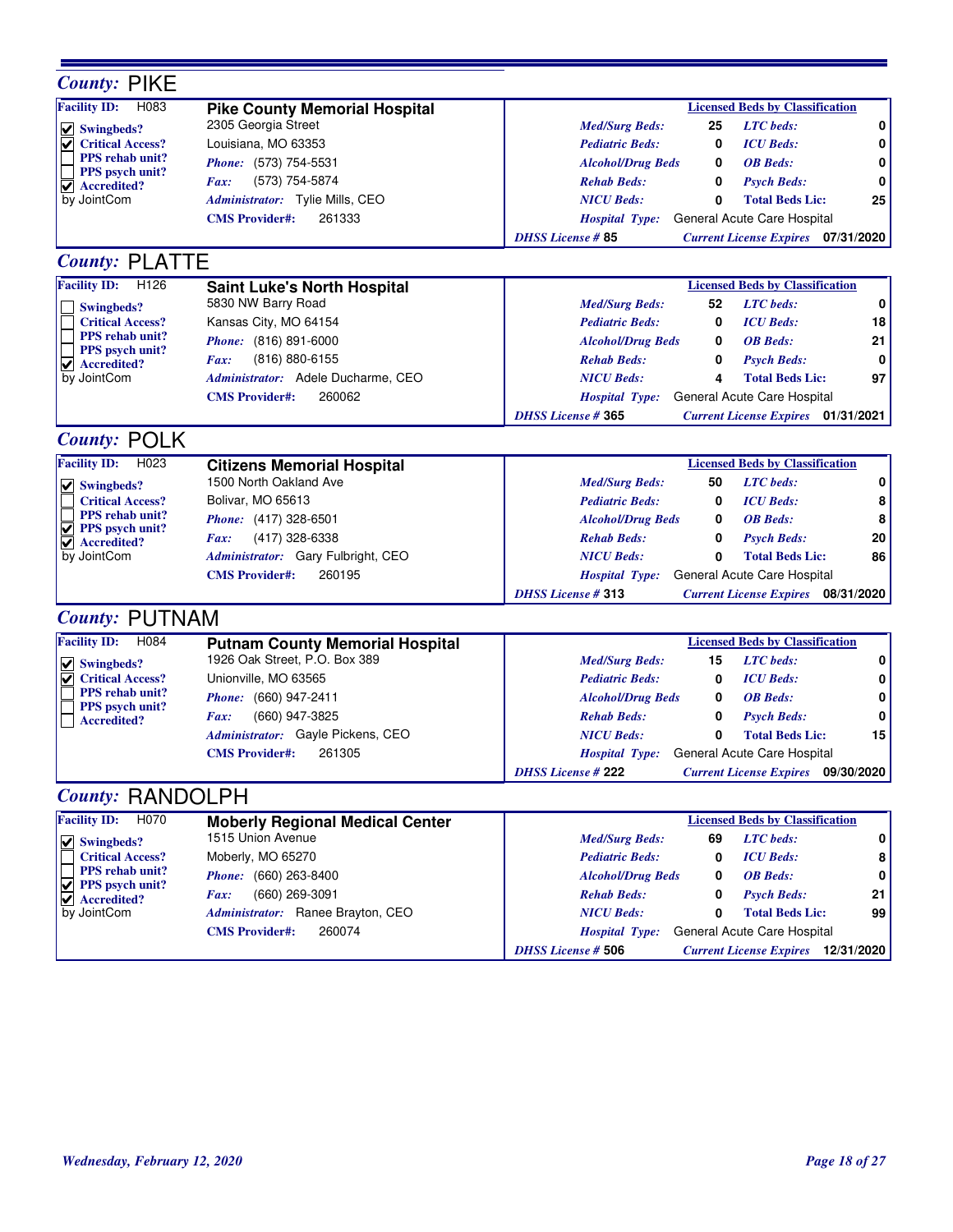| <b>County: RAY</b>                                     |                                                                |                                                                                                                               |
|--------------------------------------------------------|----------------------------------------------------------------|-------------------------------------------------------------------------------------------------------------------------------|
| <b>Facility ID:</b><br>H085                            | <b>Ray County Memorial Hospital</b>                            | <b>Licensed Beds by Classification</b>                                                                                        |
| $  \vee  $ Swingbeds?                                  | 904 Wollard Boulevard                                          | <b>LTC</b> beds:<br><b>Med/Surg Beds:</b><br>34                                                                               |
| <b>Critical Access?</b>                                | Richmond, MO 64085                                             | <b>ICU</b> Beds:<br><b>Pediatric Beds:</b><br>0                                                                               |
| <b>PPS</b> rehab unit?                                 | Phone: (816) 470-5432                                          | <b>OB</b> Beds:<br><b>Alcohol/Drug Beds</b><br>0                                                                              |
| <b>PPS</b> psych unit?<br><b>Accredited?</b>           | (816) 470-2331<br>Fax:                                         | <b>Rehab Beds:</b><br>0<br><b>Psych Beds:</b>                                                                                 |
|                                                        | Administrator: Earl Sheehy, Administrator                      | <b>NICU</b> Beds:<br><b>Total Beds Lic:</b><br>34<br>0                                                                        |
|                                                        | 261327<br><b>CMS Provider#:</b>                                | General Acute Care Hospital<br><b>Hospital Type:</b>                                                                          |
|                                                        |                                                                | <b>DHSS License #93</b><br><b>Current License Expires</b> 08/31/2020                                                          |
| <b>County: SALINE</b>                                  |                                                                |                                                                                                                               |
| <b>Facility ID:</b><br>H037                            | <b>Fitzgibbon Hospital</b>                                     | <b>Licensed Beds by Classification</b>                                                                                        |
| $  \vee  $ Swingbeds?                                  | 2305 South 65 Highway, P.O. Box 250                            | <b>LTC</b> beds:<br><b>Med/Surg Beds:</b><br>36                                                                               |
| <b>Critical Access?</b>                                | Marshall, MO 65340                                             | <b>ICU</b> Beds:<br><b>Pediatric Beds:</b><br>0                                                                               |
| PPS rehab unit?                                        | Phone: (660) 831-3249                                          | <b>OB</b> Beds:<br><b>Alcohol/Drug Beds</b><br>0                                                                              |
| $\sqrt{ }$ PPS psych unit?<br><b>Accredited?</b>       | $(660) 886 - 9001$<br>Fax:                                     | 0<br>13<br><b>Rehab Beds:</b><br><b>Psych Beds:</b>                                                                           |
|                                                        | Administrator: Angela P. Littrell, CEO                         | 60<br><b>NICU Beds:</b><br>0<br><b>Total Beds Lic:</b>                                                                        |
|                                                        | 260142<br><b>CMS</b> Provider#:                                | General Acute Care Hospital<br><b>Hospital Type:</b>                                                                          |
|                                                        |                                                                | <b>DHSS License #27</b><br><b>Current License Expires</b> 06/30/2020                                                          |
| <b>County: SCOTLAND</b>                                |                                                                |                                                                                                                               |
| <b>Facility ID:</b><br>H097                            | <b>Scotland County Hospital</b>                                | <b>Licensed Beds by Classification</b>                                                                                        |
| $\vee$ Swingbeds?                                      | 450 E. Sigler Avenue                                           | <b>LTC</b> beds:<br><b>Med/Surg Beds:</b><br>21                                                                               |
| <b>Critical Access?</b><br>✔                           | Memphis, MO 63555                                              | <b>Pediatric Beds:</b><br>$\mathbf{2}$<br><b>ICU</b> Beds:                                                                    |
| <b>PPS</b> rehab unit?                                 | Phone: (660) 465-8511                                          | 0<br><b>OB</b> Beds:<br><b>Alcohol/Drug Beds</b>                                                                              |
| PPS psych unit?                                        | (660) 465-2513<br>Fax:                                         | <b>Rehab Beds:</b><br>0<br><b>Psych Beds:</b>                                                                                 |
| <b>Accredited?</b>                                     | Administrator: Randall Tobler, Interim CEO                     | 25<br><b>NICU</b> Beds:<br>0<br><b>Total Beds Lic:</b>                                                                        |
|                                                        | 261310<br><b>CMS Provider#:</b>                                | General Acute Care Hospital<br><b>Hospital Type:</b>                                                                          |
|                                                        |                                                                | <b>DHSS License #363</b><br><b>Current License Expires</b> 12/31/2020                                                         |
|                                                        |                                                                |                                                                                                                               |
| <b>County: SCOTT</b>                                   |                                                                |                                                                                                                               |
| H068                                                   |                                                                |                                                                                                                               |
| <b>Facility ID:</b>                                    | <b>Missouri Delta Medical Center</b><br>1008 North Main Street | <b>Licensed Beds by Classification</b>                                                                                        |
| Swingbeds?                                             |                                                                | <b>LTC</b> beds:<br><b>Med/Surg Beds:</b><br>61                                                                               |
| <b>Critical Access?</b><br>$\sqrt{\ }$ PPS rehab unit? | Sikeston, MO 63801                                             | <b>ICU</b> Beds:<br>12<br><b>Pediatric Beds:</b><br>7                                                                         |
| $\sqrt{ }$ PPS psych unit?                             | Phone: (573) 471-1600                                          | <b>OB</b> Beds:<br>11<br><b>Alcohol/Drug Beds</b><br>0                                                                        |
| $\blacktriangledown$ Accredited?                       | (573) 472-7606<br>Fax:                                         | <b>Rehab Beds:</b><br>23<br><b>Psych Beds:</b><br>11                                                                          |
| by JointCom                                            | Administrator: Jason Schrumpf, President                       | <b>NICU</b> Beds:<br>$\mathbf{0}$<br><b>Total Beds Lic:</b><br>125                                                            |
|                                                        | 260113<br><b>CMS Provider#:</b>                                | Hospital Type: General Acute Care Hospital                                                                                    |
|                                                        |                                                                | <b>DHSS License #100</b><br><b>Current License Expires</b><br>08/31/2020                                                      |
| <b>County: ST CHARLES</b>                              |                                                                |                                                                                                                               |
| H <sub>186</sub><br><b>Facility ID:</b>                | SSM Health Rehabilitation Hospital - Lake St. Lou              | <b>Licensed Beds by Classification</b>                                                                                        |
| Swingbeds?                                             | 100 Medical Plaza, 5th Floor                                   | <b>LTC</b> beds:<br><b>Med/Surg Beds:</b><br>0                                                                                |
| <b>Critical Access?</b>                                | Lake St. Louis, MO 63367                                       | <b>Pediatric Beds:</b><br>0<br><b>ICU</b> Beds:                                                                               |
| ✔<br><b>PPS</b> rehab unit?<br>PPS psych unit?         | <i>Phone:</i> (636) 755-6500                                   | <b>Alcohol/Drug Beds</b><br>0<br><b>OB</b> Beds:                                                                              |
| $\blacktriangleright$ Accredited?                      | Fax:                                                           | <b>Rehab Beds:</b><br>30<br><b>Psych Beds:</b>                                                                                |
| by JointCom                                            | Administrator: Jason Rubel, CEO                                | <b>NICU Beds:</b><br>0<br><b>Total Beds Lic:</b><br>30                                                                        |
|                                                        | 263031<br><b>CMS</b> Provider#:                                | <b>Rehabilitation Hospital</b><br><b>Hospital Type:</b>                                                                       |
|                                                        |                                                                | <b>DHSS License # 545</b><br><b>Current License Expires</b> 05/31/2020                                                        |
| <b>Facility ID:</b><br>H118                            | SSM Health St. Joseph Hospital - Lake Saint Loui               | <b>Licensed Beds by Classification</b>                                                                                        |
| Swingbeds?                                             | 100 Medical Plaza                                              | <b>LTC</b> beds:<br><b>Med/Surg Beds:</b><br>181                                                                              |
| <b>Critical Access?</b>                                | Lake St. Louis, MO 63367                                       | <b>Pediatric Beds:</b><br><b>ICU</b> Beds:<br>10<br>4                                                                         |
| <b>PPS</b> rehab unit?<br><b>PPS</b> psych unit?       | <i>Phone:</i> (636) 625-5200                                   | <b>Alcohol/Drug Beds</b><br><b>OB</b> Beds:<br>20<br>0                                                                        |
| $ $ Accredited?                                        | (636) 625-5314<br>Fax:                                         | <b>Rehab Beds:</b><br>0<br><b>Psych Beds:</b>                                                                                 |
| by JointCom                                            | Administrator: Lisle Wescott, President                        | <b>NICU Beds:</b><br>0<br>215<br><b>Total Beds Lic:</b>                                                                       |
|                                                        | 260200<br><b>CMS</b> Provider#:                                | General Acute Care Hospital<br><b>Hospital Type:</b><br><b>DHSS License #381</b><br><b>Current License Expires</b> 12/31/2020 |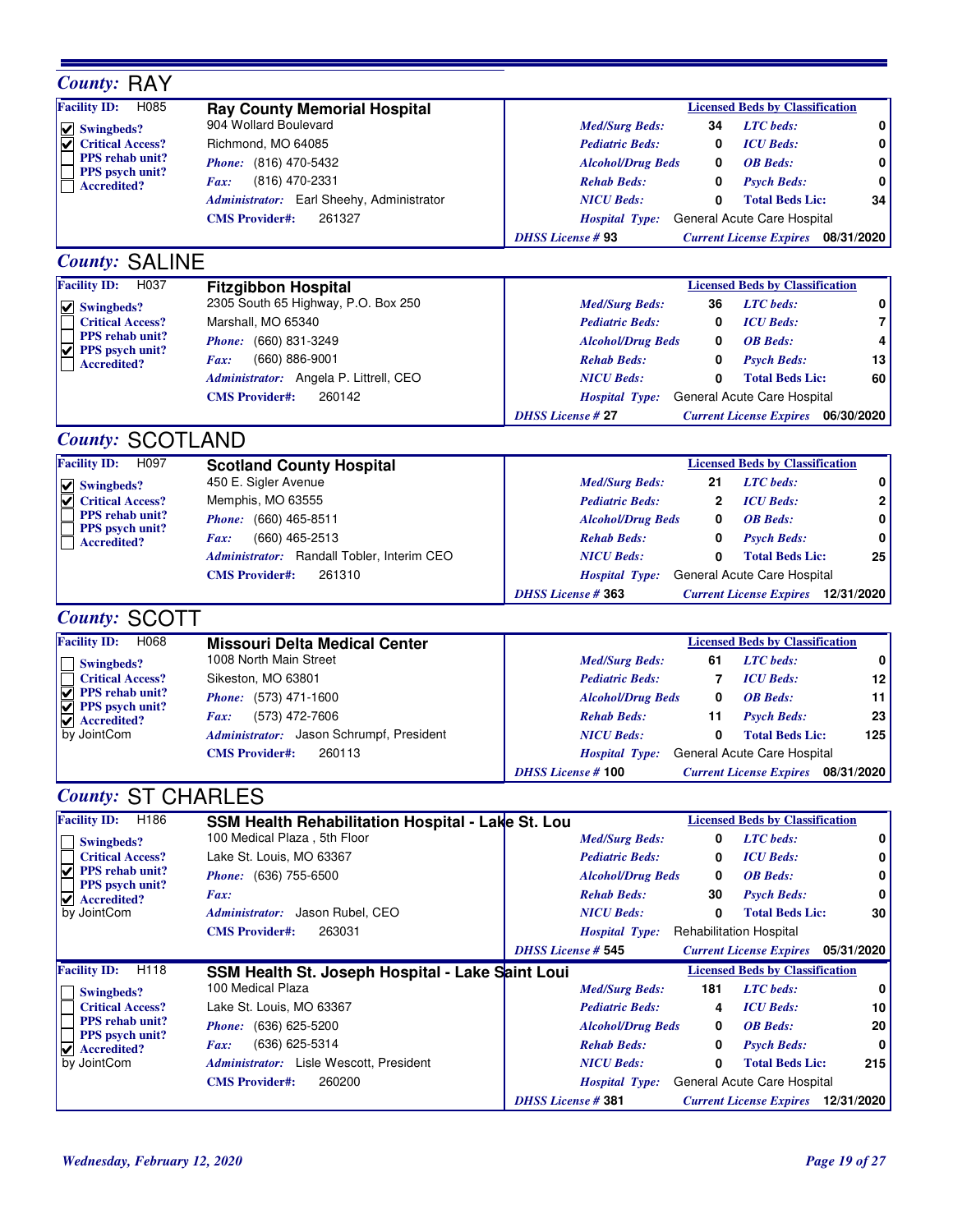| H162<br><b>Facility ID:</b>                                 | <b>Progress West Hospital</b>                                    |                                                   |              | <b>Licensed Beds by Classification</b>                                   |             |
|-------------------------------------------------------------|------------------------------------------------------------------|---------------------------------------------------|--------------|--------------------------------------------------------------------------|-------------|
| Swingbeds?                                                  | 2 Progress Point Pkwy                                            | <b>Med/Surg Beds:</b>                             | 42           | <b>LTC</b> beds:                                                         | 0           |
| <b>Critical Access?</b>                                     | O'Fallon, MO 63368                                               | <b>Pediatric Beds:</b>                            | $\mathbf{2}$ | <b>ICU</b> Beds:                                                         | 6           |
| PPS rehab unit?                                             | Phone: (636) 344-1000                                            | <b>Alcohol/Drug Beds</b>                          | 0            | <b>OB</b> Beds:                                                          | 20          |
| <b>PPS</b> psych unit?<br>$\blacktriangleright$ Accredited? | Fax:                                                             | <b>Rehab Beds:</b>                                | 0            | <b>Psych Beds:</b>                                                       | 0           |
| by JointCom                                                 | Administrator: Christopher Watts, CEO                            | <b>NICU Beds:</b>                                 | 6            | <b>Total Beds Lic:</b>                                                   | 76          |
|                                                             | 260219<br><b>CMS</b> Provider#:                                  | <b>Hospital Type:</b>                             |              | General Acute Care Hospital                                              |             |
|                                                             |                                                                  | <b>DHSS License # 502</b>                         |              | <b>Current License Expires</b> 01/31/2020                                |             |
| <b>Facility ID:</b><br>H <sub>104</sub>                     |                                                                  |                                                   |              | <b>Licensed Beds by Classification</b>                                   |             |
|                                                             | <b>CenterPointe Hospital</b><br>4801 Weldon Spring Parkway       | <b>Med/Surg Beds:</b>                             | 0            | <b>LTC</b> beds:                                                         | 0           |
| Swingbeds?                                                  | St. Charles, MO 63304                                            |                                                   | 0            |                                                                          | 0           |
| <b>Critical Access?</b><br><b>PPS</b> rehab unit?           |                                                                  | <b>Pediatric Beds:</b>                            |              | <b>ICU</b> Beds:                                                         |             |
| <b>PPS</b> psych unit?                                      | Phone: (636) 441-7300                                            | <b>Alcohol/Drug Beds</b>                          | 0            | <b>OB</b> Beds:                                                          | 0           |
| $\blacktriangleright$ Accredited?                           | (636) 477-2165<br>Fax:                                           | <b>Rehab Beds:</b>                                | 0            | <b>Psych Beds:</b>                                                       | 104         |
| by JointCom                                                 | Administrator: Scott Williams, CEO                               | <b>NICU Beds:</b>                                 | 0            | <b>Total Beds Lic:</b>                                                   | 104         |
|                                                             | 264012<br><b>CMS</b> Provider#:                                  | Hospital Type: Psychiatric Hospital               |              |                                                                          |             |
|                                                             |                                                                  | <b>DHSS License #475</b>                          |              | <b>Current License Expires</b> 03/31/2020                                |             |
| <b>Facility ID:</b><br>H098                                 | <b>Select Specialty Hospital-St. Louis</b>                       |                                                   |              | <b>Licensed Beds by Classification</b>                                   |             |
| Swingbeds?                                                  | 300 1st Capitol Drive                                            | <b>Med/Surg Beds:</b>                             | 33           | <b>LTC</b> beds:                                                         | 0           |
| <b>Critical Access?</b>                                     | St. Charles, MO 63301                                            | <b>Pediatric Beds:</b>                            | 0            | <b>ICU</b> Beds:                                                         | 0           |
| <b>PPS</b> rehab unit?                                      | Phone: (636) 947-5010                                            | <b>Alcohol/Drug Beds</b>                          | 0            | <b>OB</b> Beds:                                                          | 0           |
| <b>PPS</b> psych unit?<br>✔ Accredited?                     | Fax:                                                             | <b>Rehab Beds:</b>                                | 0            | <b>Psych Beds:</b>                                                       | 0           |
| by JointCom                                                 | Administrator: Bruce Eady, CEO                                   | <b>NICU Beds:</b>                                 | 0            | <b>Total Beds Lic:</b>                                                   | 33          |
|                                                             | 262013<br><b>CMS</b> Provider#:                                  | <i>Hospital Type:</i> Other Hospital Type         |              |                                                                          |             |
|                                                             |                                                                  | <b>DHSS License #458</b>                          |              | <b>Current License Expires</b> 02/28/2021                                |             |
| <b>Facility ID:</b><br>H117                                 | SSM Health St. Joseph Hospital - St. Charles                     |                                                   |              | <b>Licensed Beds by Classification</b>                                   |             |
|                                                             | 300 First Capitol Drive                                          | <b>Med/Surg Beds:</b>                             | 255          | <b>LTC</b> beds:                                                         | 0           |
| Swingbeds?<br><b>Critical Access?</b>                       | St. Charles, MO 63301                                            | <b>Pediatric Beds:</b>                            | 0            | <b>ICU</b> Beds:                                                         | 20          |
| PPS rehab unit?                                             | <i>Phone:</i> (636) 947-5076                                     |                                                   |              | <b>OB</b> Beds:                                                          | 12          |
| V<br><b>PPS</b> psych unit?                                 |                                                                  | <b>Alcohol/Drug Beds</b>                          | 0            |                                                                          |             |
| $\vee$ Accredited?                                          | (636) 947-5090<br>Fax:                                           | <b>Rehab Beds:</b>                                | 20           | <b>Psych Beds:</b>                                                       | 22          |
| by JointCom                                                 | Administrator: Lisle Wescott, President                          | <b>NICU Beds:</b>                                 | 4            | <b>Total Beds Lic:</b>                                                   | 333         |
|                                                             | <b>CMS Provider#:</b><br>260005                                  | <b>Hospital Type:</b>                             |              | General Acute Care Hospital                                              |             |
|                                                             |                                                                  | <b>DHSS License #494</b>                          |              | <b>Current License Expires</b> 10/31/2020                                |             |
| <b>Facility ID:</b><br>H007                                 | <b>Barnes-Jewish St. Peters Hospital</b>                         |                                                   |              | <b>Licensed Beds by Classification</b>                                   |             |
| Swingbeds?                                                  | #10 Hospital Drive                                               | <b>Med/Surg Beds:</b>                             | 97           | <b>LTC</b> beds:                                                         | 0           |
| <b>Critical Access?</b>                                     | St. Peters, MO 63376                                             | <b>Pediatric Beds:</b>                            | 0            | <b>ICU</b> Beds:                                                         | 16          |
| PPS rehab unit?                                             | Phone: (636) 916-9000                                            | <b>Alcohol/Drug Beds</b>                          | 0            | <b>OB</b> Beds:                                                          | 0           |
| PPS psych unit?<br>$\sqrt{\phantom{a}}$ Accredited?         | (636) 916-9414<br>Fax:                                           | <b>Rehab Beds:</b>                                | 0            | <b>Psych Beds:</b>                                                       | $\mathbf 0$ |
| by JointCom                                                 | Administrator: Christopher Watts, CEO                            | <b>NICU Beds:</b>                                 | 0            | <b>Total Beds Lic:</b>                                                   | 113         |
|                                                             | <b>CMS</b> Provider#:<br>260191                                  | <b>Hospital Type:</b>                             |              | General Acute Care Hospital                                              |             |
|                                                             |                                                                  | <b>DHSS License #357</b>                          |              | <b>Current License Expires</b> 08/31/2020                                |             |
| <b>Facility ID:</b><br>H187                                 | The Rehabilitation Institute of St. Louis, an affiliat           |                                                   |              | <b>Licensed Beds by Classification</b>                                   |             |
| Swingbeds?                                                  | 10 Hospital Drive, 3rd Floor                                     | <b>Med/Surg Beds:</b>                             | 0            | <b>LTC</b> beds:                                                         | 0           |
| <b>Critical Access?</b>                                     | St. Peters, MO 63376                                             | <b>Pediatric Beds:</b>                            | 0            | <b>ICU</b> Beds:                                                         | 0           |
| ⊻<br><b>PPS</b> rehab unit?                                 | <i>Phone:</i> (636) 317-4000                                     | <b>Alcohol/Drug Beds</b>                          | 0            | <b>OB</b> Beds:                                                          | 0           |
| PPS psych unit?                                             | Fax:                                                             | <b>Rehab Beds:</b>                                | 35           | <b>Psych Beds:</b>                                                       | 0           |
| Accredited?<br>M<br>by JointCom                             | Administrator: Mark Dwyer, CEO                                   | <b>NICU</b> Beds:                                 | 0            | <b>Total Beds Lic:</b>                                                   | 35          |
|                                                             | 263028<br><b>CMS</b> Provider#:                                  | <b>Hospital Type:</b>                             |              | <b>Rehabilitation Hospital</b>                                           |             |
|                                                             |                                                                  |                                                   |              | <b>Current License Expires</b> 03/31/2020                                |             |
| H031                                                        |                                                                  | <b>DHSS License #467</b>                          |              |                                                                          |             |
| <b>Facility ID:</b>                                         | SSM Health St. Joseph Hospital - Wentzville<br>500 Medical Drive |                                                   |              | <b>Licensed Beds by Classification</b>                                   |             |
| Swingbeds?                                                  |                                                                  | <b>Med/Surg Beds:</b>                             | 0            | <b>LTC</b> beds:                                                         | 0           |
| <b>Critical Access?</b><br>PPS rehab unit?                  | Wentzville, MO 63385                                             | <b>Pediatric Beds:</b>                            | 0            | <b>ICU</b> Beds:                                                         | 0           |
| PPS psych unit?                                             | <i>Phone:</i> (636) 327-1000                                     | <b>Alcohol/Drug Beds</b>                          | 0            | <b>OB</b> Beds:                                                          | 0           |
| Accredited?<br>V                                            | (636) 327-5413<br>Fax:                                           | <b>Rehab Beds:</b>                                | 0            | <b>Psych Beds:</b>                                                       | 77          |
| by JointCom                                                 | Administrator: Lisle Wescott, President                          | <b>NICU Beds:</b>                                 | 0            | <b>Total Beds Lic:</b>                                                   | 77          |
|                                                             |                                                                  |                                                   |              |                                                                          |             |
|                                                             | 260005<br><b>CMS</b> Provider#:                                  | <b>Hospital Type:</b><br><b>DHSS</b> License #494 |              | General Acute Care Hospital<br><b>Current License Expires</b> 10/31/2020 |             |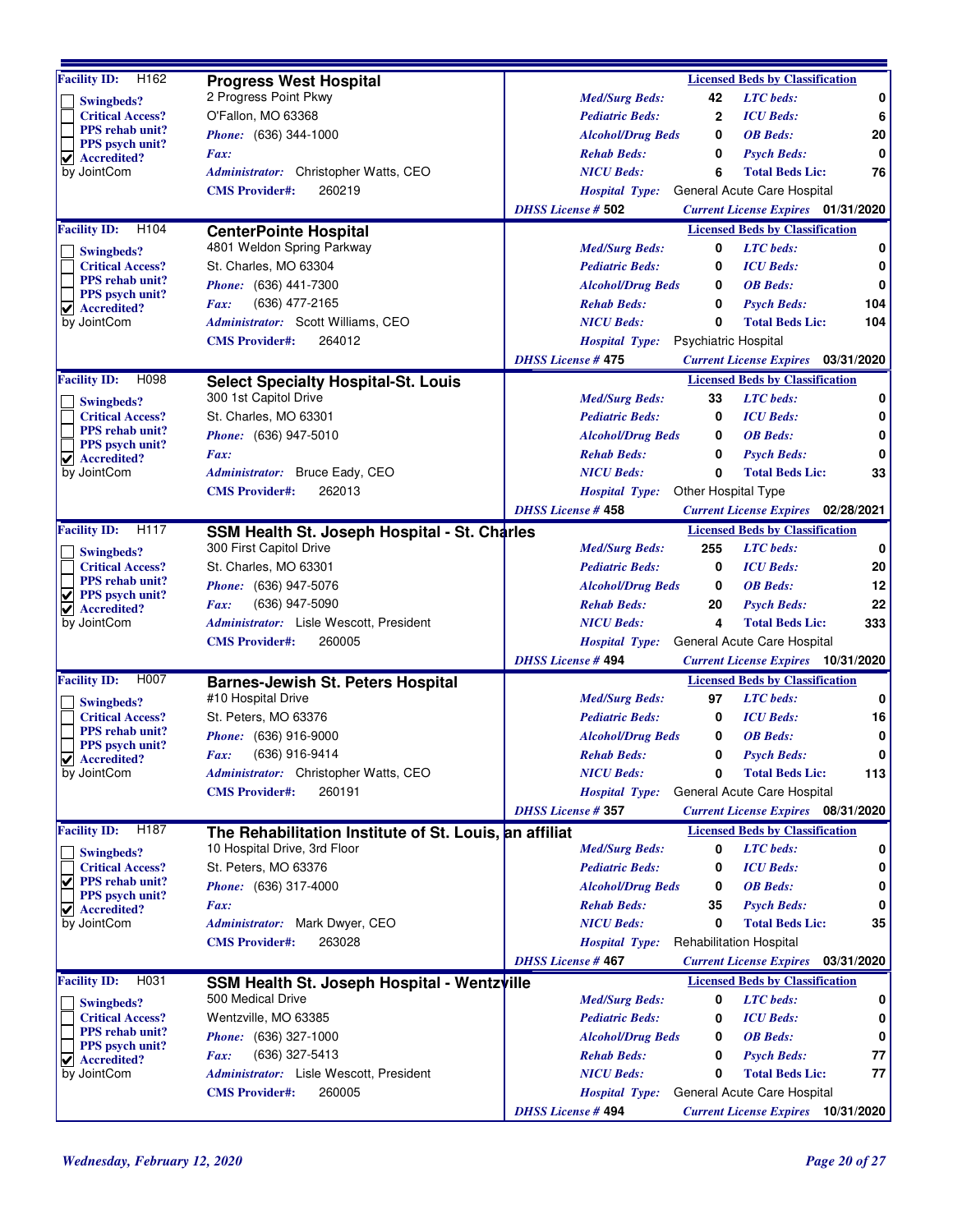| <b>County: ST CLAIR</b>                             |                                                |                           |                      |                                           |     |
|-----------------------------------------------------|------------------------------------------------|---------------------------|----------------------|-------------------------------------------|-----|
| <b>Facility ID:</b><br>H035                         | <b>Ellett Memorial Hospital</b>                |                           |                      | <b>Licensed Beds by Classification</b>    |     |
| $\vee$ Swingbeds?                                   | 610 North Ohio Avenue                          | <b>Med/Surg Beds:</b>     | 12                   | <b>LTC</b> beds:                          | 0   |
| <b>Critical Access?</b>                             | Appleton City, MO 64724                        | <b>Pediatric Beds:</b>    | 0                    | <b>ICU</b> Beds:                          | 0   |
| <b>PPS</b> rehab unit?                              | Phone: (660) 476-2111                          | <b>Alcohol/Drug Beds</b>  | 0                    | <b>OB</b> Beds:                           |     |
| <b>PPS</b> psych unit?<br><b>Accredited?</b>        | (660) 476-5591<br>Fax:                         | <b>Rehab Beds:</b>        | 0                    | <b>Psych Beds:</b>                        |     |
|                                                     | Administrator: Laura Smith, CEO                | <b>NICU</b> Beds:         | 0                    | <b>Total Beds Lic:</b>                    | 12  |
|                                                     | <b>CMS Provider#:</b><br>261301                | <b>Hospital Type:</b>     |                      | General Acute Care Hospital               |     |
|                                                     |                                                | <b>DHSS License #270</b>  |                      | <b>Current License Expires</b> 02/28/2021 |     |
| <b>County: ST FRANCOIS</b>                          |                                                |                           |                      |                                           |     |
| <b>Facility ID:</b><br>H <sub>077</sub>             | <b>Parkland Health Center-Bonne Terre</b>      |                           |                      | <b>Licensed Beds by Classification</b>    |     |
| <b>Swingbeds?</b>                                   | 7245 Raider Road                               | <b>Med/Surg Beds:</b>     | 3                    | <b>LTC</b> beds:                          | 0   |
| <b>Critical Access?</b><br>V                        | Bonne Terre, MO 63628                          | <b>Pediatric Beds:</b>    | 0                    | <b>ICU</b> Beds:                          | 0   |
| PPS rehab unit?                                     | Phone: (573) 358-1400                          | <b>Alcohol/Drug Beds</b>  | 0                    | <b>OB</b> Beds:                           |     |
| PPS psych unit?<br><b>Accredited?</b>               | (573) 760-8168<br>Fax:                         | <b>Rehab Beds:</b>        | 0                    | <b>Psych Beds:</b>                        |     |
|                                                     | Administrator: Lynn Rasnick, President         | <b>NICU</b> Beds:         | 0                    | <b>Total Beds Lic:</b>                    | 3   |
|                                                     | 261315<br><b>CMS Provider#:</b>                | <b>Hospital Type:</b>     |                      | General Acute Care Hospital               |     |
|                                                     |                                                | <b>DHSS</b> License #474  |                      | <b>Current License Expires</b> 12/31/2020 |     |
| <b>Facility ID:</b><br>H078                         | <b>Parkland Health Center-Farmington</b>       |                           |                      | <b>Licensed Beds by Classification</b>    |     |
| Swingbeds?                                          | 1101 West Liberty Street                       | <b>Med/Surg Beds:</b>     | 81                   | <b>LTC</b> beds:                          | 0   |
| <b>Critical Access?</b>                             | Farmington, MO 63640                           | <b>Pediatric Beds:</b>    | 0                    | <b>ICU</b> Beds:                          | 10  |
| PPS rehab unit?                                     | Phone: (573) 756-6451                          | <b>Alcohol/Drug Beds</b>  | 0                    | <b>OB</b> Beds:                           | 23  |
| $  \vee  $ PPS psych unit?<br><b>Accredited?</b>    | (573) 756-1408<br>Fax:                         | <b>Rehab Beds:</b>        | 0                    | <b>Psych Beds:</b>                        | 16  |
| by JointCom                                         | Administrator: Thomas P. Karl                  | <b>NICU</b> Beds:         | 0                    | <b>Total Beds Lic:</b>                    | 130 |
|                                                     | 260163<br><b>CMS</b> Provider#:                | <b>Hospital Type:</b>     |                      | General Acute Care Hospital               |     |
|                                                     |                                                | <b>DHSS License #379</b>  |                      | <b>Current License Expires</b> 10/31/2020 |     |
| P003<br><b>Facility ID:</b>                         | <b>Southeast Missouri Mental Health Center</b> |                           |                      | <b>Licensed Beds by Classification</b>    |     |
| Swingbeds?                                          | 1010 West Columbia Street                      | <b>Med/Surg Beds:</b>     | 0                    | <b>LTC</b> beds:                          | 0   |
| <b>Critical Access?</b>                             | Farmington, MO 63640                           | <b>Pediatric Beds:</b>    | 0                    | <b>ICU</b> Beds:                          | 0   |
| <b>PPS</b> rehab unit?                              | Phone: (573) 218-6792                          | <b>Alcohol/Drug Beds</b>  | 0                    | <b>OB</b> Beds:                           | 0   |
| PPS psych unit?<br>$\blacktriangledown$ Accredited? | Fax:                                           | <b>Rehab Beds:</b>        | 0                    | <b>Psych Beds:</b>                        |     |
| by JointCom                                         | Administrator: David Schmitt, COO              | <b>NICU</b> Beds:         | $\bf{0}$             | <b>Total Beds Lic:</b>                    | 0   |
|                                                     | <b>CMS Provider#:</b><br>264005                | <b>Hospital Type:</b>     | Psychiatric Hospital |                                           |     |
|                                                     |                                                | <b>DHSS</b> License #     |                      | <b>Current License Expires</b>            |     |
| <b>County: ST LOUIS</b>                             |                                                |                           |                      |                                           |     |
| <b>Facility ID:</b><br>H032                         | <b>SSM Health DePaul Hospital - St. Louis</b>  |                           |                      | <b>Licensed Beds by Classification</b>    |     |
| Swingbeds?                                          | 12303 DePaul Drive                             | <b>Med/Surg Beds:</b>     | 282                  | <b>LTC</b> beds:                          | 52  |
| <b>Critical Access?</b>                             | Bridgeton, MO 63044                            | <b>Pediatric Beds:</b>    | 0                    | <b>ICU</b> Beds:                          | 44  |
| PPS rehab unit?                                     | Phone: (314) 344-6000                          | <b>Alcohol/Drug Beds</b>  | 0                    | <b>OB</b> Beds:                           | 27  |
| $\sqrt{ }$ PPS psych unit?                          | (314) 344-6840<br>Fax:                         | <b>Rehab Beds:</b>        | 0                    | <b>Psych Beds:</b>                        | 124 |
| $  \vee  $ Accredited?<br>by JointCom               | Administrator: Ellis Hawkins, President        | <b>NICU Beds:</b>         | 0                    | <b>Total Beds Lic:</b>                    | 529 |
|                                                     | 260104<br><b>CMS Provider#:</b>                | <b>Hospital Type:</b>     |                      | General Acute Care Hospital               |     |
|                                                     |                                                | <b>DHSS License # 414</b> |                      | <b>Current License Expires</b> 03/31/2020 |     |
| <b>Facility ID:</b><br>H176                         | SSM Health Rehabilitation Hospital - Bridgeton |                           |                      | <b>Licensed Beds by Classification</b>    |     |
| <b>Swingbeds?</b>                                   | 12380 DePaul Drive                             | <b>Med/Surg Beds:</b>     | 0                    | <b>LTC</b> beds:                          | 0   |
| <b>Critical Access?</b>                             | Bridgeton, MO 63044                            | <b>Pediatric Beds:</b>    | 0                    | <b>ICU</b> Beds:                          | 0   |
| PPS rehab unit?                                     | Phone: (314) 447-9700                          | <b>Alcohol/Drug Beds</b>  | 0                    | <b>OB</b> Beds:                           | 0   |

**PPS psych unit? Accredited?**

by JointCom

*Administrator:* Jason Rubel, CEO

**CMS Provider#:** 263031

*Fax:*

*Rehab Beds:* **60** *Psych Beds:* **0** *NICU Beds:* **0 Total Beds Lic: 60**

*Hospital Type:* Rehabilitation Hospital

*DHSS License #* **522** *Current License Expires* **12/31/2020**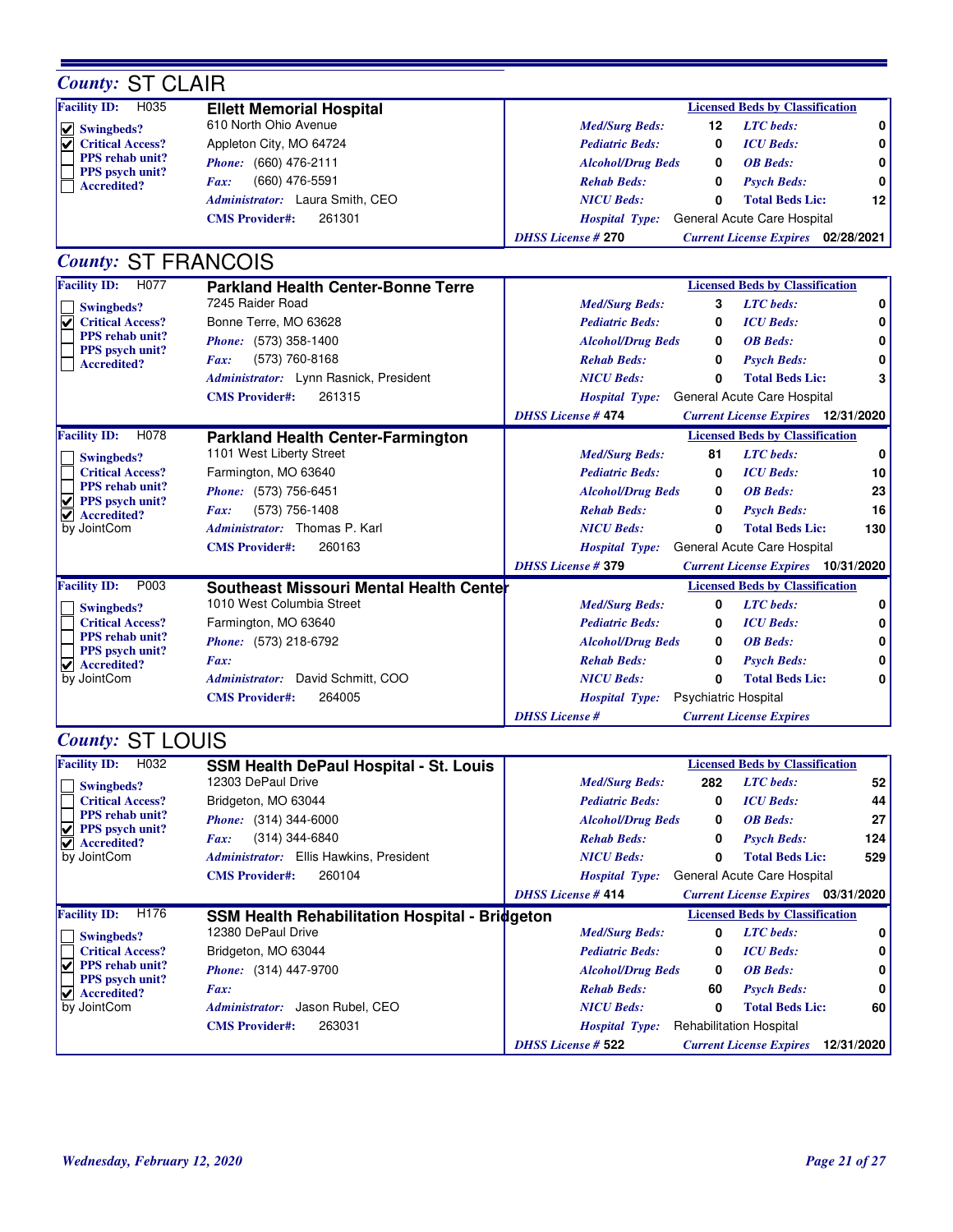| H164<br><b>Facility ID:</b>                                    | Mercy Rehabilitation Hospital St. Louis                           | <b>Licensed Beds by Classification</b>                                                            |     |
|----------------------------------------------------------------|-------------------------------------------------------------------|---------------------------------------------------------------------------------------------------|-----|
|                                                                | 14561 North Outer Forty                                           | <b>Med/Surg Beds:</b><br>0<br><b>LTC</b> beds:                                                    | 0   |
| Swingbeds?<br><b>Critical Access?</b>                          | Chesterfield, MO 63017                                            | <b>Pediatric Beds:</b><br>0<br><b>ICU</b> Beds:                                                   | 0   |
| ▽<br><b>PPS</b> rehab unit?                                    | Phone: (636) 368-4000                                             | <b>Alcohol/Drug Beds</b><br><b>OB</b> Beds:<br>0                                                  | 0   |
| <b>PPS</b> psych unit?                                         | (636) 368-4185<br>Fax:                                            | <b>Rehab Beds:</b><br><b>Psych Beds:</b><br>90                                                    | 0   |
| $\blacktriangleright$ Accredited?                              |                                                                   | <b>NICU Beds:</b><br>0<br><b>Total Beds Lic:</b>                                                  | 90  |
| by JointCom                                                    | Administrator: Jerry Rumph, CEO<br>263029                         |                                                                                                   |     |
|                                                                | <b>CMS</b> Provider#:                                             | <b>Rehabilitation Hospital</b><br><b>Hospital Type:</b>                                           |     |
|                                                                |                                                                   | <b>DHSS License # 504</b><br><b>Current License Expires</b> 06/30/2020                            |     |
| <b>Facility ID:</b><br>H <sub>124</sub>                        | St. Luke's Hospital                                               | <b>Licensed Beds by Classification</b>                                                            |     |
| Swingbeds?                                                     | 232 South Woods Mill Road                                         | <b>LTC</b> beds:<br><b>Med/Surg Beds:</b><br>375                                                  | 0   |
| <b>Critical Access?</b><br><b>PPS</b> rehab unit?              | Chesterfield, MO 63017                                            | 12<br><b>ICU</b> Beds:<br><b>Pediatric Beds:</b>                                                  | 34  |
| <b>PPS</b> psych unit?                                         | <i>Phone:</i> (314) 434-1500                                      | <b>OB</b> Beds:<br><b>Alcohol/Drug Beds</b><br>0                                                  | 72  |
| $\blacktriangleright$ Accredited?                              | $(314)$ 205-6865<br>Fax:                                          | <b>Rehab Beds:</b><br>0<br><b>Psych Beds:</b>                                                     | 0   |
| by JointCom                                                    | Administrator: Christine Candio, President and CE                 | <b>NICU</b> Beds:<br>0<br><b>Total Beds Lic:</b>                                                  | 493 |
|                                                                | 260179<br><b>CMS</b> Provider#:                                   | General Acute Care Hospital<br><b>Hospital Type:</b>                                              |     |
|                                                                |                                                                   | <b>DHSS License #274</b><br><b>Current License Expires</b> 05/31/2020                             |     |
| <b>Facility ID:</b><br>H168                                    | <b>St. Luke's Rehabilitation Hospital</b>                         | <b>Licensed Beds by Classification</b>                                                            |     |
| Swingbeds?                                                     | 14709 Olive Boulevard                                             | <b>LTC</b> beds:<br><b>Med/Surg Beds:</b><br>0                                                    | 0   |
| <b>Critical Access?</b>                                        | Chesterfield, MO 63017                                            | <b>ICU</b> Beds:<br><b>Pediatric Beds:</b><br>0                                                   | 0   |
| $  \vee  $ PPS rehab unit?<br><b>PPS</b> psych unit?           | <i>Phone:</i> (314) 317-5700                                      | <b>Alcohol/Drug Beds</b><br>0<br><b>OB</b> Beds:                                                  | 0   |
| $ $ Accredited?                                                | Fax:<br>$(314)$ 317-5949                                          | <b>Rehab Beds:</b><br>35<br><b>Psych Beds:</b>                                                    | 0   |
| by JointCom                                                    | Administrator: Donald Foster, CEO                                 | 0<br><b>NICU Beds:</b><br><b>Total Beds Lic:</b>                                                  | 35  |
|                                                                | <b>CMS</b> Provider#:<br>263030                                   | <b>Rehabilitation Hospital</b><br><b>Hospital Type:</b>                                           |     |
|                                                                |                                                                   | <b>DHSS License # 560</b><br><b>Current License Expires</b> 07/31/2020                            |     |
| <b>Facility ID:</b><br>H008                                    | <b>Barnes-Jewish West County Hospital</b>                         | <b>Licensed Beds by Classification</b>                                                            |     |
| Swingbeds?                                                     | 12634 Olive Boulevard                                             | 105<br><b>LTC</b> beds:<br><b>Med/Surg Beds:</b>                                                  | 0   |
| <b>Critical Access?</b>                                        | Creve Coeur, MO 63141                                             | <b>ICU</b> Beds:<br><b>Pediatric Beds:</b><br>0                                                   | 8   |
| <b>PPS</b> rehab unit?                                         | <i>Phone:</i> (314) 996-8000                                      | <b>OB</b> Beds:<br><b>Alcohol/Drug Beds</b><br>0                                                  | 0   |
| <b>PPS</b> psych unit?<br>$\vert \mathbf{v} \vert$ Accredited? | (314) 996-8619<br>Fax:                                            | <b>Rehab Beds:</b><br>0<br><b>Psych Beds:</b>                                                     | 0   |
| by JointCom                                                    | <i>Administrator:</i> Trisha Lollo                                | <b>NICU Beds:</b><br><b>Total Beds Lic:</b><br>0                                                  | 113 |
|                                                                | 260162<br><b>CMS</b> Provider#:                                   | General Acute Care Hospital<br><b>Hospital Type:</b>                                              |     |
|                                                                |                                                                   | <b>DHSS License #368</b><br><b>Current License Expires</b> 10/31/2020                             |     |
| <b>Facility ID:</b><br>H <sub>106</sub>                        | <b>SSM Health St. Clare Hospital - Fenton</b>                     | <b>Licensed Beds by Classification</b>                                                            |     |
|                                                                | 1015 Bowles Ave                                                   | 136<br><b>LTC</b> beds:<br><b>Med/Surg Beds:</b>                                                  | 0   |
| Swingbeds?<br><b>Critical Access?</b>                          | Fenton, MO 63026                                                  | <b>ICU</b> Beds:<br><b>Pediatric Beds:</b><br>0                                                   | 16  |
| PPS rehab unit?                                                | Phone: (636) 496-2000                                             | <b>OB</b> Beds:<br><b>Alcohol/Drug Beds</b><br>0                                                  | 22  |
| PPS psych unit?                                                | Fax:                                                              | <b>Rehab Beds:</b><br>0<br><b>Psych Beds:</b>                                                     | 0   |
| $\sqrt{\phantom{a}}$ Accredited?<br>by JointCom                | Administrator: Tina Garrison, President                           | <b>NICU Beds:</b><br><b>Total Beds Lic:</b><br>4                                                  | 180 |
|                                                                | 260081<br><b>CMS Provider#:</b>                                   | General Acute Care Hospital<br><b>Hospital Type:</b>                                              |     |
|                                                                |                                                                   | <b>DHSS License #456</b><br><b>Current License Expires</b> 12/31/2020                             |     |
| <b>Facility ID:</b><br>H <sub>021</sub>                        |                                                                   | <b>Licensed Beds by Classification</b>                                                            |     |
|                                                                | <b>Christian Hospital Northeast-Northwest</b><br>1225 Graham Road | <b>LTC</b> beds:<br><b>Med/Surg Beds:</b><br>0                                                    | 0   |
| Swingbeds?<br><b>Critical Access?</b>                          | Florissant, MO 63031                                              | <b>Pediatric Beds:</b><br><b>ICU</b> Beds:<br>0                                                   | 3   |
| <b>PPS</b> rehab unit?                                         | <i>Phone:</i> (314) 953-6000                                      | <b>OB</b> Beds:<br><b>Alcohol/Drug Beds</b><br>0                                                  | 0   |
| PPS psych unit?                                                | (314) 653-4408                                                    |                                                                                                   | 0   |
| Accredited?<br>V<br>by JointCom                                | Fax:<br>Administrator: Rick Stevens                               | <b>Rehab Beds:</b><br><b>Psych Beds:</b><br>0<br><b>NICU Beds:</b><br><b>Total Beds Lic:</b><br>0 |     |
|                                                                | <b>CMS Provider#:</b>                                             |                                                                                                   | 3   |
|                                                                | 260180                                                            | General Acute Care Hospital<br><b>Hospital Type:</b>                                              |     |
|                                                                |                                                                   | <b>DHSS License #425</b><br><b>Current License Expires</b> 09/30/2020                             |     |
| H <sub>150</sub><br><b>Facility ID:</b>                        | Ranken Jordan Pediatric Bridge Hospita                            | <b>Licensed Beds by Classification</b>                                                            |     |
| Swingbeds?                                                     | 11365 Dorsett Road                                                | <b>LTC</b> beds:<br><b>Med/Surg Beds:</b><br>0                                                    | 0   |
| <b>Critical Access?</b><br><b>PPS</b> rehab unit?              | Maryland Heights, MO 63043                                        | <b>ICU</b> Beds:<br><b>Pediatric Beds:</b><br>60                                                  | 0   |
| PPS psych unit?                                                | <i>Phone:</i> (314) 872-6400                                      | <b>OB</b> Beds:<br><b>Alcohol/Drug Beds</b><br>0                                                  | 0   |
| <b>Accredited?</b>                                             | $(314)$ 872-6500<br>Fax:                                          | <b>Rehab Beds:</b><br><b>Psych Beds:</b><br>0                                                     |     |
|                                                                | Administrator: R. Brett Moorehouse, RN, MSN                       | <b>NICU Beds:</b><br><b>Total Beds Lic:</b><br>0                                                  | 60  |
|                                                                | 263303<br><b>CMS Provider#:</b>                                   | General Acute Care Hospital<br><b>Hospital Type:</b>                                              |     |
|                                                                |                                                                   | <b>DHSS License #472</b><br><b>Current License Expires</b> 06/30/2020                             |     |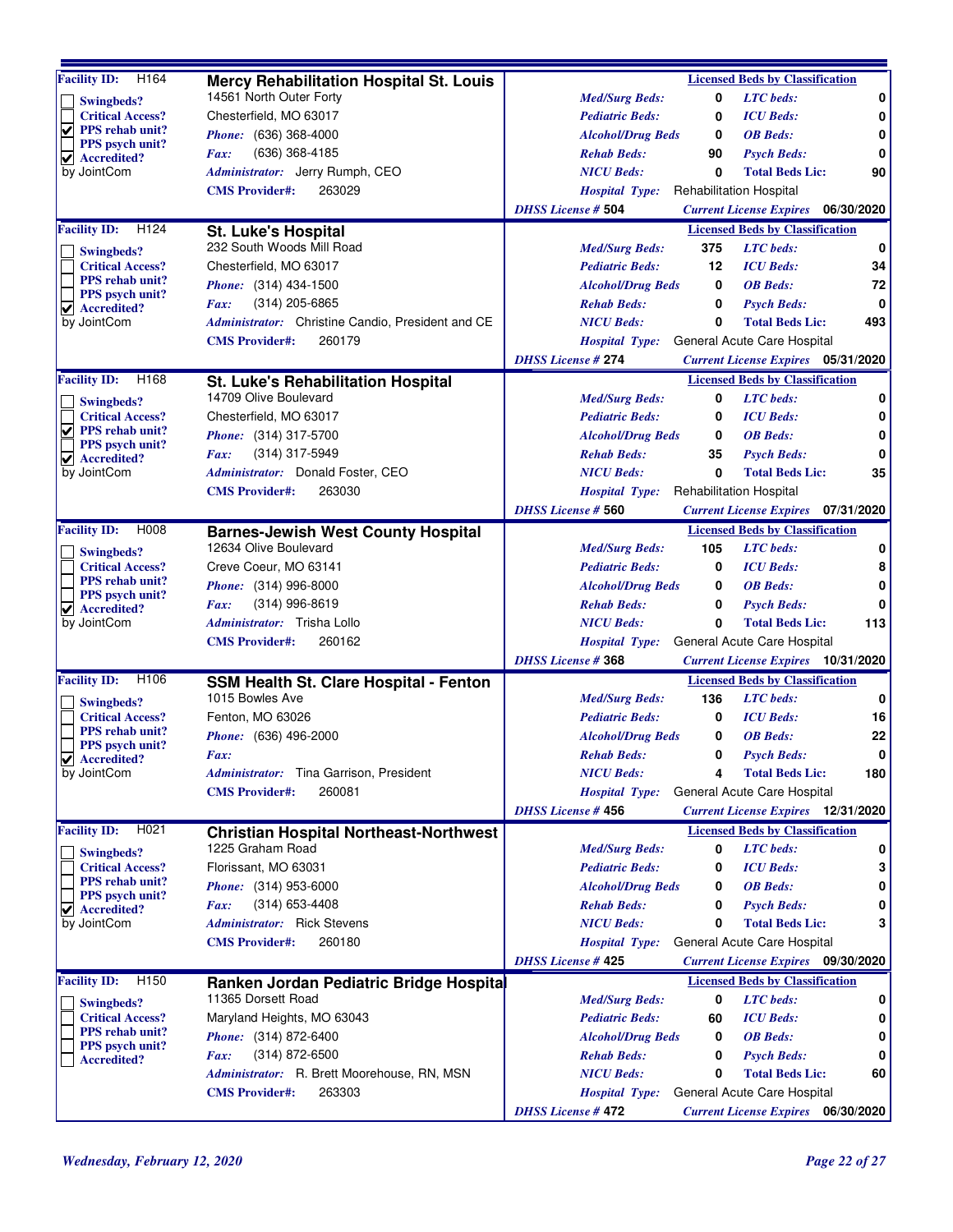| $\overline{H}$ 172<br><b>Facility ID:</b>           | <b>SSM Health Rehabilitation Hospital - Richmond H</b> |                           |                          |     | <b>Licensed Beds by Classification</b>    |     |
|-----------------------------------------------------|--------------------------------------------------------|---------------------------|--------------------------|-----|-------------------------------------------|-----|
| Swingbeds?                                          | 1027 Bellevue Avenue                                   |                           | <b>Med/Surg Beds:</b>    | 0   | <b>LTC</b> beds:                          | 0   |
| <b>Critical Access?</b>                             | Richmond Heights, MO 63117                             |                           | <b>Pediatric Beds:</b>   | 0   | <b>ICU</b> Beds:                          | 0   |
| ⊻<br>PPS rehab unit?                                | <i>Phone:</i> (314) 768-5300                           |                           | <b>Alcohol/Drug Beds</b> | 0   | <b>OB</b> Beds:                           | 0   |
| <b>PPS</b> psych unit?<br><b>Accredited?</b>        | (314) 768-5355<br>Fax:                                 |                           | <b>Rehab Beds:</b>       | 35  | <b>Psych Beds:</b>                        | 0   |
| ☑<br>by JointCom                                    | Administrator: Jason Rubel, CEO                        |                           | <b>NICU Beds:</b>        | 0   | <b>Total Beds Lic:</b>                    | 35  |
|                                                     | 263031<br><b>CMS</b> Provider#:                        |                           | <b>Hospital Type:</b>    |     | <b>Rehabilitation Hospital</b>            |     |
|                                                     |                                                        | <b>DHSS</b> License # 518 |                          |     | <b>Current License Expires</b> 11/30/2020 |     |
| <b>Facility ID:</b><br>H129                         | SSM Health St. Mary's Hospital - St. Louis             |                           |                          |     | <b>Licensed Beds by Classification</b>    |     |
| Swingbeds?                                          | 6420 Clayton Road                                      |                           | <b>Med/Surg Beds:</b>    | 289 | <b>LTC</b> beds:                          | 0   |
| <b>Critical Access?</b>                             | Richmond Heights, MO 63117                             |                           | <b>Pediatric Beds:</b>   | 0   | <b>ICU</b> Beds:                          | 32  |
| PPS rehab unit?                                     | Phone: (314) 768-8000                                  |                           | <b>Alcohol/Drug Beds</b> | 0   | <b>OB</b> Beds:                           | 92  |
| <b>PPS</b> psych unit?<br>V                         | (314) 768-8011<br>Fax:                                 |                           | <b>Rehab Beds:</b>       | 0   | <b>Psych Beds:</b>                        | 46  |
| $\vert \mathbf{v} \vert$ Accredited?<br>by JointCom | Administrator: Travis Capers, CEO                      |                           | <b>NICU Beds:</b>        | 42  | <b>Total Beds Lic:</b>                    | 501 |
|                                                     | <b>CMS Provider#:</b><br>260091                        |                           | <b>Hospital Type:</b>    |     | General Acute Care Hospital               |     |
|                                                     |                                                        | <b>DHSS License #383</b>  |                          |     | <b>Current License Expires</b> 12/31/2020 |     |
| <b>Facility ID:</b><br>T001                         | Hawthorn Children's Psychiatric Hospital               |                           |                          |     | <b>Licensed Beds by Classification</b>    |     |
| Swingbeds?                                          | 1901 Pennsylvania Avenue                               |                           | <b>Med/Surg Beds:</b>    | 0   | <b>LTC</b> beds:                          | 0   |
| <b>Critical Access?</b>                             | St Louis, MO 63133                                     |                           | <b>Pediatric Beds:</b>   | 0   | <b>ICU</b> Beds:                          | 0   |
| <b>PPS</b> rehab unit?                              | Phone: (314) 512-7800                                  |                           | <b>Alcohol/Drug Beds</b> | 0   | <b>OB</b> Beds:                           | 0   |
| <b>PPS</b> psych unit?                              | $(314) 512 - 7812$<br>Fax:                             |                           | <b>Rehab Beds:</b>       | 0   | <b>Psych Beds:</b>                        | 0   |
| $\blacktriangleright$ Accredited?<br>by JointCom    | Administrator: Laurent D. Javois, CEO                  |                           | <b>NICU Beds:</b>        | 0   | <b>Total Beds Lic:</b>                    | 0   |
|                                                     | 26L001<br><b>CMS</b> Provider#:                        |                           | <b>Hospital Type:</b>    |     |                                           |     |
|                                                     |                                                        | <b>DHSS</b> License #     |                          |     | <b>Current License Expires</b>            |     |
| <b>Facility ID:</b><br>H022                         | <b>Christian Hospital Northeast-Northwest</b>          |                           |                          |     | <b>Licensed Beds by Classification</b>    |     |
| Swingbeds?                                          | 11133 Dunn Road                                        |                           | <b>Med/Surg Beds:</b>    | 438 | <b>LTC</b> beds:                          | 0   |
| <b>Critical Access?</b>                             | St. Louis, MO 63136                                    |                           | <b>Pediatric Beds:</b>   | 0   | <b>ICU</b> Beds:                          | 26  |
| ⊻<br><b>PPS</b> rehab unit?                         | <i>Phone:</i> (314) 653-5034                           |                           | <b>Alcohol/Drug Beds</b> | 0   | <b>OB</b> Beds:                           | 0   |
| <b>PPS</b> psych unit?                              | $(314)$ 653-4408<br>Fax:                               |                           | <b>Rehab Beds:</b>       | 18  | <b>Psych Beds:</b>                        | 0   |
| $\vee$ Accredited?<br>by JointCom                   | Administrator: Rick Stevens                            |                           | <b>NICU Beds:</b>        | 0   | <b>Total Beds Lic:</b>                    | 482 |
|                                                     | 260180<br><b>CMS</b> Provider#:                        |                           | <b>Hospital Type:</b>    |     | General Acute Care Hospital               |     |
|                                                     |                                                        | <b>DHSS License # 425</b> |                          |     | <b>Current License Expires</b> 09/30/2020 |     |
| H179<br><b>Facility ID:</b>                         | Hawthorn Children's Psychiatric Hospital               |                           |                          |     | <b>Licensed Beds by Classification</b>    |     |
| Swingbeds?                                          | 1901 Pennsylvania Avenue                               |                           | <b>Med/Surg Beds:</b>    | 0   | <b>LTC</b> beds:                          | 0   |
| <b>Critical Access?</b>                             | St. Louis, MO 63133                                    |                           | <b>Pediatric Beds:</b>   | 0   | <b>ICU</b> Beds:                          | 0   |
| <b>PPS</b> rehab unit?                              | <i>Phone:</i> (314) 512-7800                           |                           | <b>Alcohol/Drug Beds</b> | 0   | <b>OB</b> Beds:                           | 0   |
| <b>PPS</b> psych unit?                              | (314) 512-7812<br>Fax:                                 |                           | <b>Rehab Beds:</b>       | 0   | <b>Psych Beds:</b>                        | 0   |
| $\blacktriangledown$ Accredited?<br>by JointCom     | Administrator: Laurent D. Javois, CEO                  |                           | <b>NICU Beds:</b>        | 0   | <b>Total Beds Lic:</b>                    | 0   |
|                                                     | 264028<br><b>CMS Provider#:</b>                        |                           | <b>Hospital Type:</b>    |     |                                           |     |
|                                                     |                                                        | <b>DHSS</b> License #     |                          |     | <b>Current License Expires</b>            |     |
| H <sub>155</sub><br><b>Facility ID:</b>             | Kindred Hospital St. Louis South                       |                           |                          |     | <b>Licensed Beds by Classification</b>    |     |
| Swingbeds?                                          | 10018 Kennerly Road, 3rd Floor, Hyland Building B      |                           | <b>Med/Surg Beds:</b>    | 38  | <b>LTC</b> beds:                          | 0   |
| <b>Critical Access?</b>                             | St. Louis, MO 63128                                    |                           | <b>Pediatric Beds:</b>   | 0   | <b>ICU</b> Beds:                          | 0   |
| <b>PPS</b> rehab unit?                              | <i>Phone:</i> (314) 525-8100                           |                           | <b>Alcohol/Drug Beds</b> | 0   | <b>OB</b> Beds:                           | 0   |
| PPS psych unit?<br>Accredited?<br>V                 | $(314)$ 525-8199<br>Fax:                               |                           | <b>Rehab Beds:</b>       | 0   | <b>Psych Beds:</b>                        | 0   |
| by JointCom                                         | Administrator: Angela Green, CEO                       |                           | <b>NICU Beds:</b>        | 0   | <b>Total Beds Lic:</b>                    | 38  |
|                                                     | 262010<br><b>CMS Provider#:</b>                        |                           | <b>Hospital Type:</b>    |     | General Acute Care Hospital               |     |
|                                                     |                                                        | <b>DHSS License #444</b>  |                          |     | <b>Current License Expires</b> 01/31/2021 |     |
| H108<br><b>Facility ID:</b>                         | <b>Mercy Hospital South</b>                            |                           |                          |     | <b>Licensed Beds by Classification</b>    |     |
| Swingbeds?                                          | 10010 Kennerly Road                                    |                           | <b>Med/Surg Beds:</b>    | 541 | <b>LTC</b> beds:                          | 0   |
| <b>Critical Access?</b>                             | St. Louis, MO 63128                                    |                           | <b>Pediatric Beds:</b>   | 0   | <b>ICU</b> Beds:                          | 56  |
| V<br>PPS rehab unit?                                | <i>Phone:</i> (314) 525-1000                           |                           | <b>Alcohol/Drug Beds</b> | 0   | <b>OB</b> Beds:                           | 39  |
| PPS psych unit?<br>$\blacktriangledown$ Accredited? | (314) 525-1228<br>Fax:                                 |                           | <b>Rehab Beds:</b>       | 49  | <b>Psych Beds:</b>                        | 74  |
| by JointCom                                         | Administrator: Sean Hogan, CEO                         |                           | <b>NICU Beds:</b>        | 8   | <b>Total Beds Lic:</b>                    | 767 |
|                                                     | 260077<br><b>CMS Provider#:</b>                        |                           | <b>Hospital Type:</b>    |     | General Acute Care Hospital               |     |
|                                                     |                                                        | <b>DHSS License #273</b>  |                          |     | <b>Current License Expires</b> 02/29/2020 |     |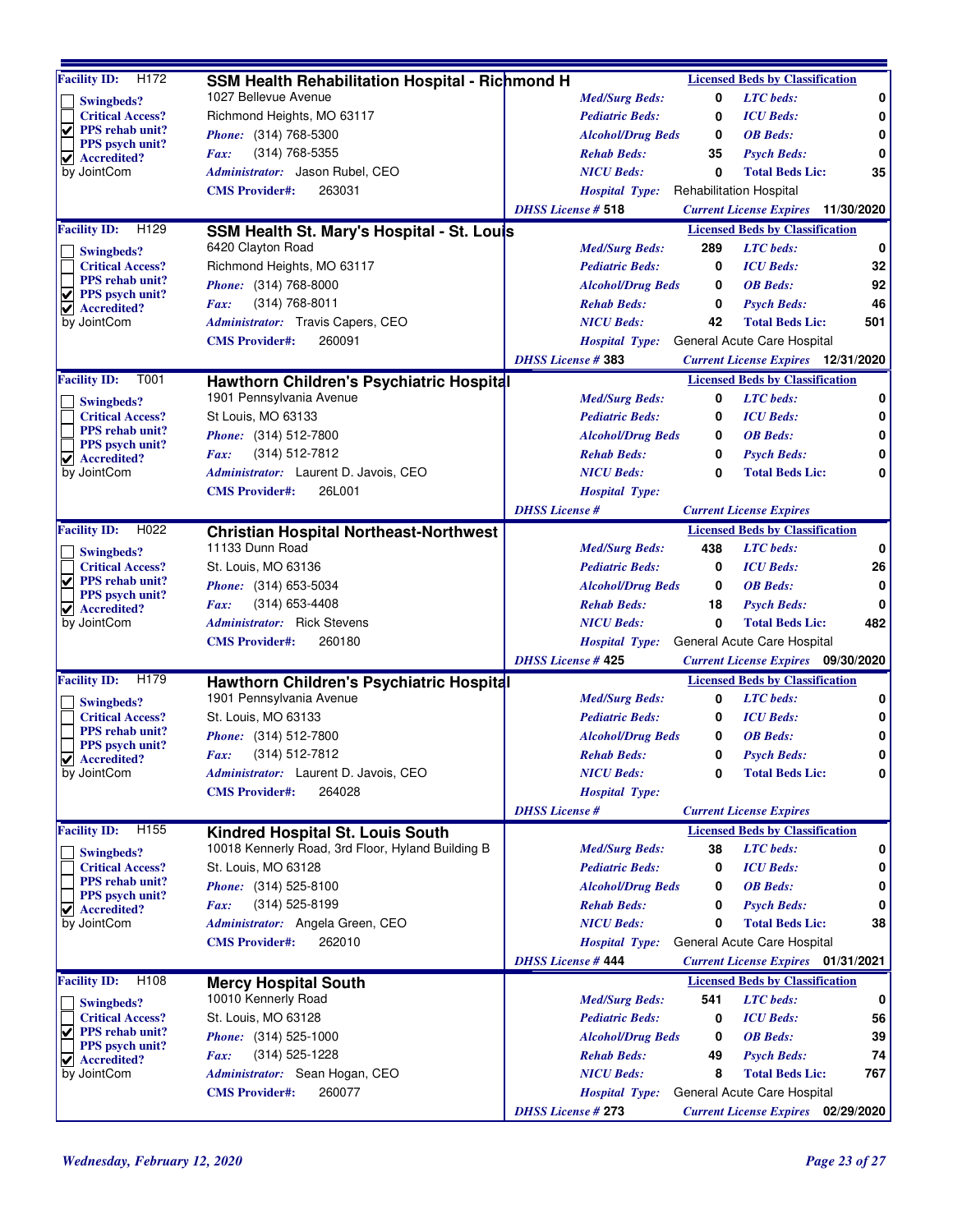| Facility ID: H113                                        | <b>Mercy Hospital St. Louis</b>              |                           |                          |                     | <b>Licensed Beds by Classification</b>    |             |
|----------------------------------------------------------|----------------------------------------------|---------------------------|--------------------------|---------------------|-------------------------------------------|-------------|
| Swingbeds?                                               | 615 South New Ballas Road                    |                           | <b>Med/Surg Beds:</b>    | 382                 | <b>LTC</b> beds:                          | $\mathbf 0$ |
| <b>Critical Access?</b>                                  | St. Louis, MO 63141                          |                           | <b>Pediatric Beds:</b>   | 56                  | <b>ICU</b> Beds:                          | 69          |
| PPS rehab unit?                                          | <i>Phone:</i> (314) 251-6000                 |                           | <b>Alcohol/Drug Beds</b> | $\mathbf 0$         | <b>OB</b> Beds:                           | 139         |
| V<br>PPS psych unit?<br>$\sqrt{\phantom{a}}$ Accredited? | $(314) 569 - 6910$<br>Fax:                   |                           | <b>Rehab Beds:</b>       | 0                   | <b>Psych Beds:</b>                        | 87          |
| by JointCom                                              | Administrator: Stephen Mackin, CEO           |                           | <b>NICU Beds:</b>        | 126                 | <b>Total Beds Lic:</b>                    | 859         |
|                                                          | 260020<br><b>CMS Provider#:</b>              |                           | <b>Hospital Type:</b>    |                     | General Acute Care Hospital               |             |
|                                                          |                                              | <b>DHSS License #226</b>  |                          |                     | <b>Current License Expires</b> 11/30/2020 |             |
| <b>Facility ID:</b><br>H188                              | Select Specialty Hospital - Town and Country |                           |                          |                     | <b>Licensed Beds by Classification</b>    |             |
| Swingbeds?                                               | 3015 N. Ballas Rd. 5th Floor                 |                           | <b>Med/Surg Beds:</b>    | 38                  | <b>LTC</b> beds:                          | 0           |
| <b>Critical Access?</b>                                  | St. Louis, MO 63131                          |                           | <b>Pediatric Beds:</b>   | 0                   | <b>ICU</b> Beds:                          | 0           |
| PPS rehab unit?                                          | <i>Phone:</i> (314) 996-6500                 |                           | <b>Alcohol/Drug Beds</b> | 0                   | <b>OB</b> Beds:                           | 0           |
| PPS psych unit?<br><b>Accredited?</b><br>M               | Fax:                                         |                           | <b>Rehab Beds:</b>       | 0                   | <b>Psych Beds:</b>                        | $\bf{0}$    |
| by JointCom                                              | Administrator: Marie Droege                  |                           | <b>NICU</b> Beds:        | 0                   | <b>Total Beds Lic:</b>                    | 38          |
|                                                          | <b>CMS Provider#:</b><br>262013              |                           | <b>Hospital Type:</b>    |                     | General Acute Care Hospital               |             |
|                                                          |                                              | <b>DHSS License # 546</b> |                          |                     | <b>Current License Expires</b> 12/31/2020 |             |
| <b>Facility ID:</b><br>H099                              | <b>Shriners Hospitals for Children</b>       |                           |                          |                     | <b>Licensed Beds by Classification</b>    |             |
| <b>Swingbeds?</b>                                        | 4400 Clayton Ave                             |                           | <b>Med/Surg Beds:</b>    | 0                   | <b>LTC</b> beds:                          | 0           |
| <b>Critical Access?</b>                                  | St. Louis, MO 63110                          |                           | <b>Pediatric Beds:</b>   | 12                  | <b>ICU</b> Beds:                          | 0           |
| PPS rehab unit?<br>PPS psych unit?                       | <i>Phone:</i> (314) 432-3600                 |                           | <b>Alcohol/Drug Beds</b> | 0                   | <b>OB</b> Beds:                           | $\mathbf 0$ |
| $\vert \mathbf{v} \vert$ Accredited?                     | (314) 432-2930<br>Fax:                       |                           | <b>Rehab Beds:</b>       | 0                   | <b>Psych Beds:</b>                        | 0           |
| by JointCom                                              | Administrator: Mark Veneble, Administrator   |                           | <b>NICU</b> Beds:        | 0                   | <b>Total Beds Lic:</b>                    | 12          |
|                                                          | 263304<br><b>CMS</b> Provider#:              |                           | <b>Hospital Type:</b>    | Other Hospital Type |                                           |             |
|                                                          |                                              | <b>DHSS License #142</b>  |                          |                     | <b>Current License Expires</b> 04/30/2020 |             |
| <b>Facility ID:</b><br>H033                              | St. Luke's Des Peres Hospital                |                           |                          |                     | <b>Licensed Beds by Classification</b>    |             |
| <b>Swingbeds?</b>                                        | 2345 Dougherty Ferry Road                    |                           | <b>Med/Surg Beds:</b>    | 128                 | <b>LTC</b> beds:                          | 0           |
| <b>Critical Access?</b>                                  | St. Louis, MO 63122                          |                           | <b>Pediatric Beds:</b>   | 0                   | <b>ICU</b> Beds:                          | 15          |
| PPS rehab unit?<br>PPS psych unit?                       | Phone: (314) 966-9135                        |                           | <b>Alcohol/Drug Beds</b> | 0                   | <b>OB</b> Beds:                           | 0           |
| $\vert \mathbf{v} \vert$ Accredited?                     | (314) 966-9274<br>Fax:                       |                           | <b>Rehab Beds:</b>       | $\mathbf 0$         | <b>Psych Beds:</b>                        | 0           |
| by JointCom                                              | Administrator: Christine Candio, CEO         |                           | <b>NICU Beds:</b>        | $\bf{0}$            | <b>Total Beds Lic:</b>                    | 143         |
|                                                          | 260176<br><b>CMS Provider#:</b>              |                           | <b>Hospital Type:</b>    |                     | General Acute Care Hospital               |             |
|                                                          |                                              | <b>DHSS License # 522</b> |                          |                     | <b>Current License Expires</b> 04/30/2020 |             |
| <b>Facility ID:</b><br>H067                              | <b>Missouri Baptist Medical Center</b>       |                           |                          |                     | <b>Licensed Beds by Classification</b>    |             |
| <b>Swingbeds?</b>                                        | 3015 North Ballas Road                       |                           | <b>Med/Surg Beds:</b>    | 328                 | <b>LTC</b> beds:                          | 0           |
| <b>Critical Access?</b>                                  | Town & Country, MO 63131                     |                           | <b>Pediatric Beds:</b>   | 6                   | <b>ICU</b> Beds:                          | 40          |
| V<br>PPS rehab unit?                                     | Phone: (314) 996-5040                        |                           | <b>Alcohol/Drug Beds</b> | 0                   | <b>OB</b> Beds:                           | 70          |
| PPS psych unit?<br>$\vee$ Accredited?                    | $(314)$ 996-5250<br>Fax:                     |                           | <b>Rehab Beds:</b>       | 20                  | <b>Psych Beds:</b>                        | 0           |
| by JointCom                                              | Administrator: John D. Antes, CEO/President  |                           | <b>NICU Beds:</b>        | 25                  | <b>Total Beds Lic:</b>                    | 489         |
|                                                          | 260108<br><b>CMS</b> Provider#:              |                           | <b>Hospital Type:</b>    |                     | General Acute Care Hospital               |             |
|                                                          |                                              | <b>DHSS License #234</b>  |                          |                     | <b>Current License Expires</b> 11/30/2020 |             |
| $\sigma$ and $\sigma$                                    | $[0, 1]$ $[0, 1]$ $[0, 0]$ $[0, 1]$          |                           |                          |                     |                                           |             |

#### *County:* ST LOUIS CITY

| <b>Facility ID:</b><br>H006                                                                              | <b>Barnes-Jewish Hospital</b>        |                          |     | <b>Licensed Beds by Classification</b> |              |
|----------------------------------------------------------------------------------------------------------|--------------------------------------|--------------------------|-----|----------------------------------------|--------------|
| Swingbeds?                                                                                               | One Barnes Jewish Hospital Plaza     | <b>Med/Surg Beds:</b>    | 677 | <b>LTC</b> beds:                       | 0 I          |
| <b>Critical Access?</b>                                                                                  | St. Louis, MO 63110                  | <b>Pediatric Beds:</b>   |     | <b>ICU</b> Beds:                       | 173 I        |
| <b>PPS</b> rehab unit?<br><b>PPS</b> psych unit?<br>$\overline{ \mathbf{v} }$ Accredited?<br>by JointCom | <i>Phone:</i> (314) 747-3000         | <b>Alcohol/Drug Beds</b> |     | <b>OB</b> Beds:                        | $\mathbf{0}$ |
|                                                                                                          | (314) 362-0468<br>Fax:               | <b>Rehab Beds:</b>       |     | <b>Psych Beds:</b>                     | 46 I         |
|                                                                                                          | Administrator: Bob Cannon, President | <b>NICU Beds:</b>        |     | <b>Total Beds Lic:</b>                 | 896 l        |
|                                                                                                          | 260032<br><b>CMS</b> Provider#:      | <b>Hospital Type:</b>    |     | General Acute Care Hospital            |              |
|                                                                                                          |                                      | <b>DHSS License #421</b> |     | <b>Current License Expires</b>         | 01/31/2021   |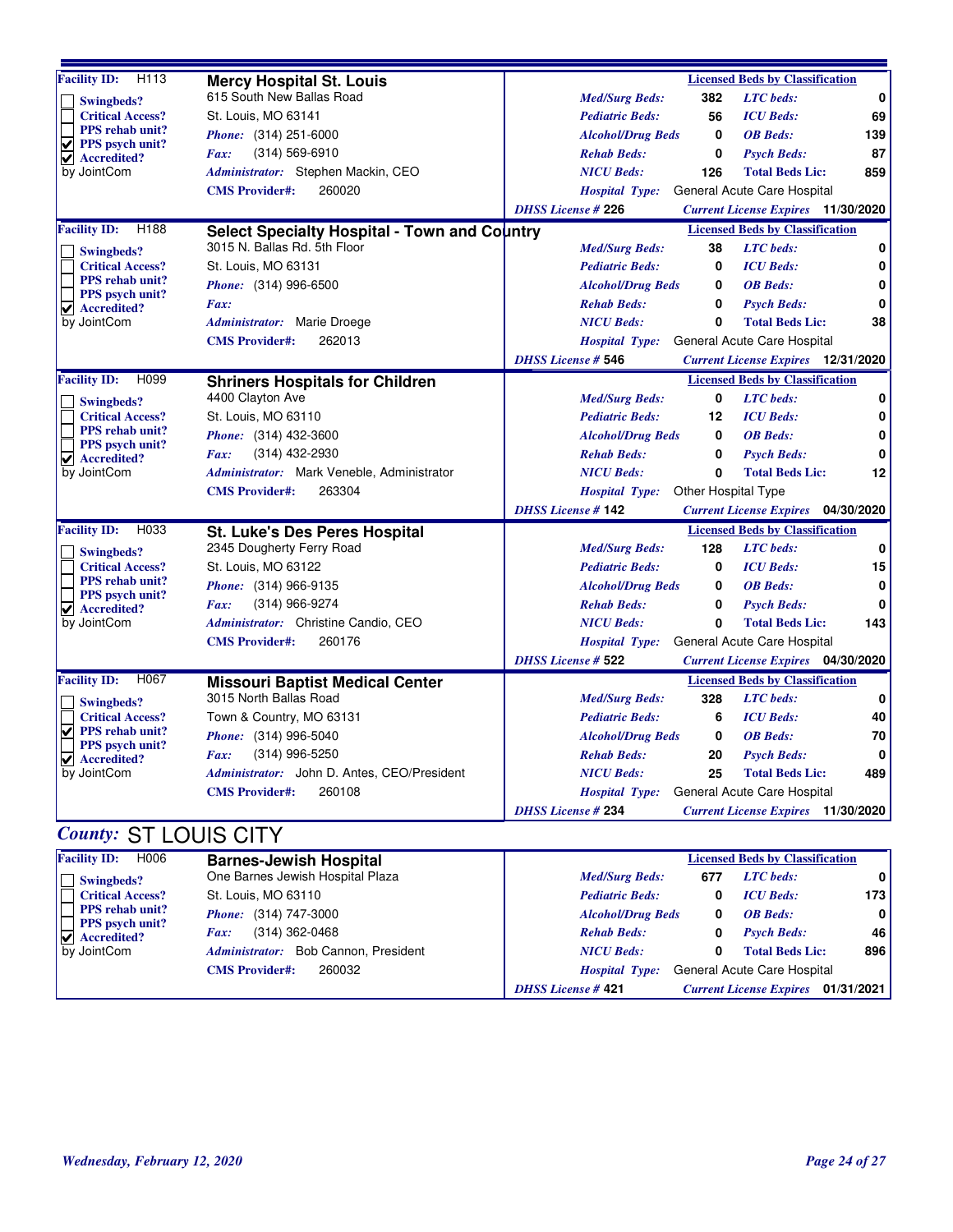| H005<br><b>Facility ID:</b>                       |                                                                                      |                           |                                     |                             | <b>Licensed Beds by Classification</b>                |             |
|---------------------------------------------------|--------------------------------------------------------------------------------------|---------------------------|-------------------------------------|-----------------------------|-------------------------------------------------------|-------------|
|                                                   | <b>Barnes-Jewish Hospital - North</b><br>One Parkview Place                          |                           | <b>Med/Surg Beds:</b>               | 380                         | <b>LTC</b> beds:                                      | $\bf{0}$    |
| Swingbeds?                                        | St. Louis, MO 63110                                                                  |                           |                                     |                             |                                                       |             |
| <b>Critical Access?</b><br><b>PPS</b> rehab unit? |                                                                                      |                           | <b>Pediatric Beds:</b>              | 0                           | <b>ICU</b> Beds:                                      | 32          |
| <b>PPS</b> psych unit?                            | <i>Phone:</i> (314) 747-3000                                                         |                           | <b>Alcohol/Drug Beds</b>            | 0                           | <b>OB</b> Beds:                                       | 70          |
| ⊻<br>Accredited?                                  | $(314)$ 362-0468<br>Fax:                                                             |                           | <b>Rehab Beds:</b>                  | 0                           | <b>Psych Beds:</b>                                    | 0           |
| by JointCom                                       | <i>Administrator:</i> Bob Cannon                                                     |                           | <b>NICU Beds:</b>                   | 0                           | <b>Total Beds Lic:</b>                                | 482         |
|                                                   | 260032<br><b>CMS Provider#:</b>                                                      |                           | <b>Hospital Type:</b>               |                             | General Acute Care Hospital                           |             |
|                                                   |                                                                                      | <b>DHSS License #421</b>  |                                     |                             | <b>Current License Expires</b> 01/31/2021             |             |
| <b>Facility ID:</b><br>H177                       | Barnes-Jewish Hospital - Psychiatric Support Ce                                      |                           |                                     |                             | <b>Licensed Beds by Classification</b>                |             |
| Swingbeds?                                        | 5355 Delmar Blvd                                                                     |                           | <b>Med/Surg Beds:</b>               | 0                           | <b>LTC</b> beds:                                      | 0           |
| <b>Critical Access?</b>                           | St. Louis, MO 63112                                                                  |                           | <b>Pediatric Beds:</b>              | 0                           | <b>ICU</b> Beds:                                      | 0           |
| <b>PPS</b> rehab unit?<br><b>PPS</b> psych unit?  | Phone: (314) 514-3535                                                                |                           | <b>Alcohol/Drug Beds</b>            | 0                           | <b>OB</b> Beds:                                       | 0           |
| ✔ Accredited?                                     | Fax:                                                                                 |                           | <b>Rehab Beds:</b>                  | 0                           | <b>Psych Beds:</b>                                    | 50          |
| by JointCom                                       | Administrator: Robert Cannon, CEO                                                    |                           | <b>NICU Beds:</b>                   | 0                           | <b>Total Beds Lic:</b>                                | 50          |
|                                                   | 26S032<br><b>CMS Provider#:</b>                                                      |                           | Hospital Type: Psychiatric Hospital |                             |                                                       |             |
|                                                   |                                                                                      | <b>DHSS License #421</b>  |                                     |                             | <b>Current License Expires</b> 01/31/2021             |             |
| <b>Facility ID:</b><br>H054                       | Kindred Hospital - St. Louis                                                         |                           |                                     |                             | <b>Licensed Beds by Classification</b>                |             |
| Swingbeds?                                        | 4930 Lindell Boulevard                                                               |                           | <b>Med/Surg Beds:</b>               | 60                          | <b>LTC</b> beds:                                      | 0           |
| <b>Critical Access?</b>                           | St. Louis, MO 63108                                                                  |                           | <b>Pediatric Beds:</b>              | 0                           | <b>ICU</b> Beds:                                      | 0           |
| <b>PPS</b> rehab unit?                            | <i>Phone:</i> (314) 361-8700                                                         |                           | <b>Alcohol/Drug Beds</b>            | 0                           | <b>OB</b> Beds:                                       | 0           |
| PPS psych unit?<br>$\vee$ Accredited?             | $(314)$ 361-1210<br>Fax:                                                             |                           | <b>Rehab Beds:</b>                  | 0                           | <b>Psych Beds:</b>                                    | 0           |
| by JointCom                                       | Administrator: Kevin Shrake, CEO                                                     |                           | <b>NICU Beds:</b>                   | 0                           | <b>Total Beds Lic:</b>                                | 60          |
|                                                   | 262010<br><b>CMS Provider#:</b>                                                      |                           | <b>Hospital Type:</b>               |                             | General Acute Care Hospital                           |             |
|                                                   |                                                                                      | <b>DHSS License #444</b>  |                                     |                             | <b>Current License Expires</b> 01/31/2021             |             |
| <b>Facility ID:</b><br>P002                       | Metropolitan St. Louis Psychiatric Center                                            |                           |                                     |                             | <b>Licensed Beds by Classification</b>                |             |
|                                                   | 5351 Delmar Blvd.                                                                    |                           | <b>Med/Surg Beds:</b>               | 0                           | <b>LTC</b> beds:                                      | 0           |
| Swingbeds?<br><b>Critical Access?</b>             | St. Louis, MO 63112                                                                  |                           | <b>Pediatric Beds:</b>              | 0                           | <b>ICU</b> Beds:                                      | $\mathbf 0$ |
| PPS rehab unit?<br><b>PPS</b> psych unit?         | <i>Phone:</i> (314) 877-0500                                                         |                           | <b>Alcohol/Drug Beds</b>            | 0                           | <b>OB</b> Beds:                                       | 0           |
|                                                   | Fax:                                                                                 |                           | <b>Rehab Beds:</b>                  | 0                           | <b>Psych Beds:</b>                                    | 0           |
| $\vee$ Accredited?<br>by JointCom                 | Administrator: Michael Anderson                                                      |                           | <b>NICU Beds:</b>                   | 0                           | <b>Total Beds Lic:</b>                                | 0           |
|                                                   | 264025<br><b>CMS</b> Provider#:                                                      |                           | <b>Hospital Type:</b>               | <b>Psychiatric Hospital</b> |                                                       |             |
|                                                   |                                                                                      | <b>DHSS</b> License #     |                                     |                             | <b>Current License Expires</b>                        |             |
| <b>Facility ID:</b><br>H105                       |                                                                                      |                           |                                     |                             | <b>Licensed Beds by Classification</b>                |             |
|                                                   | <b>SSM Health Cardinal Glennon Children's Hospital</b><br>1465 South Grand Boulevard |                           | <b>Med/Surg Beds:</b>               | 6                           | <b>LTC</b> beds:                                      | 0           |
| Swingbeds?<br><b>Critical Access?</b>             | St. Louis, MO 63104                                                                  |                           | <b>Pediatric Beds:</b>              | 103                         | <b>ICU</b> Beds:                                      | 21          |
| <b>PPS</b> rehab unit?                            | <i>Phone:</i> (314) 577-5613                                                         |                           | <b>Alcohol/Drug Beds</b>            | 0                           | <b>OB</b> Beds:                                       | 0           |
| <b>PPS</b> psych unit?                            | (314) 577-5304<br>Fax:                                                               |                           | <b>Rehab Beds:</b>                  | 0                           | <b>Psych Beds:</b>                                    | $\mathbf 0$ |
| $\blacktriangleright$ Accredited?<br>by JointCom  | Administrator: Steven Burghart, President                                            |                           | <b>NICU Beds:</b>                   | 65                          | <b>Total Beds Lic:</b>                                | 195         |
|                                                   | 260091<br><b>CMS Provider#:</b>                                                      |                           | <b>Hospital Type:</b>               | Other Hospital Type         |                                                       |             |
|                                                   |                                                                                      | <b>DHSS License # 429</b> |                                     |                             | <b>Current License Expires</b> 12/31/2020             |             |
| <b>Facility ID:</b><br>H122                       |                                                                                      |                           |                                     |                             | <b>Licensed Beds by Classification</b>                |             |
|                                                   | SSM Health Saint Louis University Hospital<br>3635 Vista Avenue                      |                           |                                     |                             |                                                       |             |
| Swingbeds?                                        | St. Louis, MO 63110                                                                  |                           | <b>Med/Surg Beds:</b>               | 239                         | <b>LTC</b> beds:                                      | 0           |
| <b>Critical Access?</b><br><b>PPS</b> rehab unit? |                                                                                      |                           | <b>Pediatric Beds:</b>              | 0                           | <b>ICU</b> Beds:                                      | 65          |
| V<br>PPS psych unit?                              | <i>Phone:</i> (314) 577-8000                                                         |                           | <b>Alcohol/Drug Beds</b>            | 0                           | <b>OB</b> Beds:                                       | 0           |
| Accredited?<br>V                                  | $(314)$ 577-8003<br>Fax:<br>Administrator: Steven Scott, CEO                         |                           | <b>Rehab Beds:</b>                  | 0                           | <b>Psych Beds:</b>                                    | 40          |
| by JointCom                                       | 260105                                                                               |                           | <b>NICU Beds:</b>                   | 0                           | <b>Total Beds Lic:</b><br>General Acute Care Hospital | 344         |
|                                                   | <b>CMS</b> Provider#:                                                                |                           | <b>Hospital Type:</b>               |                             |                                                       |             |
|                                                   |                                                                                      | <b>DHSS License # 542</b> |                                     |                             | <b>Current License Expires</b> 08/31/2020             |             |
| H <sub>121</sub><br><b>Facility ID:</b>           | SSM Health Saint Louis University Hospital - Sout                                    |                           |                                     |                             | <b>Licensed Beds by Classification</b>                |             |
| Swingbeds?                                        | 1755 South Grand Boulevard                                                           |                           | <b>Med/Surg Beds:</b>               | 12                          | <b>LTC</b> beds:                                      | 0           |
| <b>Critical Access?</b><br>PPS rehab unit?        | St. Louis, MO 63104                                                                  |                           | <b>Pediatric Beds:</b>              | 0                           | <b>ICU</b> Beds:                                      | 0           |
| PPS psych unit?                                   | <i>Phone:</i> (314) 577-8007                                                         |                           | <b>Alcohol/Drug Beds</b>            | 0                           | <b>OB</b> Beds:                                       | 0           |
| $\vee$ Accredited?                                | $(314)$ 577-8003<br>Fax:                                                             |                           | <b>Rehab Beds:</b>                  | 0                           | <b>Psych Beds:</b>                                    | 0           |
| by JointCom                                       | Administrator: Steven Scott, CEO                                                     |                           | <b>NICU Beds:</b>                   | 0                           | <b>Total Beds Lic:</b>                                | 12          |
|                                                   | 260105<br><b>CMS</b> Provider#:                                                      |                           | <b>Hospital Type:</b>               |                             | General Acute Care Hospital                           |             |
|                                                   |                                                                                      | <b>DHSS License # 542</b> |                                     |                             | <b>Current License Expires</b> 08/31/2020             |             |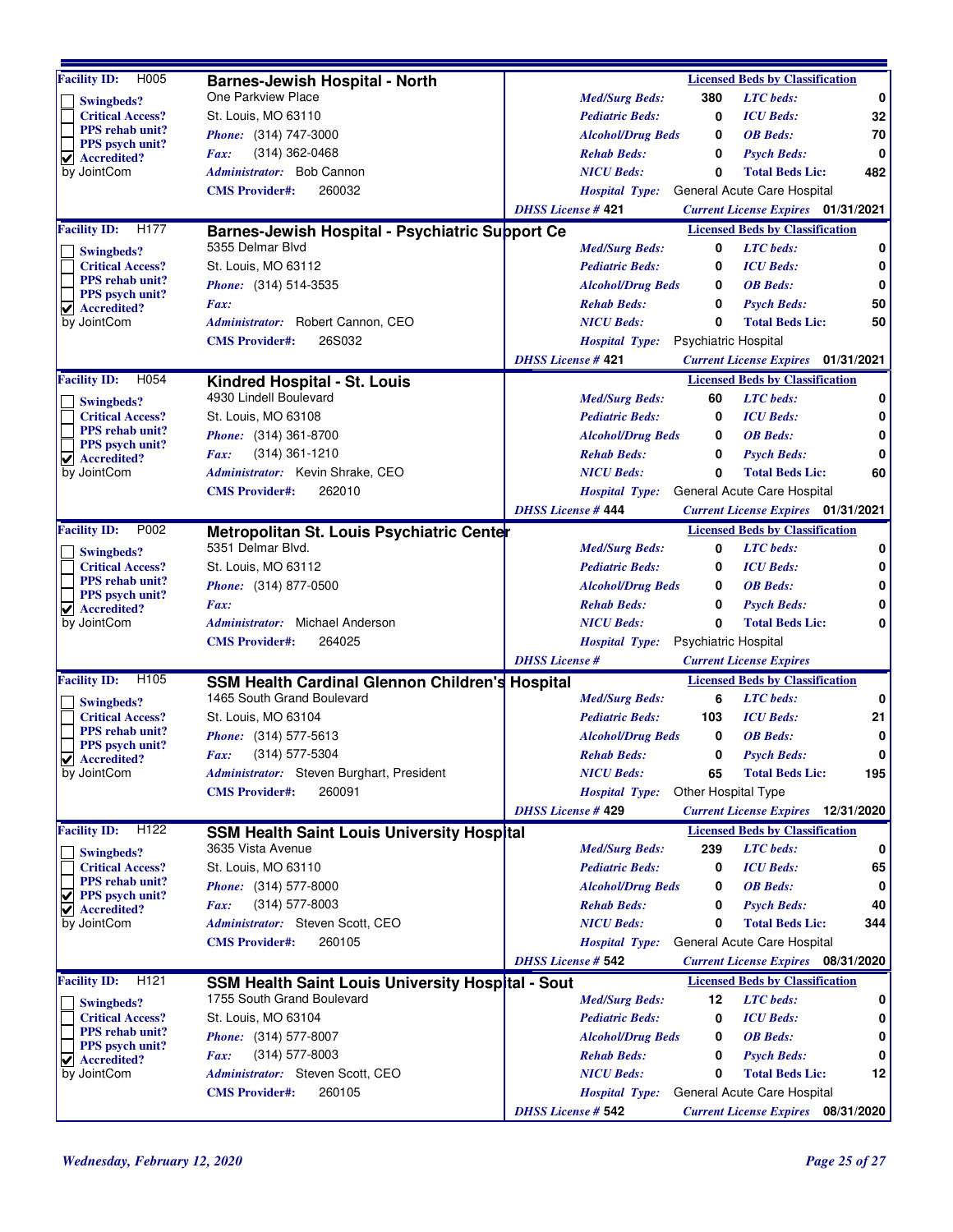| H <sub>107</sub><br><b>Facility ID:</b>                                                                         | St. Alexius Hospital - Broadway                        | <b>Licensed Beds by Classification</b>                                   |              |  |
|-----------------------------------------------------------------------------------------------------------------|--------------------------------------------------------|--------------------------------------------------------------------------|--------------|--|
| <b>Swingbeds?</b>                                                                                               | 3933 South Broadway                                    | 87<br><b>LTC</b> beds:<br><b>Med/Surg Beds:</b>                          | $\mathbf 0$  |  |
| <b>Critical Access?</b>                                                                                         | St. Louis, MO 63118                                    | 0<br><b>ICU</b> Beds:<br><b>Pediatric Beds:</b>                          | 12           |  |
| PPS rehab unit?<br>⊽<br>PPS psych unit?                                                                         | <i>Phone:</i> (314) 865-7000                           | <b>OB</b> Beds:<br><b>Alcohol/Drug Beds</b><br>0                         | $\mathbf 0$  |  |
| <b>Accredited?</b><br>V                                                                                         | (314) 865-7938<br>Fax:                                 | <b>Psych Beds:</b><br><b>Rehab Beds:</b><br>0                            | 91           |  |
| by JointCom                                                                                                     | Administrator: Russell Kraeger, CEO                    | <b>NICU Beds:</b><br><b>Total Beds Lic:</b><br>$\Omega$                  | 190          |  |
|                                                                                                                 | 260210<br><b>CMS</b> Provider#:                        | General Acute Care Hospital<br><b>Hospital Type:</b>                     |              |  |
|                                                                                                                 |                                                        | <b>DHSS License # 561</b><br><b>Current License Expires</b> 02/28/2021   |              |  |
| <b>Facility ID:</b><br>H119                                                                                     | <b>St. Louis Children's Hospital</b>                   | <b>Licensed Beds by Classification</b>                                   |              |  |
| <b>Swingbeds?</b>                                                                                               | One Children's Place                                   | <b>LTC</b> beds:<br>$\mathbf{0}$<br><b>Med/Surg Beds:</b>                | $\mathbf 0$  |  |
| <b>Critical Access?</b>                                                                                         | St. Louis, MO 63110                                    | <b>Pediatric Beds:</b><br>186<br><b>ICU</b> Beds:                        | 79           |  |
| <b>PPS</b> rehab unit?<br>PPS psych unit?                                                                       | Phone: (314) 454-6000                                  | <b>OB</b> Beds:<br><b>Alcohol/Drug Beds</b><br>0                         | 0            |  |
| $\vee$ Accredited?                                                                                              | $(314)$ 454-2101<br>Fax:                               | <b>Psych Beds:</b><br><b>Rehab Beds:</b><br>0                            | $\bf{0}$     |  |
| by JointCom                                                                                                     | Administrator: Trish Lollo, President                  | 125<br><b>NICU</b> Beds:<br><b>Total Beds Lic:</b>                       | 390          |  |
|                                                                                                                 | <b>CMS Provider#:</b><br>263301                        | Other Hospital Type<br><b>Hospital Type:</b>                             |              |  |
|                                                                                                                 |                                                        | <b>DHSS License #324</b><br><b>Current License Expires</b> 03/31/2020    |              |  |
| <b>Facility ID:</b><br>P005                                                                                     | St. Louis Psychiatric Rehabilitation Center            | <b>Licensed Beds by Classification</b>                                   |              |  |
| Swingbeds?                                                                                                      | 5300 Arsenal Street                                    | <b>LTC</b> beds:<br><b>Med/Surg Beds:</b><br>0                           | 0            |  |
| <b>Critical Access?</b>                                                                                         | St. Louis, MO 63139                                    | <b>ICU</b> Beds:<br><b>Pediatric Beds:</b><br>0                          | 0            |  |
| PPS rehab unit?<br>PPS psych unit?                                                                              | Phone: (314) 877-6500                                  | <b>OB</b> Beds:<br>0<br><b>Alcohol/Drug Beds</b>                         | 0            |  |
| $\blacktriangledown$ Accredited?                                                                                | (314) 644-8115<br>Fax:                                 | <b>Rehab Beds:</b><br><b>Psych Beds:</b><br>0                            | 0            |  |
| by JointCom                                                                                                     | Administrator: Laurent D. Javois, CEO                  | <b>Total Beds Lic:</b><br><b>NICU Beds:</b><br>0                         | $\mathbf{0}$ |  |
|                                                                                                                 | <b>CMS Provider#:</b><br>264010                        | <b>Psychiatric Hospital</b><br><b>Hospital Type:</b>                     |              |  |
|                                                                                                                 |                                                        | <b>DHSS</b> License #<br><b>Current License Expires</b>                  |              |  |
| H087<br><b>Facility ID:</b>                                                                                     | The Rehabilitation Institute of St. Louis, an affiliat | <b>Licensed Beds by Classification</b>                                   |              |  |
| <b>Swingbeds?</b>                                                                                               | 4455 Duncan Avenue                                     | <b>LTC</b> beds:<br><b>Med/Surg Beds:</b><br>0                           | $\mathbf 0$  |  |
| <b>Critical Access?</b>                                                                                         | St. Louis, MO 63110                                    | <b>Pediatric Beds:</b><br><b>ICU</b> Beds:<br>0                          | 0            |  |
| $\overline{\mathbf{v}}$<br><b>PPS</b> rehab unit?<br>PPS psych unit?                                            | Phone: (314) 658-3800                                  | <b>OB</b> Beds:<br><b>Alcohol/Drug Beds</b><br>0                         | $\bf{0}$     |  |
| $\vert \mathbf{v} \vert$ Accredited?                                                                            | (314) 534-1132<br>Fax:                                 | <b>Rehab Beds:</b><br>96<br><b>Psych Beds:</b>                           | $\bf{0}$     |  |
| by JointCom                                                                                                     | Administrator: Mark Dwyer, CEO                         | <b>NICU Beds:</b><br>0<br><b>Total Beds Lic:</b>                         | 96           |  |
|                                                                                                                 | 263028<br><b>CMS Provider#:</b>                        | <b>Rehabilitation Hospital</b><br><b>Hospital Type:</b>                  |              |  |
|                                                                                                                 |                                                        | <b>DHSS License #467</b><br><b>Current License Expires</b><br>03/31/2020 |              |  |
| <b>County: STE GENEVIEVE</b>                                                                                    |                                                        |                                                                          |              |  |
| <b>Facility ID:</b><br>H131<br><b>Licensed Beds by Classification</b><br>Ste Cenevieve County Memorial Hospital |                                                        |                                                                          |              |  |

| H131<br><b>Facility ID:</b>                  | <b>Ste Genevieve County Memorial Hospital</b>  |                           |    | <b>Licensed Beds by Classification</b> |            |
|----------------------------------------------|------------------------------------------------|---------------------------|----|----------------------------------------|------------|
| $\vert \mathbf{v} \vert$ Swingbeds?          | 800 Ste. Genevieve Drive, P.O.Box 468          | <b>Med/Surg Beds:</b>     | 42 | <b>LTC</b> beds:                       | 0          |
| $ \nabla $ Critical Access?                  | Ste. Genevieve, MO 63670                       | <b>Pediatric Beds:</b>    |    | <b>ICU</b> Beds:                       | 0          |
| <b>PPS</b> rehab unit?                       | <i>Phone:</i> (573) 883-2751                   | <b>Alcohol/Drug Beds</b>  | 0  | <b>OB</b> Beds:                        | 5          |
| <b>PPS</b> psych unit?<br><b>Accredited?</b> | (573) 883-7755<br>$\boldsymbol{F}$ <i>ax</i> : | <b>Rehab Beds:</b>        | 0  | <b>Psych Beds:</b>                     | 0          |
|                                              | Administrator: Thomas Keim, CEO                | <b>NICU Beds:</b>         | 0  | <b>Total Beds Lic:</b>                 | 47         |
|                                              | 261330<br><b>CMS</b> Provider#:                | <b>Hospital Type:</b>     |    | General Acute Care Hospital            |            |
|                                              |                                                | <b>DHSS</b> License # 245 |    | <b>Current License Expires</b>         | 03/31/2020 |

### *County:* STODDARD

| <b>Facility ID:</b><br>H069                  | SoutheastHEALTH Center of Stoddard County |                           |    | <b>Licensed Beds by Classification</b> |                |
|----------------------------------------------|-------------------------------------------|---------------------------|----|----------------------------------------|----------------|
| $\triangledown$ Swingbeds?                   | 1200 North One Mile Road                  | <b>Med/Surg Beds:</b>     | 29 | <b>LTC</b> beds:                       | 0 I            |
| <b>Critical Access?</b>                      | Dexter, MO 63841                          | <b>Pediatric Beds:</b>    |    | <b>ICU</b> Beds:                       | 4 I            |
| <b>PPS</b> rehab unit?                       | <i>Phone:</i> (573) 624-5566              | <b>Alcohol/Drug Beds</b>  |    | <b>OB</b> Beds:                        | $\overline{0}$ |
| <b>PPS</b> psych unit?<br><b>Accredited?</b> | (573) 624-8895<br>Fax:                    | <b>Rehab Beds:</b>        |    | <b>Psych Beds:</b>                     | 15 I           |
|                                              | Administrator: Sue Ann Williams, CEO      | <b>NICU Beds:</b>         |    | <b>Total Beds Lic:</b>                 | 48             |
|                                              | <b>CMS</b> Provider#:<br>260160           | <b>Hospital Type:</b>     |    | General Acute Care Hospital            |                |
|                                              |                                           | <b>DHSS License # 526</b> |    | <b>Current License Expires</b>         | 12/31/2020     |